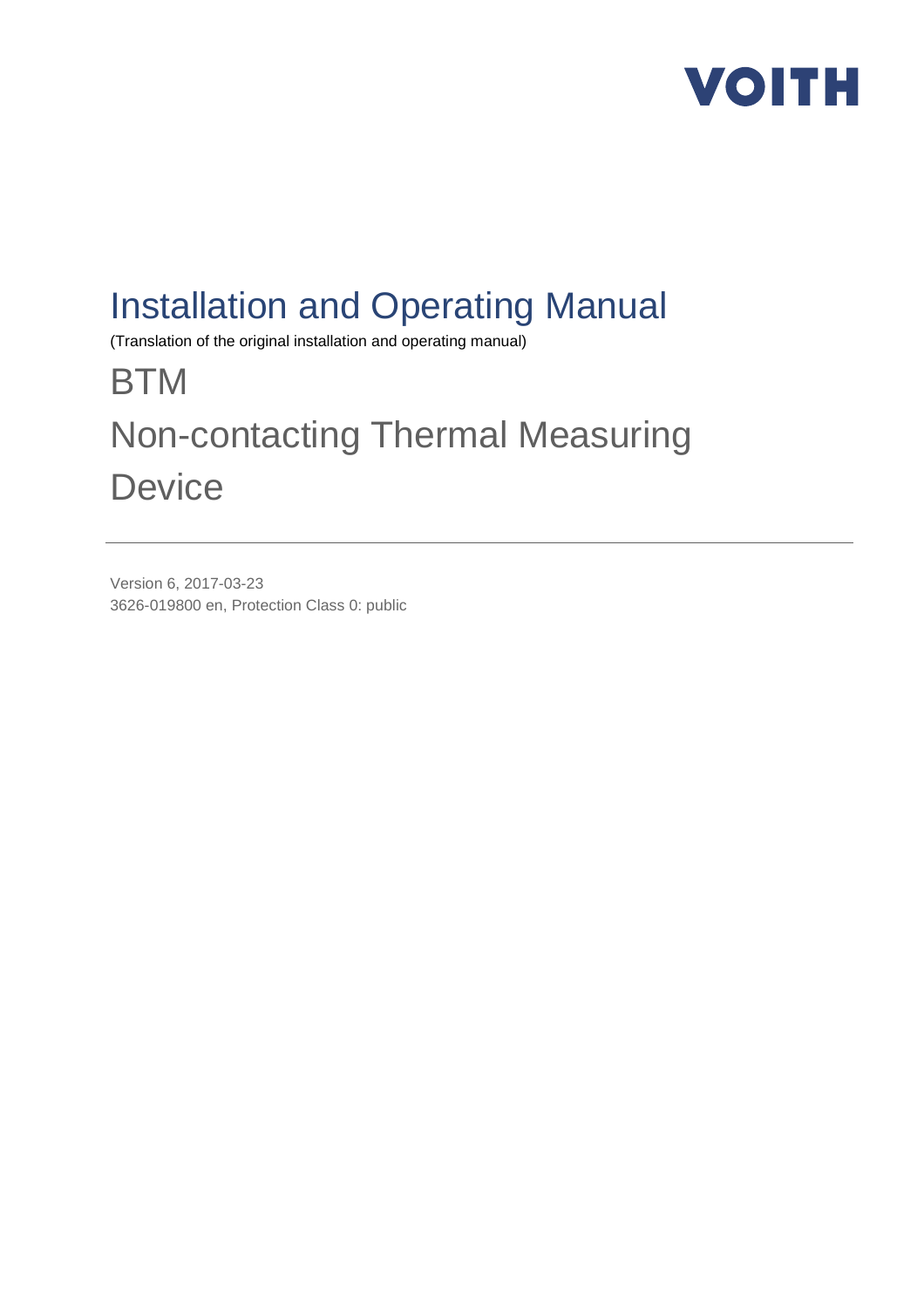### **Contact**

Voith Turbo GmbH & Co. KG Division Industry Voithstr. 1 74564 Crailsheim, GERMANY Tel. + 49 7951 32 599 Fax + 49 7951 32 554 vtcr-ait.service@voith.com www.voith.com/fluid-couplings

#### 3626-019800 en

This document describes the state of design of the product at the time of the editorial deadline on 2017-03-23.

Copyright © by Voith Turbo GmbH & Co. KG.

This document is protected by copyright. It must not be translated, duplicated (mechanically or electronically) in whole or in part, nor passed on to third parties without the publisher's written approval.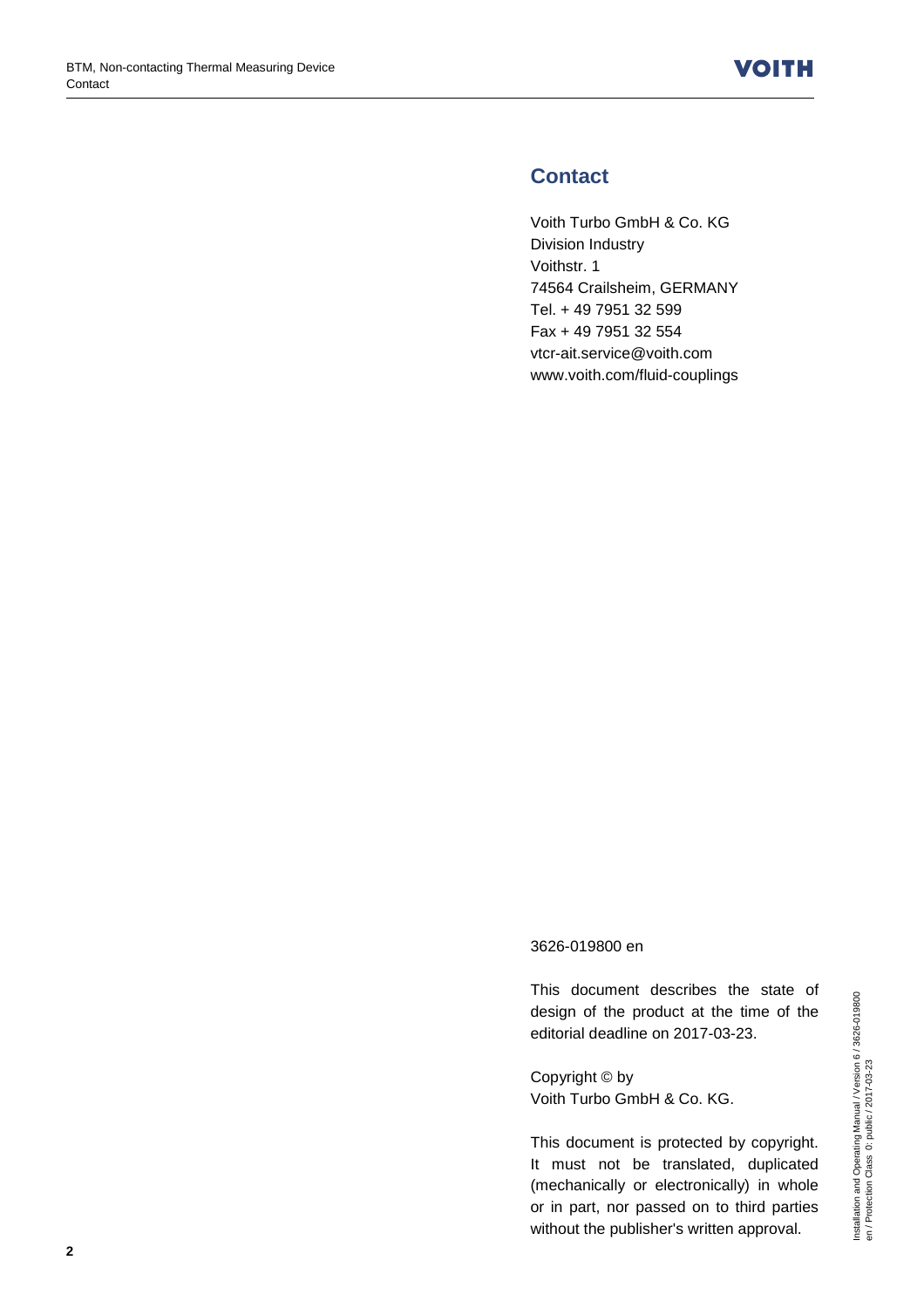## **Contents**

| 1            | <b>Possible Applications, BTM Characteristics</b>       | 6                 |
|--------------|---------------------------------------------------------|-------------------|
| 1.1          | Use, operation                                          | $\overline{7}$    |
| $\mathbf{2}$ | <b>BTM Functioning</b>                                  | 8                 |
| 2.1          | Temperature sensor (or temperature sensor with adapter) | 8                 |
| 2.2          | <b>BTM blind screw (or BTM-X blind screw)</b>           | 9                 |
| 2.3          | <b>Stationary aerial with holder</b>                    | 9                 |
| 2.4          | <b>Evaluator</b>                                        | 9                 |
| 3            | <b>Technical Data</b>                                   | 10                |
| 3.1          | <b>Temperature sensor</b>                               | 10                |
| 3.1.1        | Adapter                                                 | 11                |
| 3.2          | <b>BTM blind screws</b>                                 | $12 \overline{ }$ |
| 3.2.1        | <b>BTM-X blind screw</b>                                | 13                |
| 3.3          | <b>Stationary aerial</b>                                | 14                |
| 3.3.1        | Holder                                                  | 15                |
| 3.4          | <b>Evaluator</b>                                        | 15                |
| 3.4.1        | Terminal assignment                                     | 17                |
| 3.4.2        | Temperature drift                                       | 18                |
| 3.4.3        | Temperature drift for temperature sensor with adapter   | 18                |
| 4            | <b>User Information</b>                                 | 19                |
| 5            | <b>Safety</b>                                           | 21                |
| 5.1          | <b>Safety information</b>                               | 21                |
| 5.1.1        | Structure of safety information                         | 21                |
| 5.2          | <b>Intended use</b>                                     | $22 \,$           |
| 5.3          | <b>Unintended use</b>                                   | $22 \,$           |
| 5.4          | <b>General information as to dangerous situations</b>   | $22 \,$           |
| 5.5          | <b>Remaining risks</b>                                  | 26                |
| 5.6          | What to do in case of accidents                         | 26                |
| 5.7          | Information with regard to operation                    | 26                |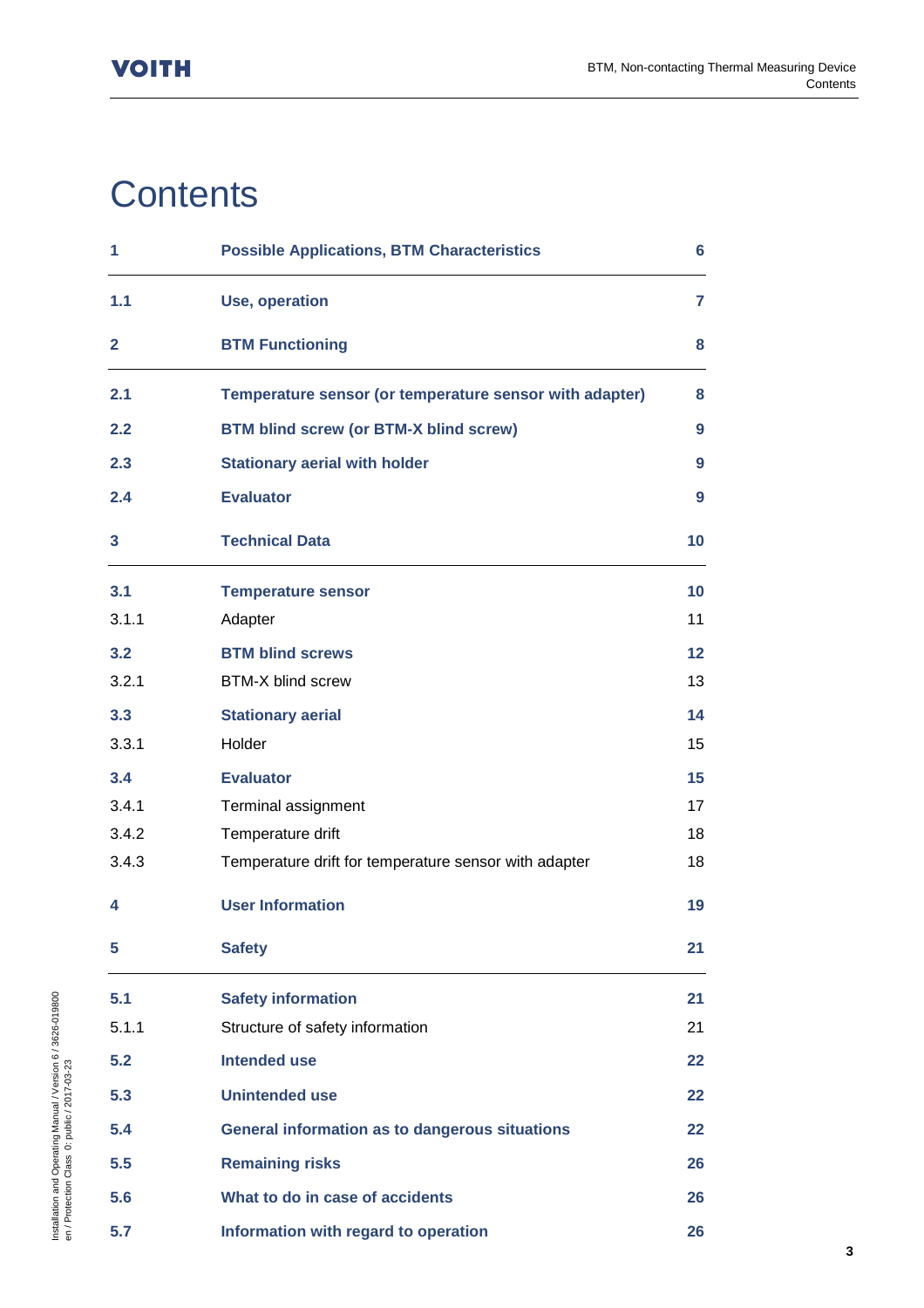| 5.8    | <b>Qualification of staff</b>                                   | 26 |
|--------|-----------------------------------------------------------------|----|
| 5.9    | <b>Product monitoring</b>                                       | 27 |
| 5.10   | <b>Nameplate</b>                                                | 27 |
| 6      | <b>Installation</b>                                             | 28 |
| 6.1    | As delivered condition, scope of supply                         | 28 |
| 6.2    | Installation - temperature sensor and stationary aerial         | 29 |
| 6.2.1  | Temperature sensor                                              | 29 |
| 6.2.2  | Temperature sensor with adapter                                 | 31 |
| 6.2.3  | <b>BTM blind screws</b>                                         | 32 |
| 6.2.4  | Stationary aerial                                               | 32 |
| 6.3    | <b>Mounting, connection - evaluator</b>                         | 34 |
| 7      | <b>Display and Setting of Evaluator</b>                         | 35 |
| 7.1    | How to display limit values                                     | 36 |
| 7.2    | <b>How to set limit values</b>                                  | 37 |
| 8      | <b>Commissioning</b>                                            | 38 |
| 9      | <b>Maintenance, Servicing</b>                                   | 39 |
| 9.1    | <b>Outside cleaning</b>                                         | 40 |
| 10     | <b>Disposal</b>                                                 | 41 |
| 11     | <b>Malfunctions - Remedial Actions, Troubleshooting</b>         | 42 |
| 12     | Queries, Orders Placed for Service Engineers and Spare Parts 47 |    |
| 13     | <b>Spare parts information</b>                                  | 48 |
| 13.1   | <b>Temperature sensor</b>                                       | 48 |
| 13.1.1 | Adapter                                                         | 48 |
| 13.2   | <b>BTM blind screws</b>                                         | 49 |
| 13.2.1 | BTM-X blind screw                                               | 49 |
| 13.3   | <b>Stationary aerial</b>                                        | 49 |
| 13.3.1 | Holder                                                          | 50 |
|        |                                                                 |    |
| 13.4   | <b>Evaluator</b>                                                | 50 |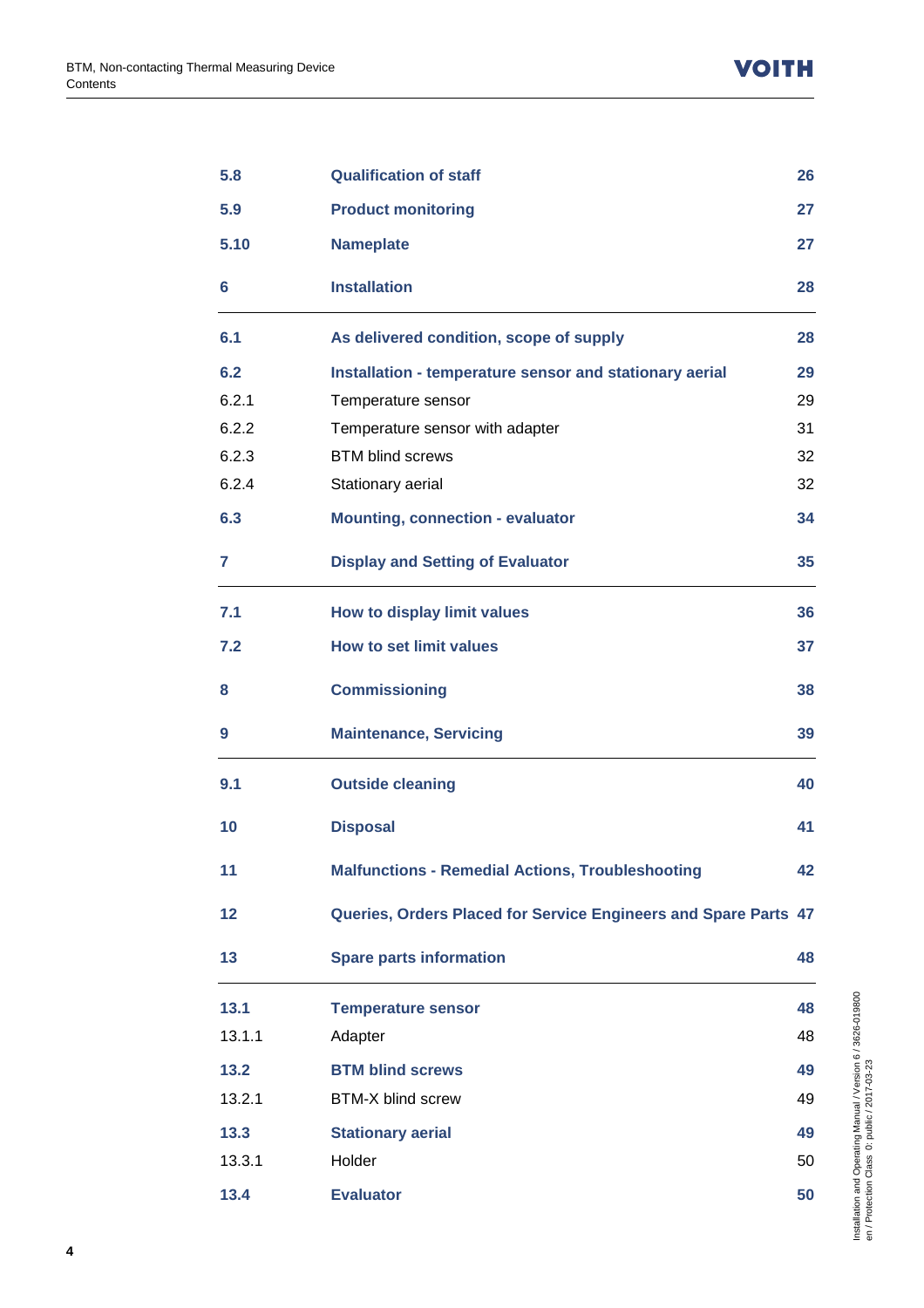| 14 | <b>Representatives - Voith Turbo GmbH &amp; Co. KG</b> | 51 |
|----|--------------------------------------------------------|----|
| 15 | <b>Index</b>                                           | 52 |
| 16 | <b>Annex</b>                                           | 54 |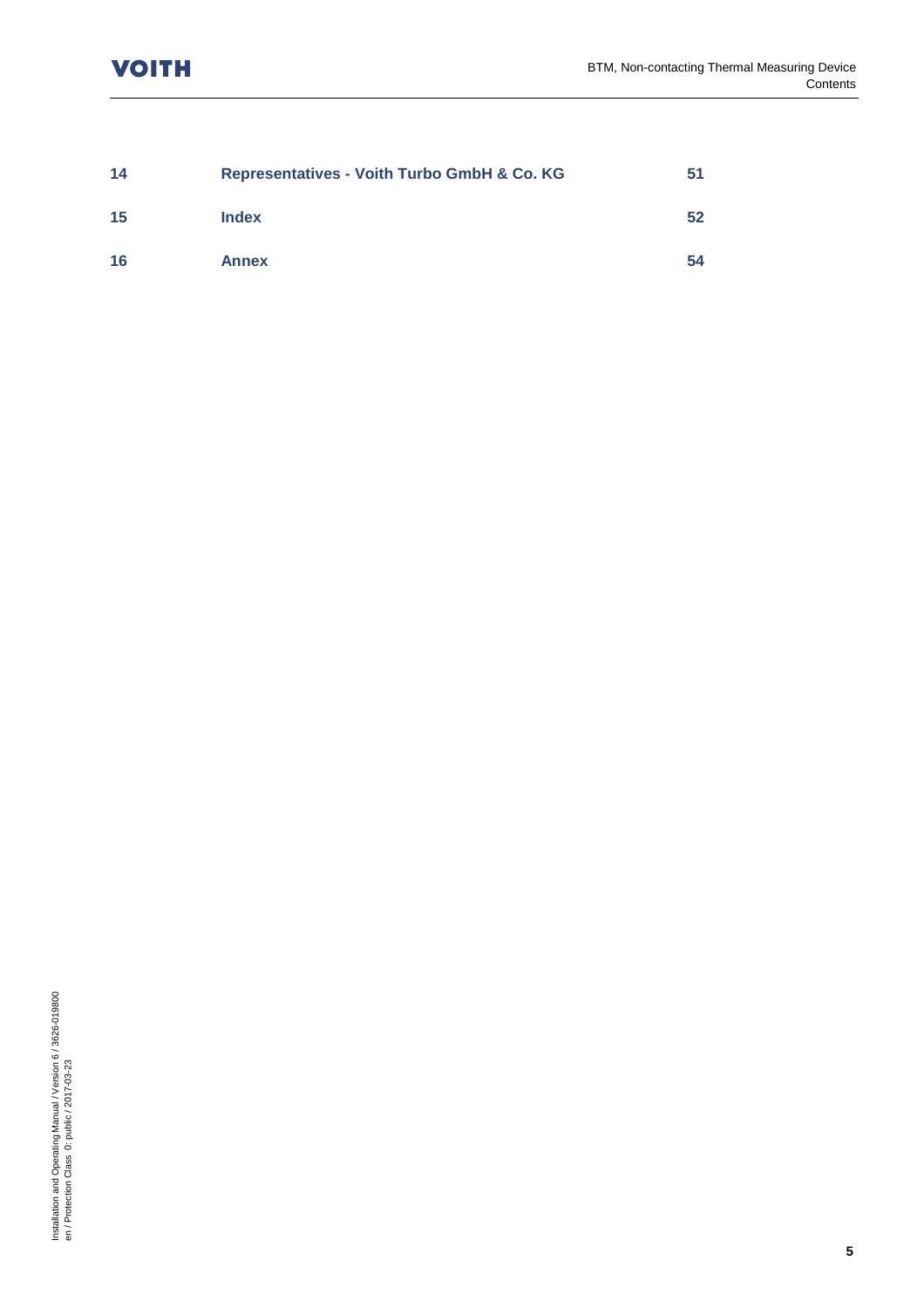## <span id="page-5-0"></span>1 Possible Applications, BTM **Characteristics**

The non-contacting thermal measuring device (BTM) is a monitoring system for Voith turbo couplings.

The BTM is used to measure the operating medium temperature of Voith turbo couplings of sizes **366 up to 1330** (measuring range: 0 °C to 180 °C).

The non-contacting signal transmission allows measuring the operating medium temperature during active operation and to draw conclusions to the actual coupling stress.

As the temperature is measured directly in the operating medium, changes of stress are quickly identified allowing to quickly react to possible overloads and to prevent excess temperatures.

The loss of coupling filling through the fusible plugs and associated downtimes can reliably be avoided.

Please note that the BTM, like any other temperature measuring system, indicates the temperature with some time delay.

**Temperature drift Chapter [3.4.2](#page-17-0)**

For evaluation and further processing of the data in the machine control system, the time delay depending on the actual heating-up velocity of the operating fluid has to be considered.

Moreover, the input power available for machine operation can be optimally used. Please consult Voith Turbo.

#### **Benefits and reaction possibilities:**

- **Temperature warning**
- **Switch-off of drive motor**
- **Reduction of engine speed (diesel engines)**
- **Reduction of load intake**
- **Optimization of load absorption of driven machine**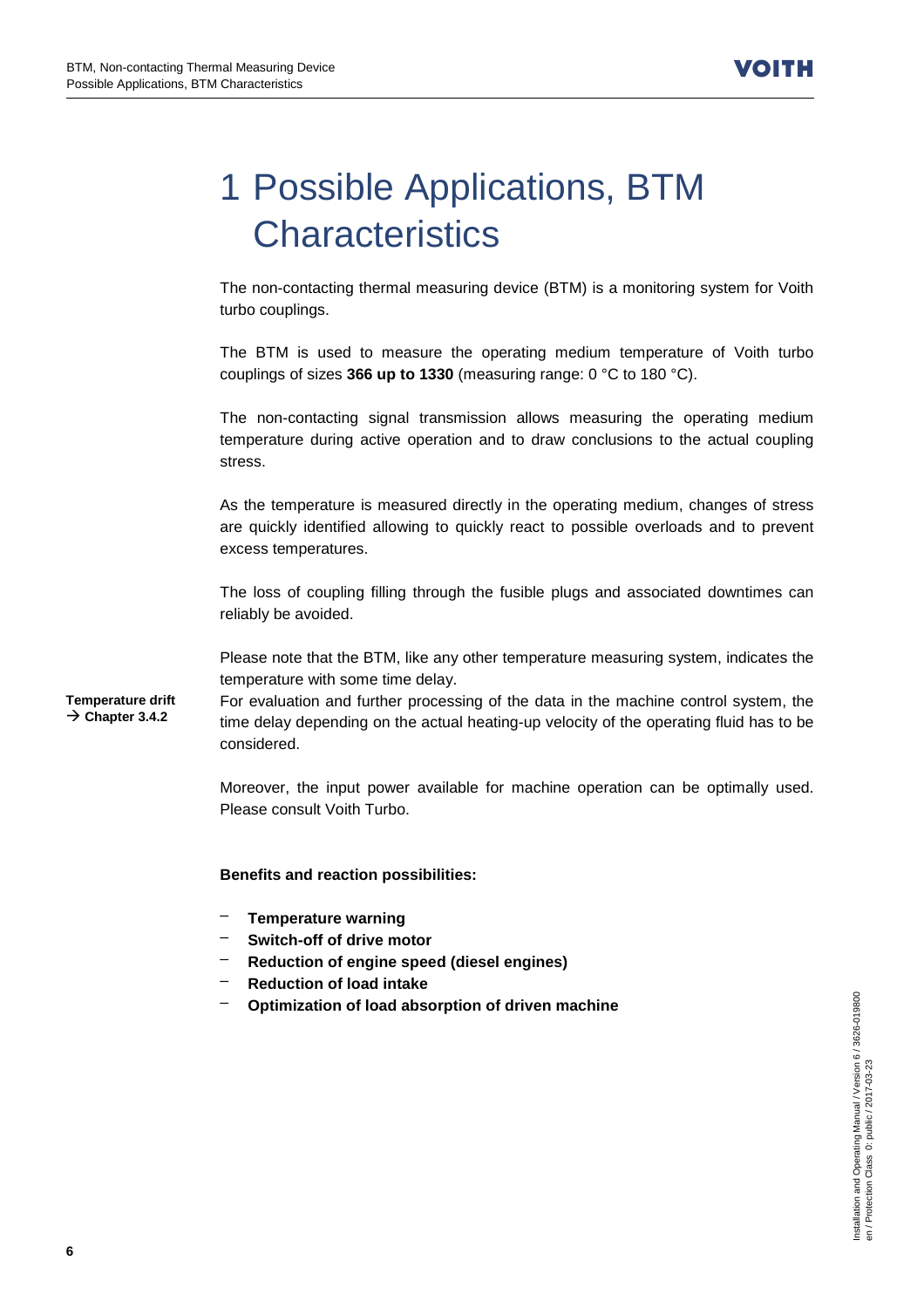#### **Fusible plugs**

The fusible plugs protect the turbo coupling against damage due to thermal overload.

#### **WARNING** Λ

#### **Risk of personal injuries and damage to property**

The turbo coupling will be damaged if operation is continued after a fusible plug responded.

- When the BTM is used, it is not allowed to replace the fusible plugs by blind screws or by fusible plugs with different nominal response temperatures.
- Following the shutdown, the control system has to be locked in a way that prevents automatic re-start.
- Switch off the unit in which the turbo coupling is installed and secure the switch against inadvertent switch-on.
- For all work performed on the turbo coupling and BTM ensure that both the drive motor and the driven machine have stopped running and that a re-start is absolutely impossible.
- The coupling may only be restarted if the turbo coupling temperature is below the maximum permissible temperature allowed when switching on the motor!

**Maximum permissible temperature Operating manual of turbo coupling**

## <span id="page-6-0"></span>**1.1 Use, operation**

The devices are only approved for proper and intended use in accordance with the instructions. Contravention excludes any warranty and responsibility on the part of the manufacturer! **Intended use**  $\rightarrow$  Chapter [5.2](#page-21-0)

- It is imperative to comply with the ambient conditions as specified in this operating manual.
- The provision of lightning protection measures have to be ensured by the operator.
- Ensure that the fusible plugs required in addition are used on each turbo coupling which is operated with this measuring system.

**Fusible plugs Operating manual of turbo coupling**

**Fusible plugs Operating manual of turbo coupling**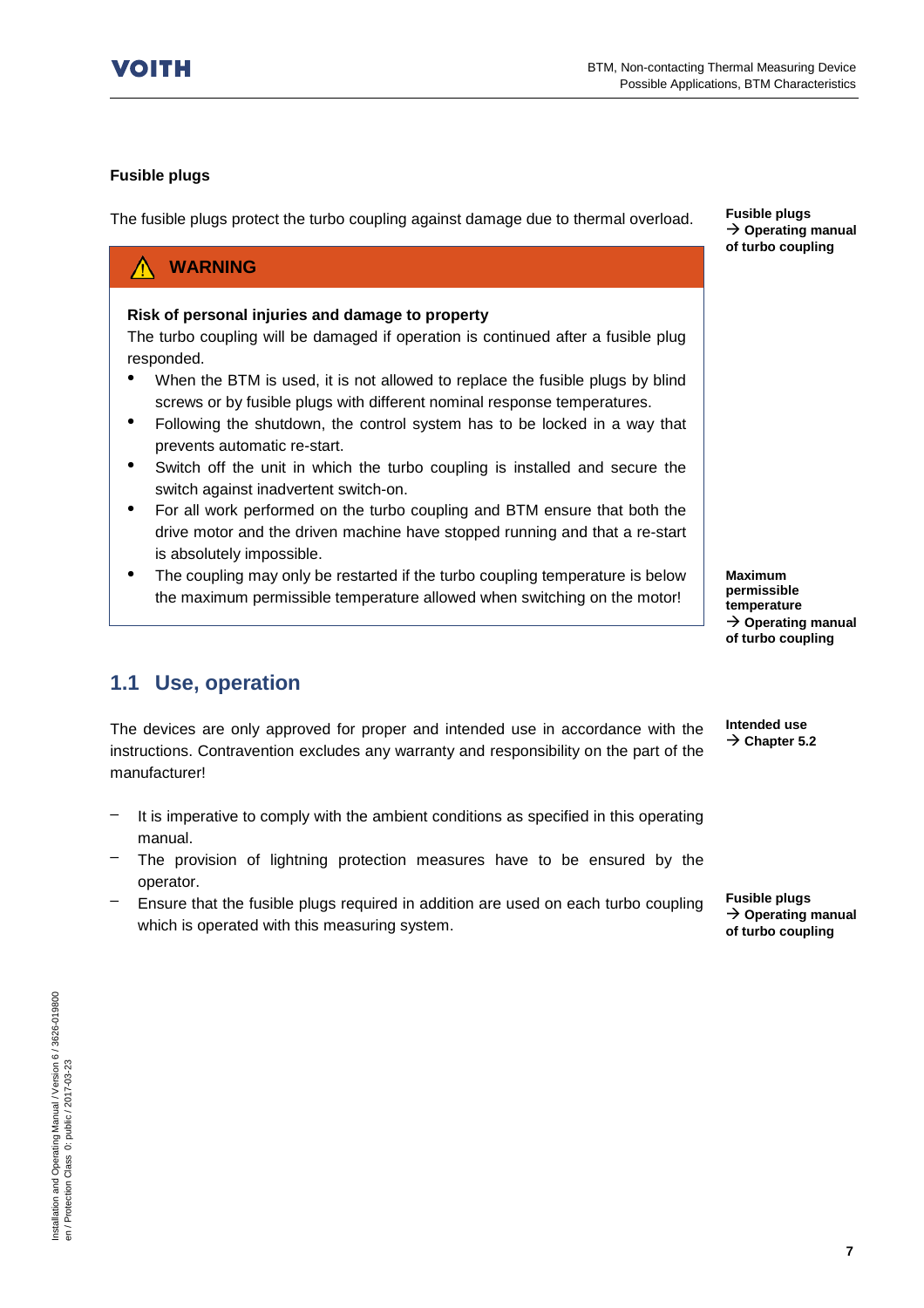## <span id="page-7-0"></span>2 BTM Functioning

The non-contacting thermal measuring device (BTM) consists of four components:

- **Temperature sensor (incl. temperature sensor with adapter)**
- **BTM blind screw (or BTM-X blind screw)**
- **Stationary aerial with holder**
- **Evaluator**



**Fitting and/or sensor orientation**  $\rightarrow$  Chapter [6.2](#page-28-0)



### <span id="page-7-1"></span>**2.1 Temperature sensor (or temperature sensor with adapter)**

The temperature sensor is a passive component. It is screwed into the turbo coupling outer wheel and its measuring tip projects directly into the operating medium. The temperature sensor with adapter is used for retrofitting coupling sizes 487 to 650 of older models without rework.

The temperature sensor transmits the measuring signal without contact to the stationary aerial.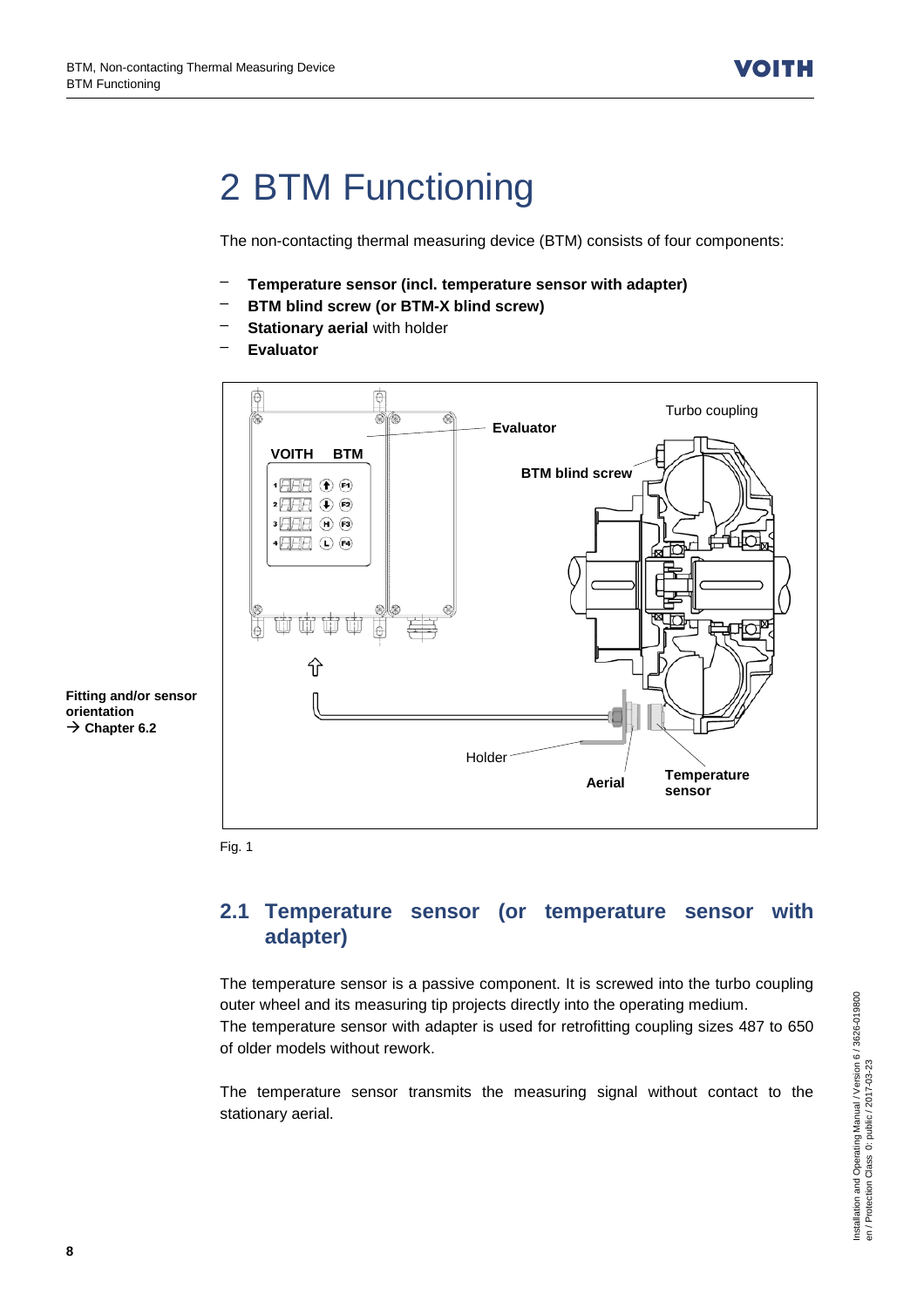## <span id="page-8-0"></span>**2.2 BTM blind screw (or BTM-X blind screw)**

The BTM blind screw is provided to compensate the mass of the temperature sensor and it is mandatory to install the same opposite the temperature sensor. Without BTM blind screw, impermissible forces will occur due to unbalance which may damage the machine system.

The BTM-X blind screw serves as mass balance to the temperature sensor with adapter (retrofit to coupling sizes 487 to 650 of older models without rework).

### <span id="page-8-1"></span>**2.3 Stationary aerial with holder**

The stationary aerial sends a radar signal to the temperature sensor and receives the reflected measuring signal.

The measuring signal is routed to the evaluator via the connecting cable.

The holder is provided to fasten the stationary aerial.

## <span id="page-8-2"></span>**2.4 Evaluator**

The evaluator is an electronic controller with 4 measuring channels. The evaluator generates the radar signals and receives, evaluated and processed the reflected measuring signals.

The measured temperatures of every channel are displayed on the evaluator. In addition, the measured temperatures are output as 4-20 mA signals.

Furthermore, two relay outputs are available per measuring channel with switching thresholds (e.g. pre-warning, switch-off) adjustable via the keyboard on the evaluator. Connect the evaluator to the machine controller by means of a screened multi-core connecting line. A separate terminal chamber allows connecting the necessary cores easily and safely.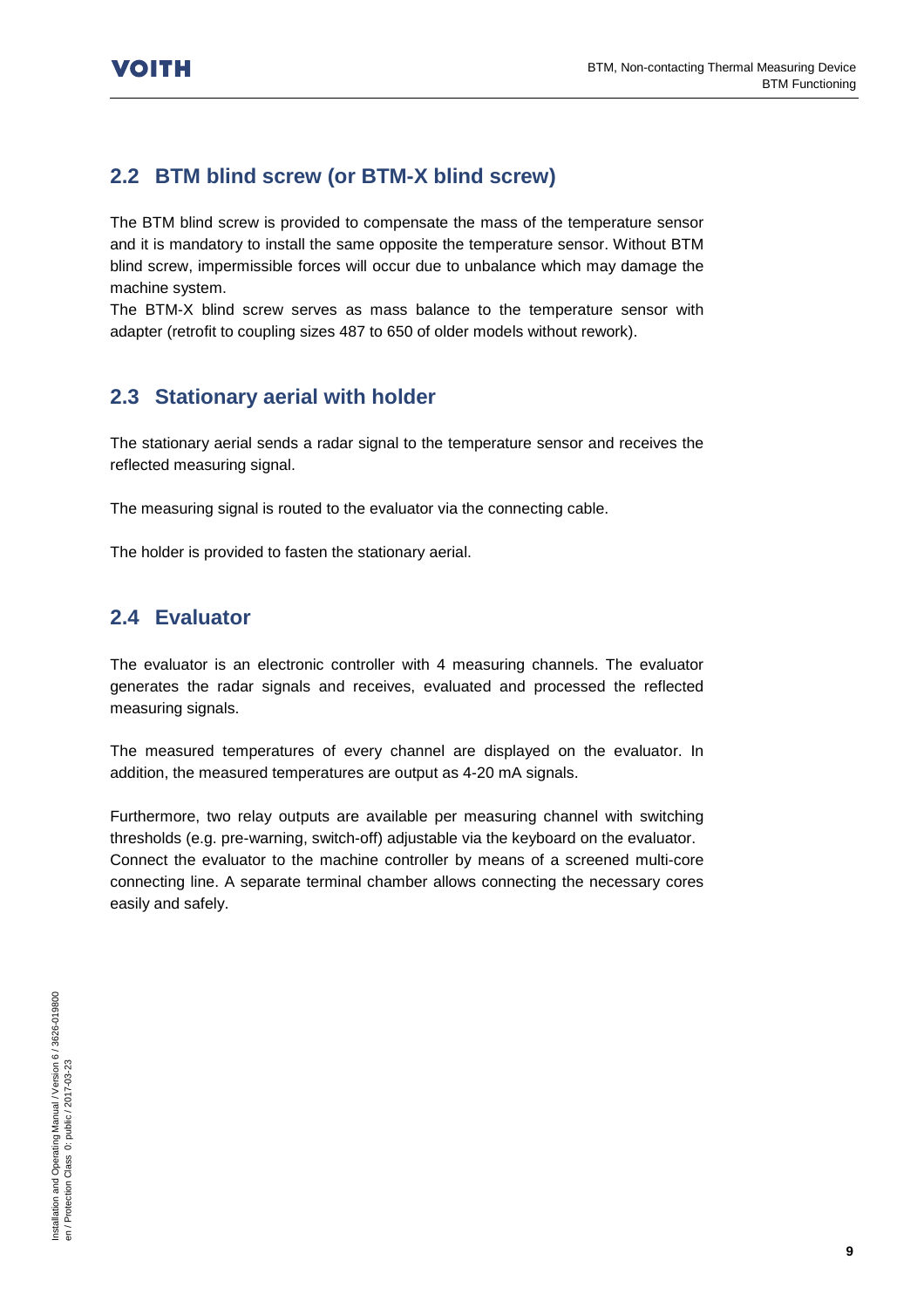## <span id="page-9-0"></span>3 Technical Data

## <span id="page-9-1"></span>**3.1 Temperature sensor**



#### Fig. 2

The following temperature sensors are available for the different turbo coupling sizes.

| Dimension of thread                                                                                                                                                 | M10x1.5         | M18x1.5      | M24x1.5       |  |
|---------------------------------------------------------------------------------------------------------------------------------------------------------------------|-----------------|--------------|---------------|--|
| Suitable for coupling sizes                                                                                                                                         | 274             | $366 - 650$  | 750 - 1330    |  |
| Width across flats                                                                                                                                                  | 18              | 30           | 36            |  |
| Tightening torque                                                                                                                                                   | 15 Nm           | 50 Nm        | 144 Nm        |  |
| Weight                                                                                                                                                              | $39 \pm 2 g$    | $76 \pm 2 g$ | $183 \pm 2 g$ |  |
| Protection to EN 60529                                                                                                                                              | IP 67           |              |               |  |
| Axial distance<br>Sensor gap<br>$10 \pm 3$ mm<br>Max. permissible radial displacement<br>$± 3$ mm<br>Max. permissible angular<br>$\pm$ 3 $^{\circ}$<br>misalignment |                 |              |               |  |
| Measuring range                                                                                                                                                     | 0 °C  180 °C    |              |               |  |
| Operating medium temperature                                                                                                                                        | max. 200 °C     |              |               |  |
| Measuring tolerance                                                                                                                                                 |                 | ±2K          |               |  |
| Permissible ambient temperature                                                                                                                                     | $-40 °C$ 100 °C |              |               |  |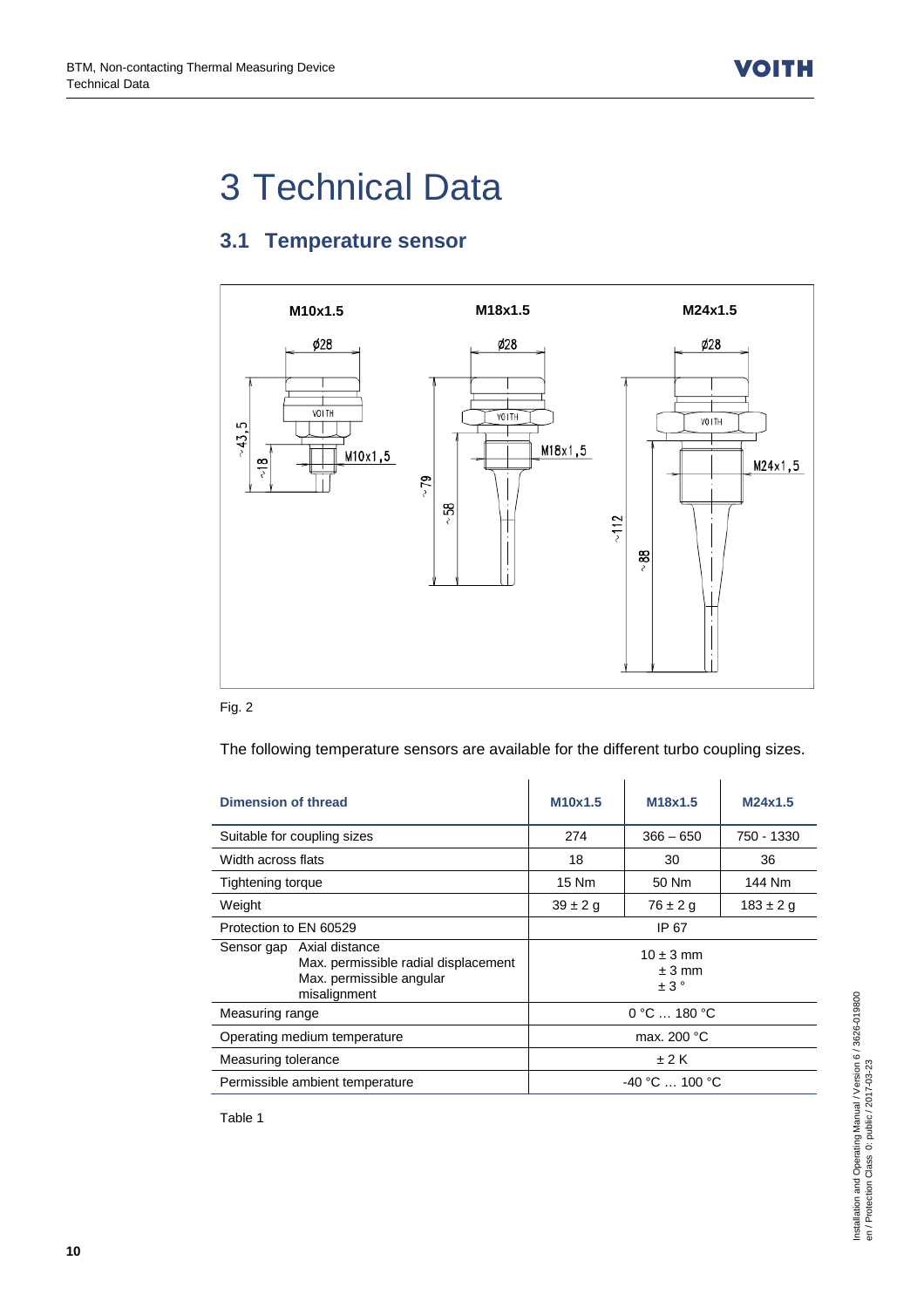## <span id="page-10-0"></span>**3.1.1 Adapter**

The adapter is used for retrofitting couplings sizes 487 to 650 of older models without rework.



#### Fig. 3

The following adapter is available:

| <b>Dimension of thread</b>  | M18x1.5                   |
|-----------------------------|---------------------------|
| Suitable for coupling sizes | $487 - 650$               |
| Width across flats          | 24                        |
| Tightening torque           | 50 Nm                     |
| Weight                      | $58 \pm 2 g$              |
| Peripheral speed            | max. $50 \text{ ms}^{-1}$ |
| Speed                       | max. 1500 rpm             |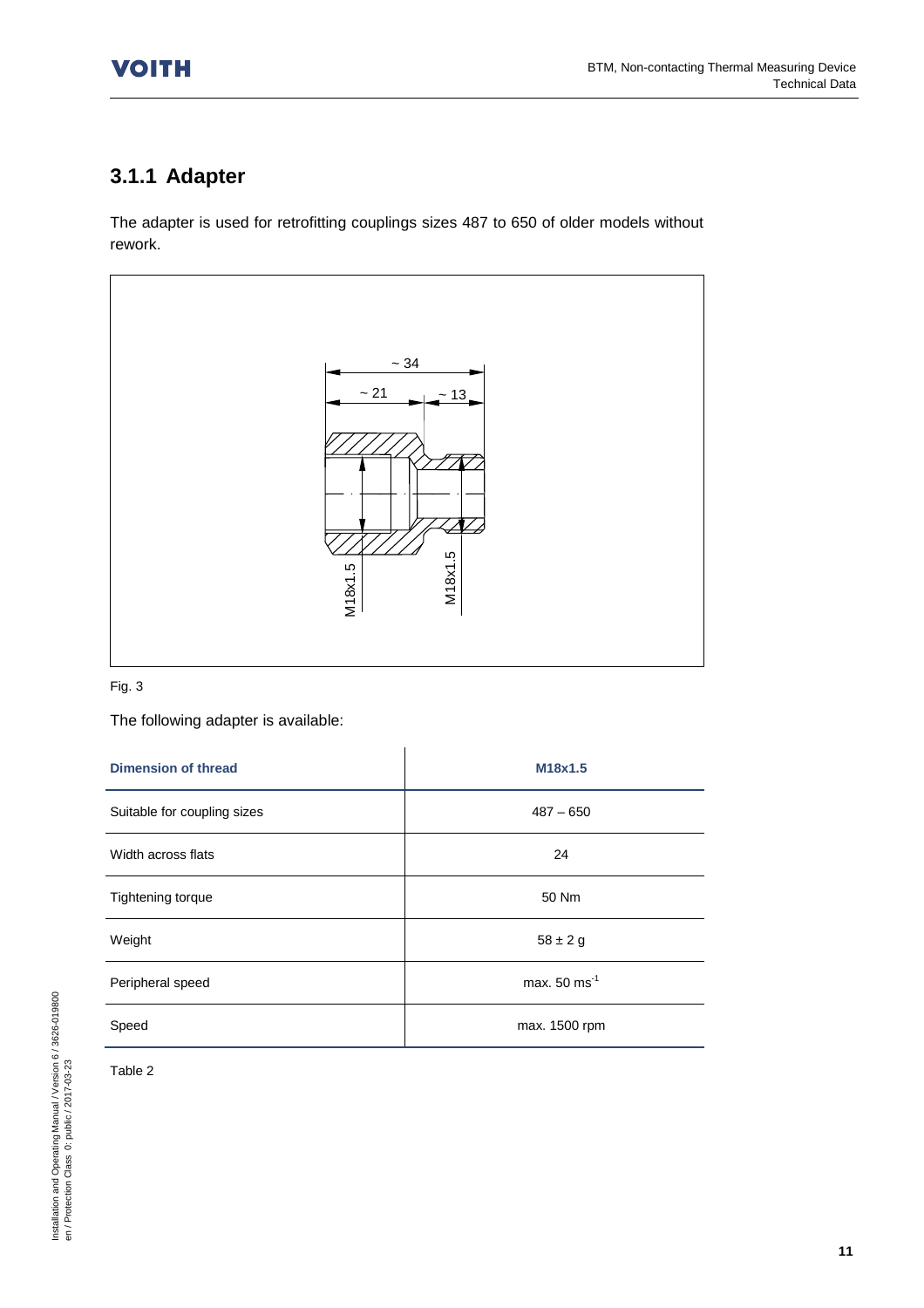## <span id="page-11-0"></span>**3.2 BTM blind screws**



#### Fig. 4

The following BTM blind screws are available for the different turbo coupling sizes:

| Dimension of thread         | M14x1.5      | M18x1.5      | M24x1.5       |
|-----------------------------|--------------|--------------|---------------|
| Suitable for coupling sizes | 274          | $366 - 650$  | $750 - 1330$  |
| Width across flats          | 8            | 27           | 32            |
| Tightening torque           | 30 Nm        | 50 Nm        | 144 Nm        |
| Weight                      | $39 \pm 2 g$ | $76 \pm 2 g$ | $183 \pm 2 g$ |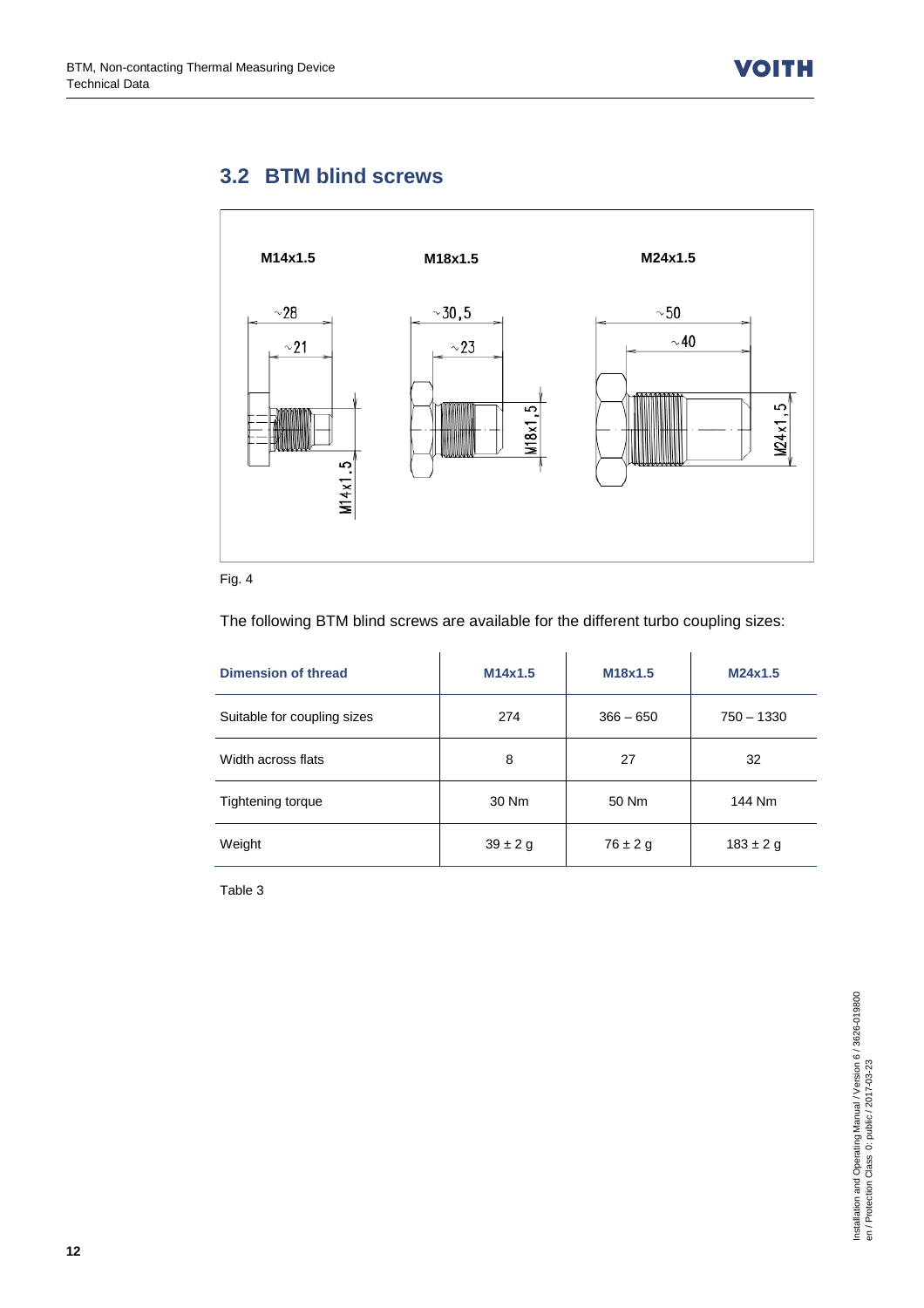## <span id="page-12-0"></span>**3.2.1 BTM-X blind screw**

The BTM-X blind screw serves as mass balance to the temperature sensor with adapter (retrofit to coupling sizes 487 to 650 of older models without rework).



#### Fig. 5

The following BTM-X blind screw is available:

| <b>Dimension of thread</b>  | M18x1.5       |
|-----------------------------|---------------|
| Suitable for coupling sizes | $487 - 650$   |
| Width across flats          | 24            |
| Tightening torque           | 50 Nm         |
| Weight                      | $134 \pm 2 g$ |
| Peripheral velocity         | max. 50 ms    |
| Speed                       | max. 1500 rpm |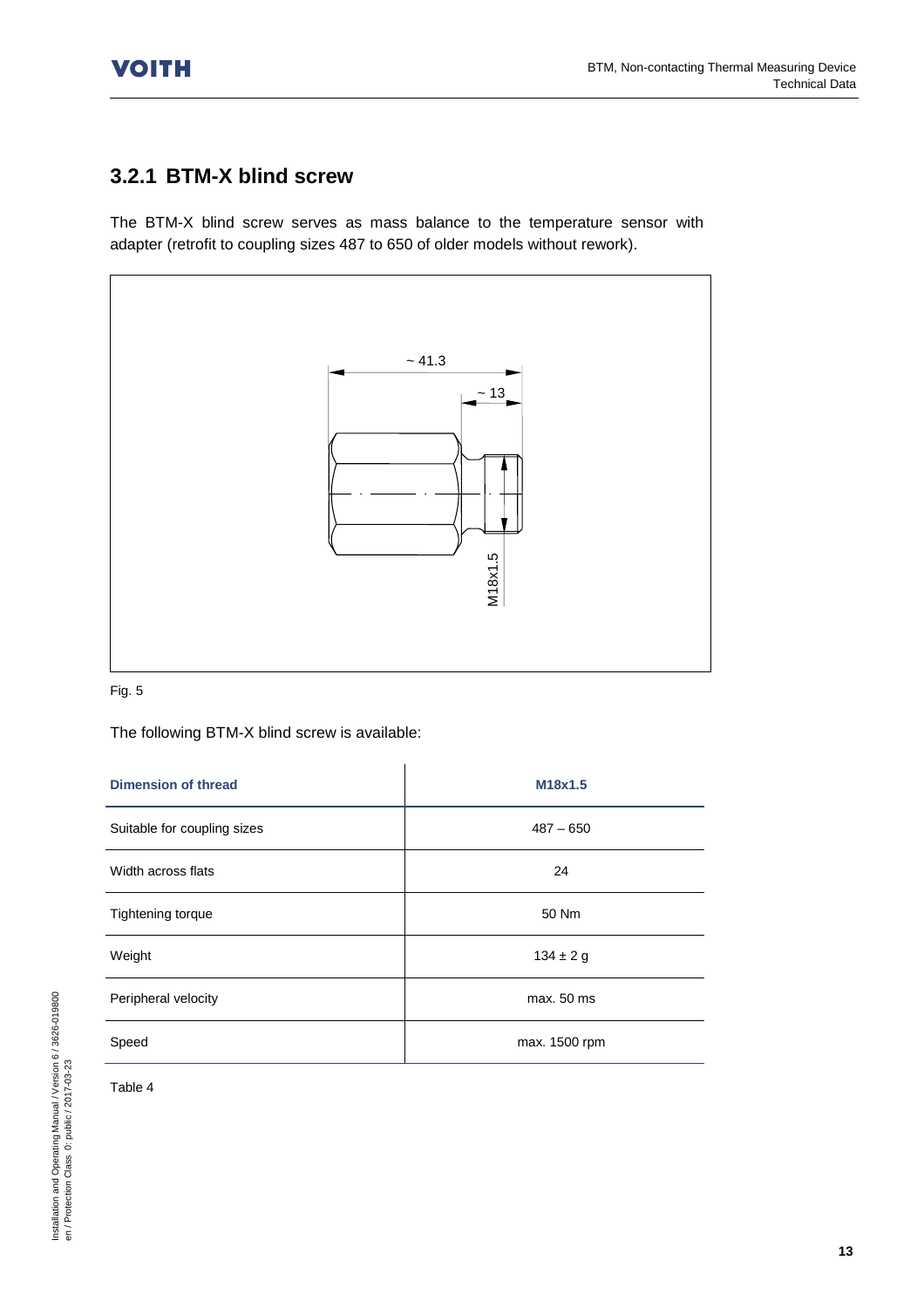## <span id="page-13-0"></span>**3.3 Stationary aerial**



Fig. 6

| <b>Dimension of thread</b>                                                                                    | M <sub>12</sub>                  |  |  |
|---------------------------------------------------------------------------------------------------------------|----------------------------------|--|--|
| Width across flats                                                                                            | 19/30                            |  |  |
| Tightening torque                                                                                             | 50 Nm                            |  |  |
| Cable length                                                                                                  | 25 <sub>m</sub>                  |  |  |
| Min. bending radius<br>static<br>dynamic                                                                      | $15 \text{ mm}$<br>45 mm         |  |  |
| Cable material                                                                                                | <b>PTFE</b>                      |  |  |
| Protection to EN 60529                                                                                        | IP 67                            |  |  |
| axial distance<br>Sensor gap<br>max. permissible radial displacement<br>max. permissible angular displacement | $10 \pm 3$ mm<br>$± 3$ mm<br>±3° |  |  |
| Measuring range                                                                                               | $0 °C$ 200 °C                    |  |  |
| Measuring tolerance                                                                                           | ±2K                              |  |  |
| Permissible ambient temperature                                                                               | $-40 °C$ 100 °C                  |  |  |

Table 5

#### *NOTICE*

#### **Damage to property**

For technical reasons, it is not possible to extend a cable or to repair a damaged cable.

• When running the aerial cable, observe the directive for electromagnetic compatibility (EMC).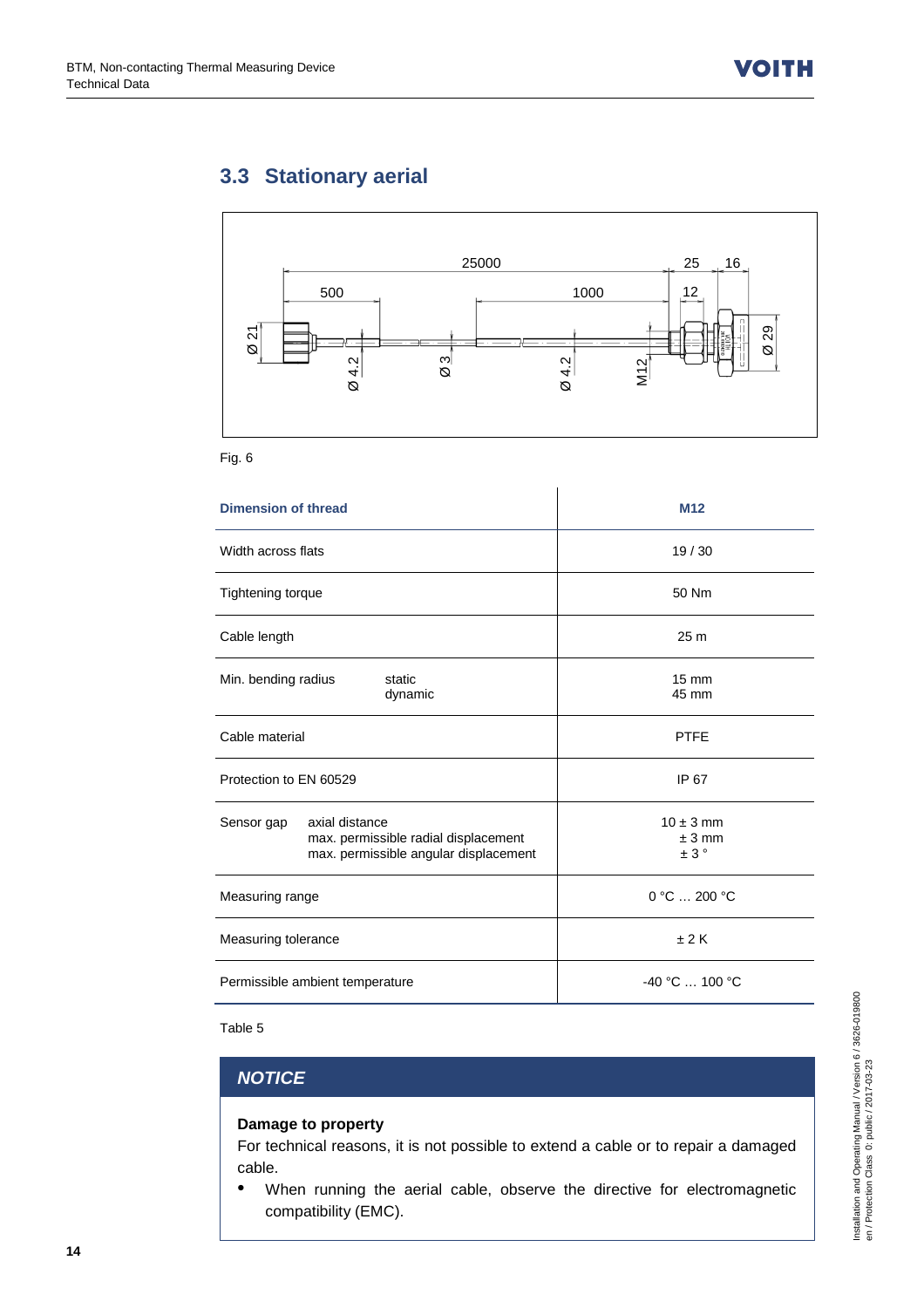## <span id="page-14-0"></span>**3.3.1 Holder**





## <span id="page-14-1"></span>**3.4 Evaluator**



Installation and Operating Manual / Version 6 / 3626-019800

Installation and Operating Manual / Version 6 / 3626-019800<br>en / Protection Class 0: public / 2017-03-23

en / Protection Class 0: public / 2017-03-23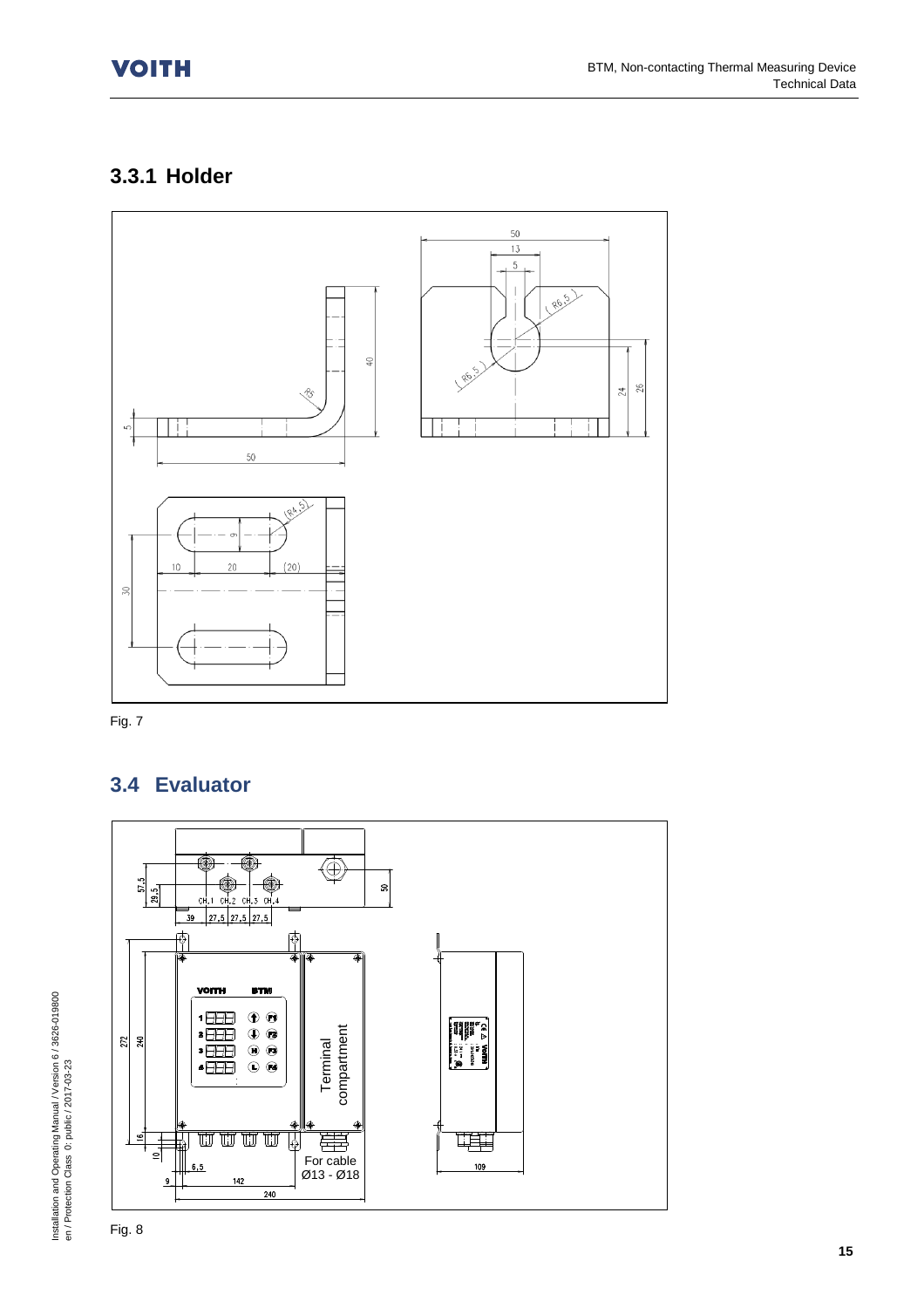|                                                                                                    |                 | <b>Evaluator type GBP-733</b>            |  |  |
|----------------------------------------------------------------------------------------------------|-----------------|------------------------------------------|--|--|
| Material                                                                                           |                 | Silumin                                  |  |  |
| Weight                                                                                             |                 | 4250 g                                   |  |  |
| Protection to EN 60529                                                                             |                 | IP 65                                    |  |  |
| Power supply                                                                                       |                 | 24 VDC (18  36 VDC)                      |  |  |
| Max. rated current consumption                                                                     |                 | approx. 330 mA at 18 VDC                 |  |  |
| Max. current consumption                                                                           |                 | 2 A (inrush current)                     |  |  |
| Initialization time                                                                                |                 | approx. 10 s                             |  |  |
| Min. operating speed                                                                               |                 | 300 rpm                                  |  |  |
| Automatic signal calibration                                                                       |                 | approx. 1 s                              |  |  |
| Automatic signal calibration after the<br>Voith turbo coupling (VTC) was cooled<br>down with water |                 | approx. 5 s                              |  |  |
| Measuring range                                                                                    |                 | $0 °C = 200 °C$                          |  |  |
| Displays                                                                                           |                 | 4x 3-digit 7-segment displays            |  |  |
| Analog outputs:                                                                                    |                 | $< 0.5$ mA<br>: Defect                   |  |  |
|                                                                                                    |                 | 3.5 mA : Error (e.g. standstill)         |  |  |
|                                                                                                    | Signal          | : $\leq 0$ °C<br>4.0 mA<br>4x            |  |  |
|                                                                                                    |                 | : 0 °C $\ldots$ 200 °C<br>$420$ mA       |  |  |
|                                                                                                    |                 | > 20 mA<br>: undefined (e.g. $> 200$ °C) |  |  |
|                                                                                                    | Load resistance | 4x max. 200 $\Omega$                     |  |  |
| Switching outputs:<br>Signal                                                                       |                 | 8x Changeover contact (NC and NO)        |  |  |
| Switching capacity                                                                                 |                 | 8x 125 VAC / 110 VDC, max. 1 A           |  |  |
| Temp thresholds                                                                                    |                 | 8x Adjustable via keyboard               |  |  |
| Measuring tolerance                                                                                |                 | ±2K                                      |  |  |
| Permissible ambient temperature                                                                    |                 | $-40 °C$ 65 °C                           |  |  |

ń

Table 6

#### **CSA requirements**

|                       | <b>Evaluator type GBP-733</b>            |
|-----------------------|------------------------------------------|
| Approvals             | CSA Certificate of Compliance No.1968359 |
| Power supply          | 24 VDC $\pm$ 10 %                        |
| Pollution degree      | 2                                        |
| Installation category | Ш                                        |
| Altitude              | $2000 \text{ m}$                         |
| Humidity max          | 80 %; non-condensing                     |

l,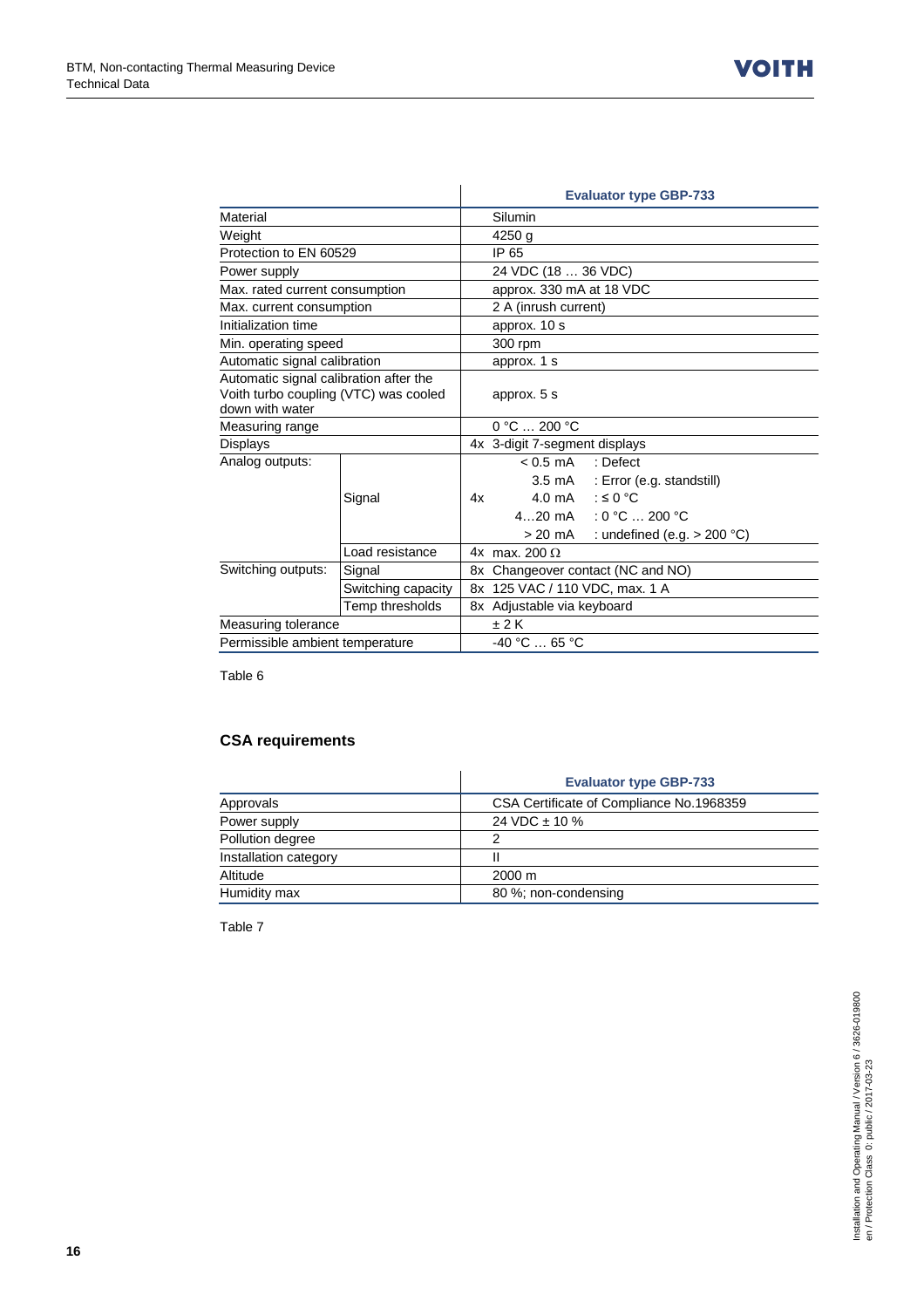## <span id="page-16-0"></span>**3.4.1 Terminal assignment**

|                     | <b>Terminal No.</b> | <b>Description</b>                     |              |     |                                   |  |
|---------------------|---------------------|----------------------------------------|--------------|-----|-----------------------------------|--|
|                     | 1                   | Supply voltage, +24 VDC                |              |     |                                   |  |
|                     | $\mathbf{2}$        | Supply voltage,<br>0 V                 |              |     |                                   |  |
|                     | 3                   | CH.1 Output relay, break contact       | <b>NC</b>    | (2) | Prewarning                        |  |
|                     | 4                   | CH.1 Output relay, base                |              | (1) | $\left  \mathbf{L} \right\rangle$ |  |
|                     | 5                   | NO.<br>CH.1 Output relay, make contact |              | (4) |                                   |  |
| Channel 1           | 6                   | CH.1 Output relay, break contact       | <b>NC</b>    | (2) | Trip                              |  |
|                     | 7                   | CH.1 Output relay, base                |              | (1) | $\mathbf{H}$                      |  |
|                     | 8                   | CH.1 Output relay, make contact        | <b>NO</b>    | (4) |                                   |  |
|                     | 9                   | CH.2 Output relay, break contact       | <b>NC</b>    | (2) | Prewarning                        |  |
| $\mathbf{\Omega}$   | 10                  | CH.2 Output relay, base                | $\mathsf C$  | (1) | $\hat{\mathbf{E}}$                |  |
|                     | 11                  | CH.2 Output relay, make contact        | NO.          | (4) |                                   |  |
| Channel             | 12                  | CH.2 Output relay, break contact       | <b>NC</b>    | (2) | Trip                              |  |
|                     | 13                  | CH.2 Output relay, base                |              | (1) | $\mathbf{H}$                      |  |
|                     | 14                  | CH.2 Output relay, make contact        | NO.          | (4) |                                   |  |
|                     | 15                  | CH.3 Output relay, break contact       | <b>NC</b>    | (2) | Prewarning                        |  |
| S<br><b>Channel</b> | 16                  | CH.3 Output relay, base                | $\mathsf{C}$ | (1) | $\left(\mathbf{L}\right)$         |  |
|                     | 17                  | CH.3 Output relay, make contact        | NO           | (4) |                                   |  |
|                     | 18                  | CH.3 Output relay, break contact       | <b>NC</b>    | (2) | Trip                              |  |
|                     | 19                  | CH.3 Output relay, base                | $\mathsf C$  | (1) | $\mathbf{H}$                      |  |
|                     | 20                  | CH.3 Output relay, make contact        | <b>NO</b>    | (4) |                                   |  |
|                     | 21                  | CH.4 Output relay, break contact       | <b>NC</b>    | (2) | Prewarning                        |  |
|                     | 22                  | CH.4 Output relay, base                | C            | (1) | $\left(\mathbf{L}\right)$         |  |
| Channel 4           | 23                  | CH.4 Output relay, make contact        | <b>NO</b>    | (4) |                                   |  |
|                     | 24                  | CH.4 Output relay, break contact       | ΝC           | (2) | Trip                              |  |
|                     | 25                  | CH.4 Output relay, base                | $\mathsf C$  | (1) | $\mathbf{H}$                      |  |
|                     | 26                  | CH.4 Output relay, make contact        | NO.          | (4) |                                   |  |
| $\vec{r}$           | 27                  | 4  20 mA output CH.1                   |              |     |                                   |  |
|                     | 28                  | 4  20 mA output CH.2                   |              |     |                                   |  |
| <b>Channels1</b>    | 29                  | 4  20 mA output CH.3                   |              |     |                                   |  |
|                     | 30                  | 4  20 mA output CH.4                   |              |     |                                   |  |
|                     | 31                  | 0 V basis (GND) for terminals 27 to 30 |              |     |                                   |  |

#### Table 8

### **Abbreviations:**

| <b>GND</b> |     | = Signal ground |                 |                 |
|------------|-----|-----------------|-----------------|-----------------|
| CН         | $=$ | Channel         |                 |                 |
| NС         | $=$ |                 | normally closed | (break contact) |
| <b>NO</b>  | $=$ |                 | Normally open   | (make contact)  |
| C          | $=$ | Basis           |                 |                 |
|            |     | $=$ Low         | (Prewarning)    |                 |
|            | $=$ | High            | (Trip)          |                 |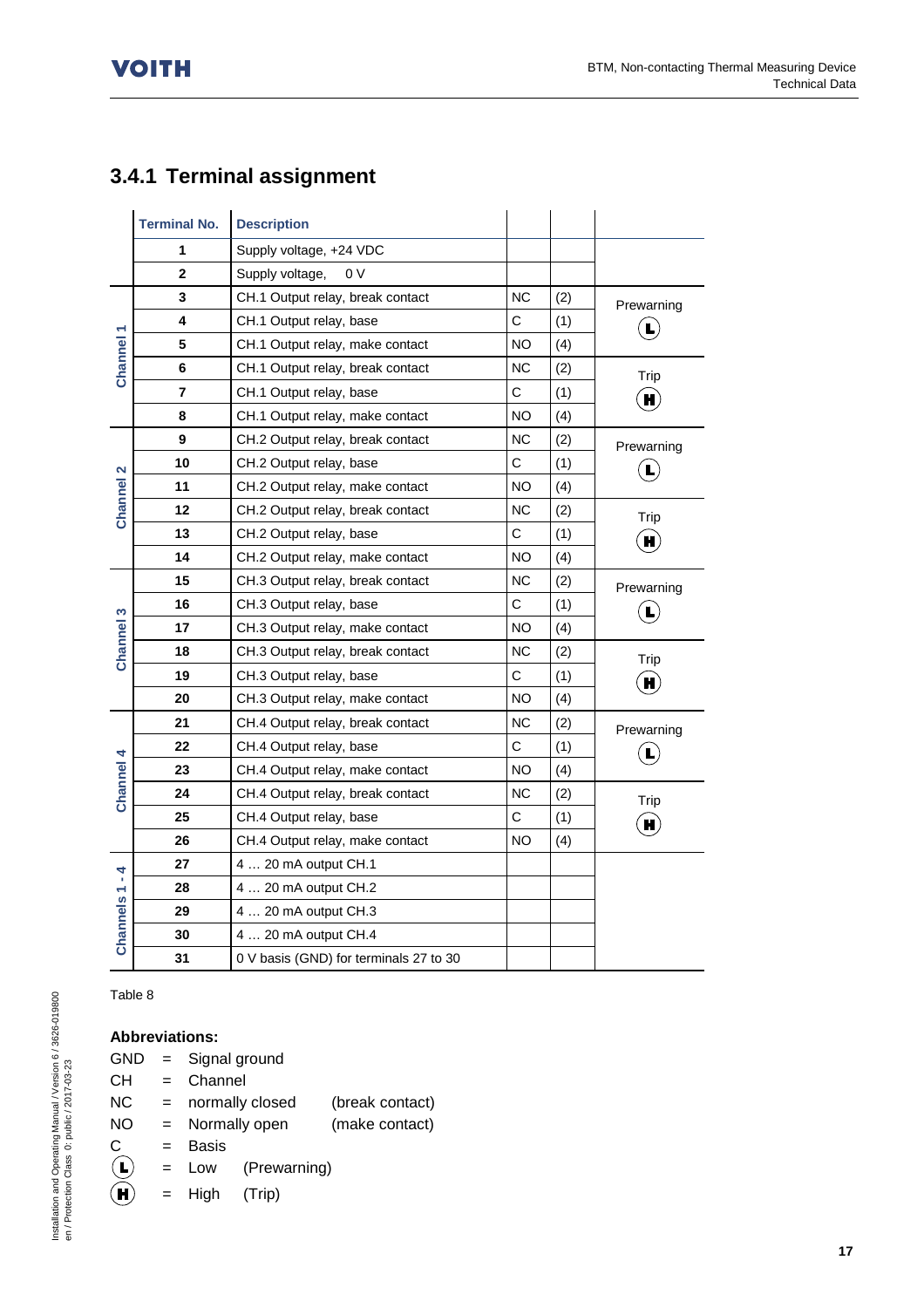## <span id="page-17-0"></span>**3.4.2 Temperature drift**

The measuring error of the BTM depends on the heating rate.

Without knowing the drive and turbo coupling design in detail, the following limit temperatures provide a reliable thermal monitoring of the coupling:

During nominal operation:

 $\mathcal{G}_{\text{Bmax}} = 95 \degree C$  with NBR seals (Perbunan) 105 °C with FPM seals (Viton)

Temporarily while the driven machine starts or in case of blocking:

$$
\mathcal{G}_{\text{SPmax}} = \mathcal{G}_{\text{SSS}} - 45 \text{ K}
$$

If more details of the drive and turbo coupling are known, it is possible to optimize these limit temperatures. Please consult Voith Turbo.

| Symbol                    | Meaning                                       | Unit   |
|---------------------------|-----------------------------------------------|--------|
| $\vartheta_{\text{Bmax}}$ | Maximum operating temperature                 | $\sim$ |
| $\vartheta$ SPmax         | Maximum peak temperature                      | $\sim$ |
| $\vartheta$ sss           | Nominal response temperature of fusible plugs | °C     |

### <span id="page-17-1"></span>**3.4.3 Temperature drift for temperature sensor with adapter**

The temperature sensor with adapter is used for retrofitting coupling sizes 487 to 650 of older models without rework.

Temporarily while the driven machine starts or in case of blocking:

$$
\mathcal{G}_{\text{SPmax}} = \mathcal{G}_{\text{SSS}} - 60 \text{ K}
$$

In all other respects, please  $\rightarrow$  Chapter [3.4.2](#page-17-0) Temperature drift.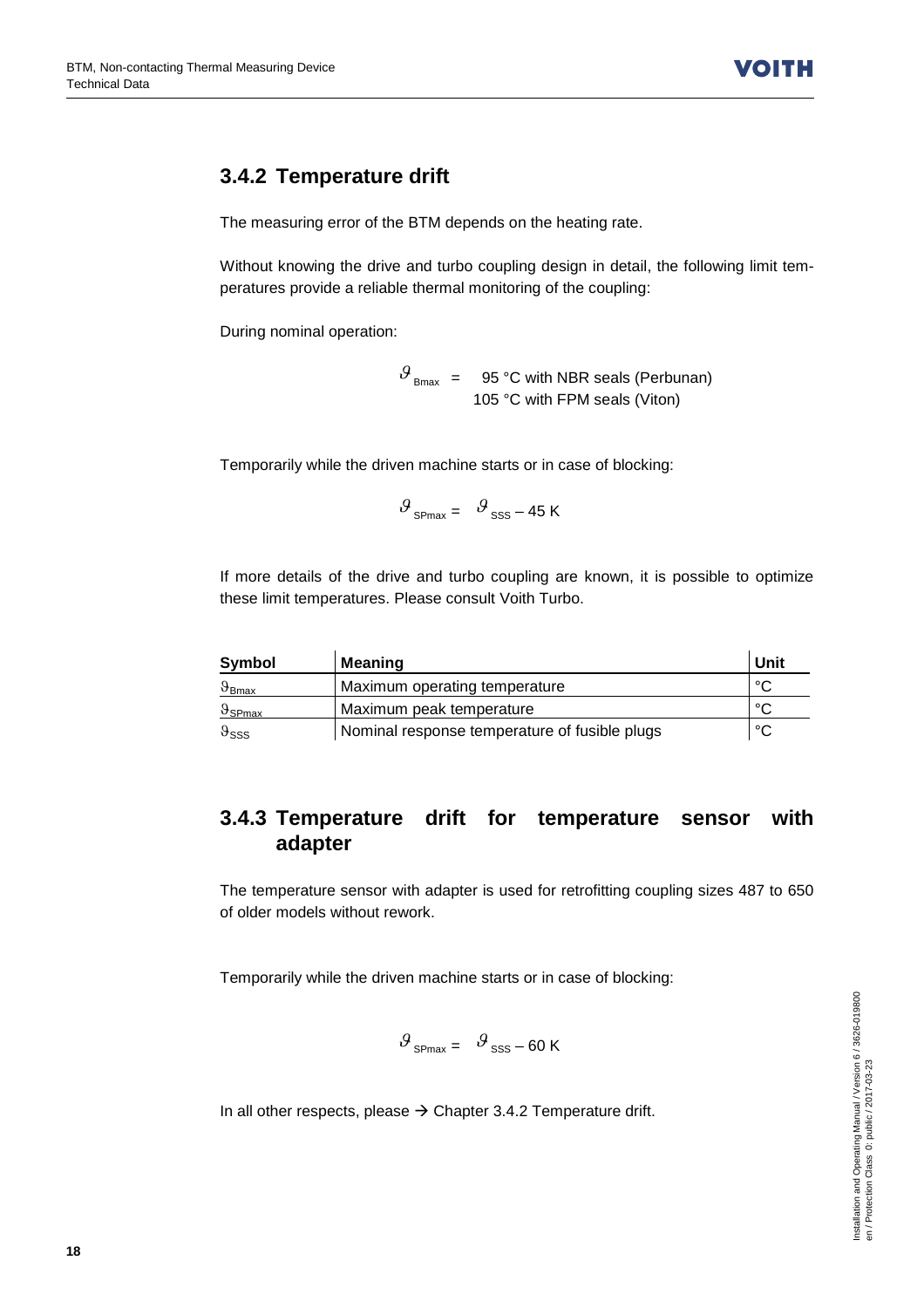## <span id="page-18-0"></span>4 User Information

This manual will support you in using the non-contacting thermal measuring device (**BTM**) in a safe, proper and economical way.

If you observe the information contained in this manual, you will

- $-$  increase the reliability and lifetime of the unit,
- avoid any risks
- reduce repairs and downtimes.

This manual must

- always be available at the BTM place of use,
- be read and used by every person who works on the unit or commissions the same.

The non-contacting thermal measuring device has been manufactured to the latest design standard and approved safety regulations. Nevertheless, the user's or third party's life may be endangered or the unit or other property impaired in case of improper handling or unintended use.

#### **Spare parts:**

Spare parts must comply with the requirements determined by Voith. This is guaranteed when original spare parts are used.

Installation and/or use of non-original spare parts may negatively change the characteristics of the **BTM** and may thus impair safety.

Voith is not liable for any damages resulting from the use of non-original spare parts.

Use only appropriate workshop equipment for maintenance. Professional maintenance and/or repair can only be guaranteed by the manufacturer or an authorized specialist workshop.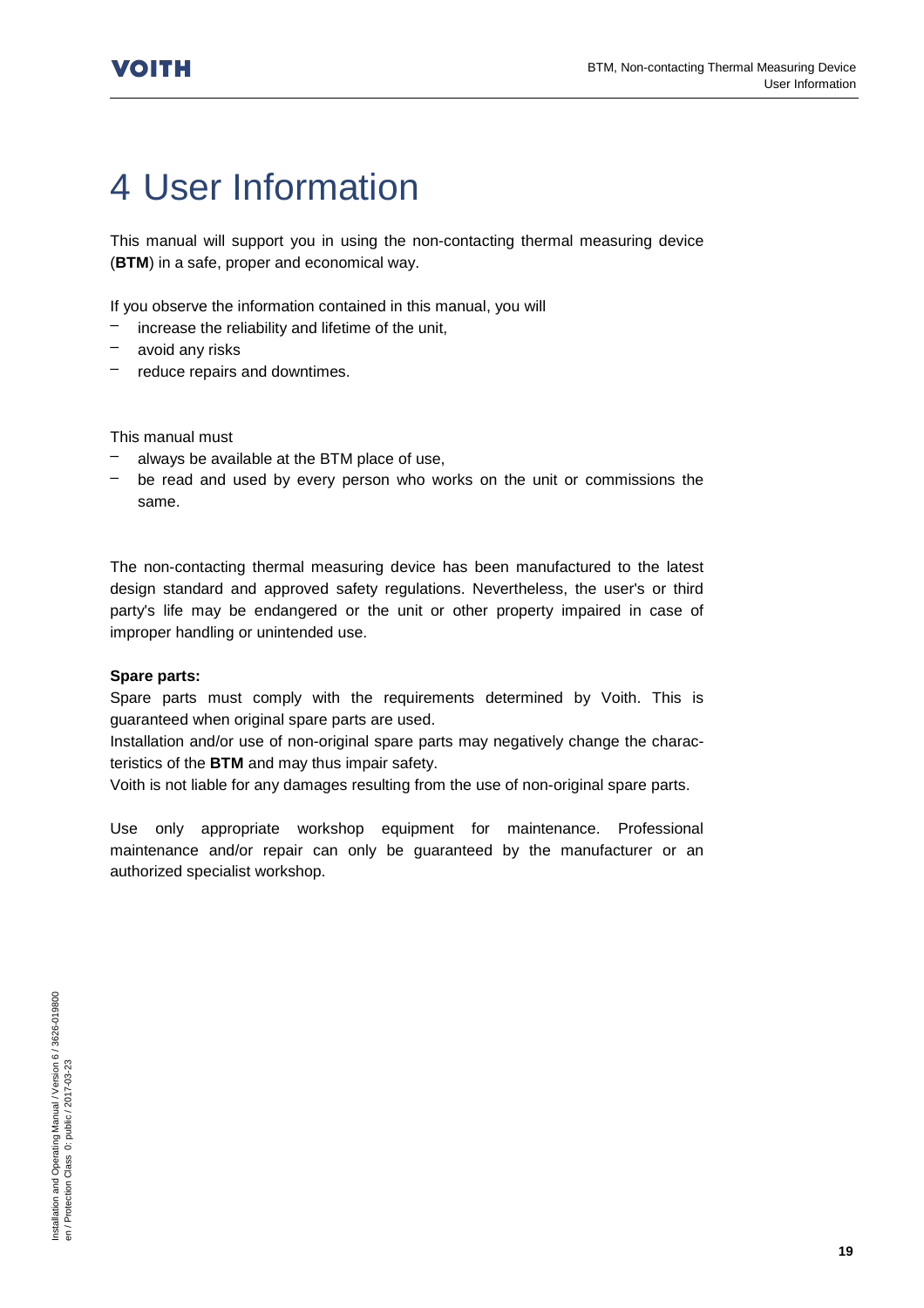This manual has been issued with the utmost care. However, should you need any further information, please contact:

Voith Turbo GmbH & Co. KG Division Industry Voithstr. 1 74564 Crailsheim, GERMANY Tel. +49 7951 32 599 Fax +49 7951 32 554 vtcr-ait.service@voith.com www.voith.com/fluid-couplings

© Voith Turbo 2017.

The distribution as well as the reproduction of this document and the utilization and communication of its contents are prohibited unless expressly permitted. Offenders will be held liable for the payment of damages. All rights reserved in case a patent is granted, or a utility model or design is registered.

Voith Turbo reserves the right for modifications.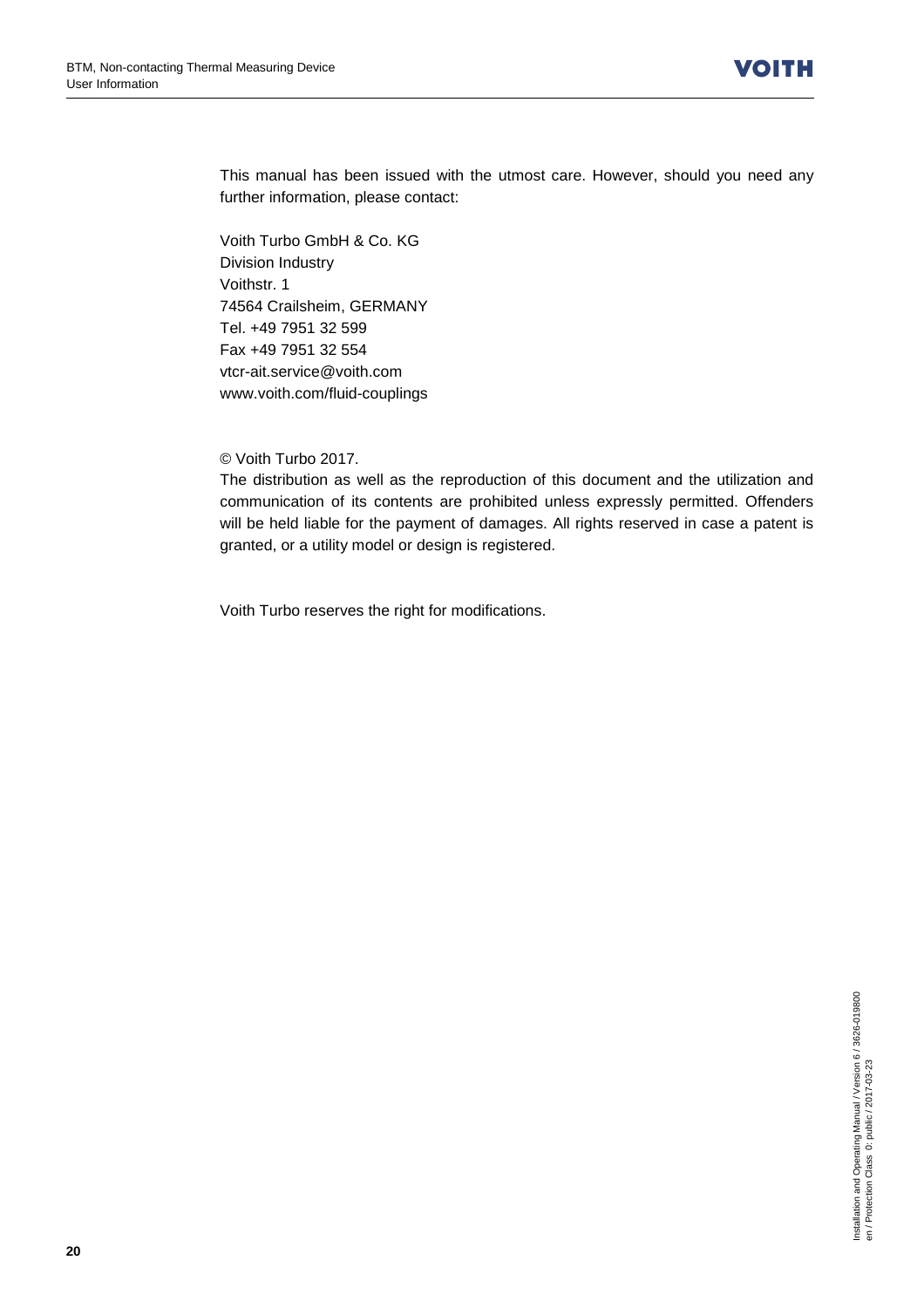## <span id="page-20-0"></span>5 Safety

## <span id="page-20-1"></span>**5.1 Safety information**

Safety information indicating the descriptions and symbols as described in the following are used in the operating manual.

## <span id="page-20-2"></span>**5.1.1 Structure of safety information**

#### ⚠ **DANGER WORD**

#### **Hazard consequences**

Source of hazard

• Warding off of danger

#### **Danger word**

The danger word divides the severity of the danger in several levels:

| Danger word        | Severity of danger                                                                                    |
|--------------------|-------------------------------------------------------------------------------------------------------|
| DANGER             | Death or serious injury (irreversible personal<br>injury)                                             |
| WARNING            | Death or serious injury possible                                                                      |
| CAUTION            | Minor or moderate injury possible                                                                     |
| <b>NOTICE</b>      | Possibly damage to property of<br>- the product<br>- its environment                                  |
| SAFETY INFORMATION | General applications details, useful<br>information, safe job procedure and proper<br>safety measures |

#### Table 9

#### **Hazard consequences**

Hazard consequences indicate the kind of hazard.

#### **Source of hazard**

The source of hazard indicates the cause of hazard.

#### **Warding off of danger**

Warding off of danger describes the measures to be taken to ward off a danger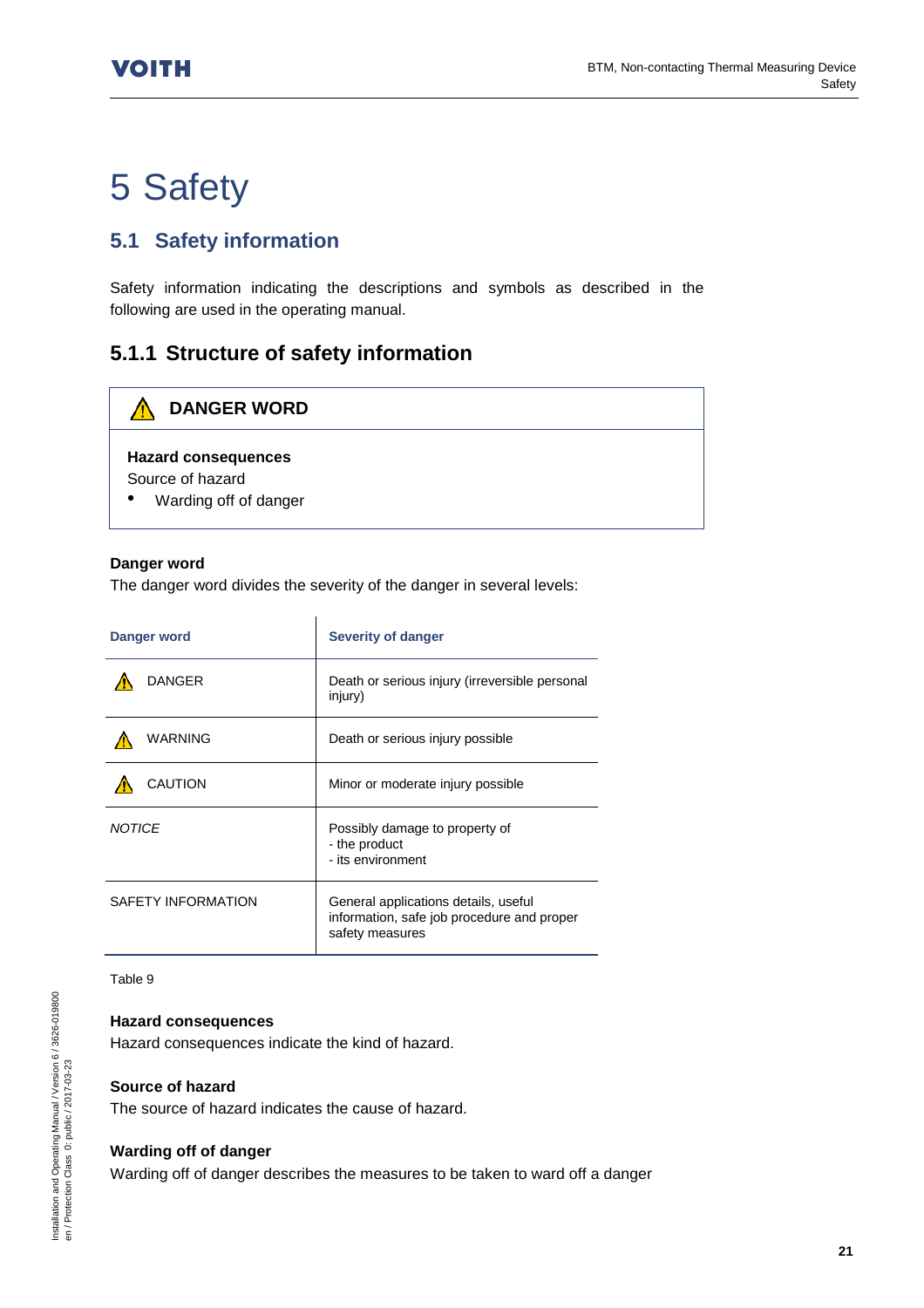## <span id="page-21-0"></span>**5.2 Intended use**

- The non-contacting thermal measuring device (BTM) serves for the noncontacting temperature monitoring on Voith turbo couplings. Any use beyond that described herein, e.g. for operating or application conditions that have not been agreed upon, is deemed unintended.
- Intended use also includes observing this installation and operating manual.
- The manufacturer is **not** liable for any damages resulting from unintended use. The risk has to be borne solely by the user.

### <span id="page-21-1"></span>**5.3 Unintended use**

**Design range Operating manual of turbo coupling**

- Design range is not met.
	- Any use beyond that described herein, e.g. for higher powers, higher speeds, or operating conditions that have not been agreed upon, is deemed unintended.
- Moreover, it is not permitted to use BTM mechanical thermal switch units from third parties.

## <span id="page-21-2"></span>**5.4 General information as to dangerous situations**

**For all work performed on the non-contacting thermal measuring device, please observe the local regulations for the prevention of accidents as well as the regulations for installation of electrical equipment!**

**Hazards while working on the non-contacting thermal measuring device:**

## **DANGER**

#### **Electric shock**

On account of incorrectly mounted or incorrectly connected electrical components, and disconnected electric connections, persons could get an electric shock and be severely injured, possibly with fatal consequences.

Incorrectly mounted or incorrectly connected electrical components and disconnected electric connections may cause damages to the machine.

- A qualified electrician has to properly carry out the connection to the electric supply network considering the system voltage and the maximum power consumption!
- The system voltage has to be in conformity with the system voltage indicated on the nameplate!
- There has to be a corresponding electrical protection by a fuse on the network side!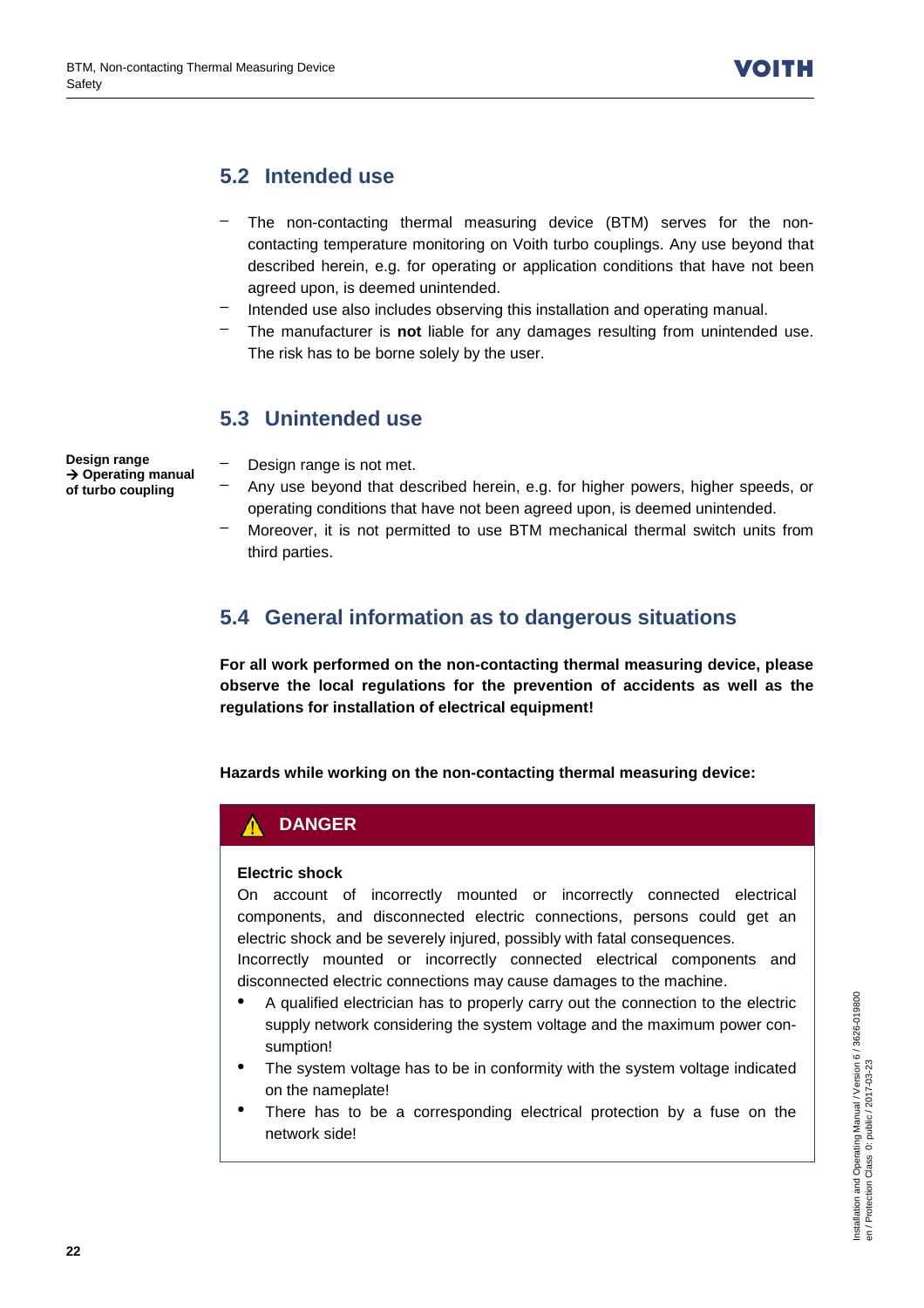#### **Electric shock:**

#### **DANGER**  $\boldsymbol{\Lambda}$

#### **Electrostatic processes**

Electrostatic charging may injure persons by an electric shock.

- Allow only a qualified electrician to install the equipment into which the turbo coupling is installed.
- Machine and electric installation are provided with grounding connections.

#### **Working on the turbo coupling:**

## **WARNING**

#### **Risk of injury**

While working on the turbo coupling, there is the risk of injury through cutting, crushing, burns and cold burns in case of minus degrees.

- Please observe the installation and operating manual of the turbo coupling!
- Never touch the turbo coupling without wearing protective gloves.
- Start to work on the turbo coupling only after it has cooled down.
- Ensure that there is sufficient light, a sufficiently large working space and good ventilation when working on the turbo coupling.
- Switch off the unit in which the turbo coupling is installed and secure the switch against inadvertent switch-on.
- For all work performed on the turbo coupling ensure that both the drive motor and the driven machine have stopped running and that a re-start is absolutely impossible!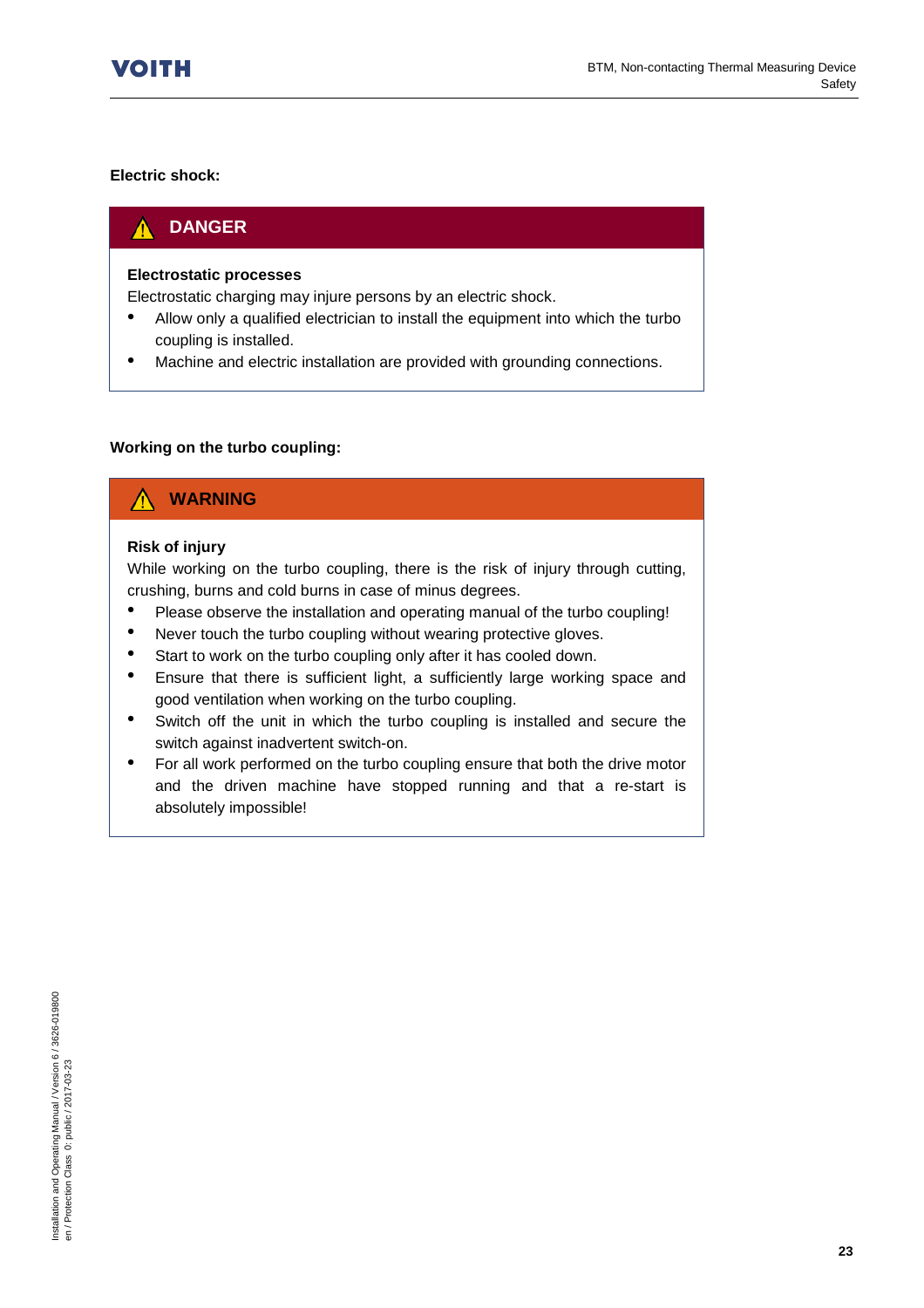#### **Arc welding near the BTM:**

#### *NOTICE*

#### **Damage to property**

Damage to electronic components in the evaluator by non-compliance with the specifications.

- Before beginning with any welding work near the BTM (5 m distance to evaluator, aerial cables or the multi-core connecting cable), disconnect all lines from the evaluator (all 4 aerial cables, 0 V and 24 VDC power supply, all relay outputs, all 4 - 20 mA outputs).
- It is not necessary to remove the evaluator.

#### **Noise:**

**Sound pressure level**  $→$  **cover sheet of operating manual of turbo coupling**

### **WARNING**

#### **Hearing loss, permanent impairment of hearing**

The turbo coupling generates noise during operation. If the A-classified equivalent sound pressure level  $L_{PA, 1m}$  exceeds 80 dB(A), this may cause impairment of hearing!

• Wear ear protection.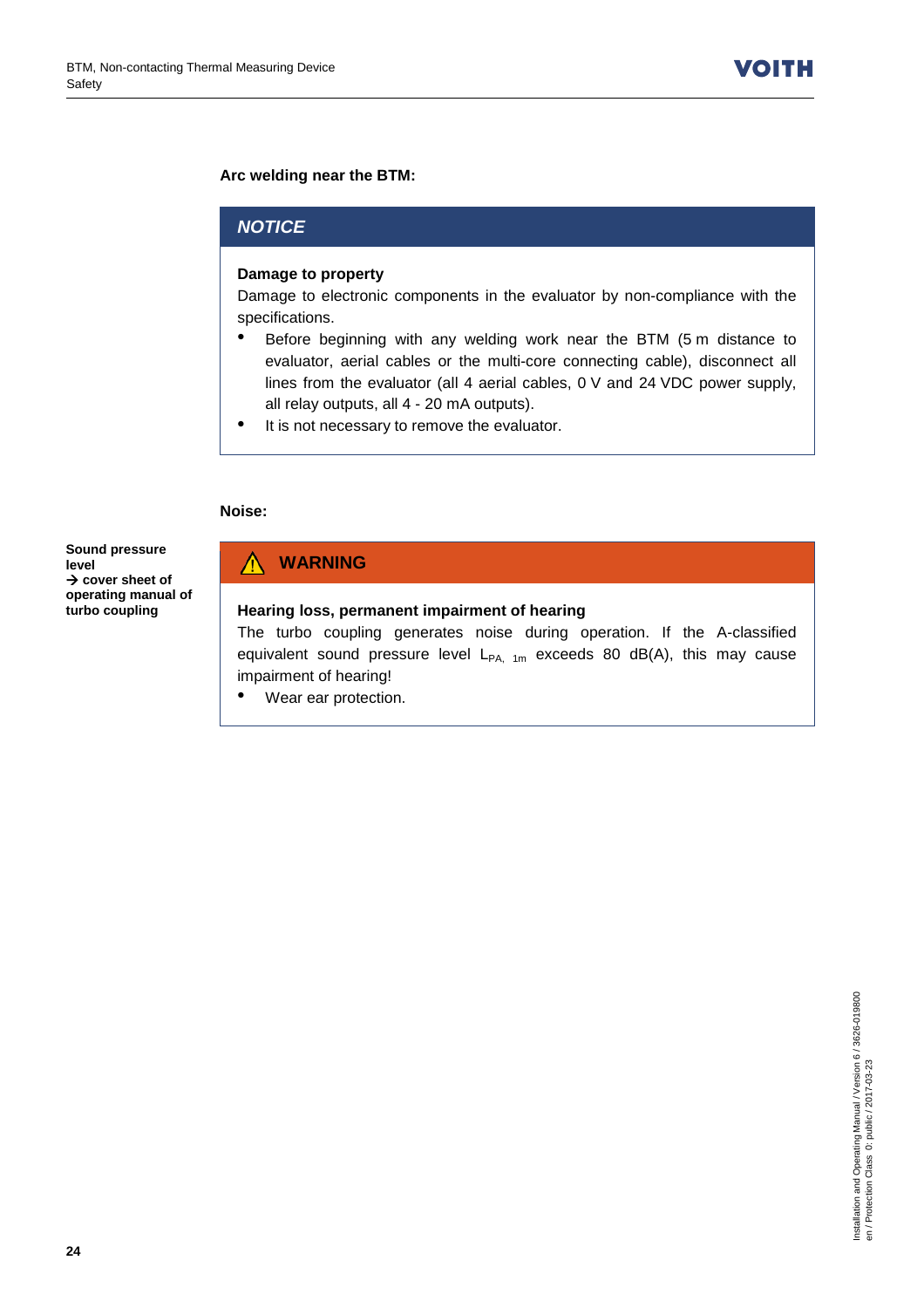#### **Operating fluid which sprays off or leaks out:**

#### **WARNING**

#### **Risk of losing sight due to operating fluid spraying off, risk of burning**

In case of thermal overload of the turbo coupling, the fusible plugs respond. Operating fluid leaks out through these fusible plugs.

This may happen only in case of unintended use.

- Persons close to the turbo coupling must wear safety goggles.
- Please make sure that the spraying-off operating fluid cannot get in contact with persons.
- If the fusible plugs spray off, switch off the drive immediately.
- Electrical devices located near the turbo coupling need to be splash-guarded.

**Unintended use**  $\rightarrow$  Chapte[r 5.3](#page-21-1)

### **WARNING**

#### **Fire hazard**

After the fusible plugs responded, spraying off oil may ignite on hot surfaces causing fire, as well as releasing toxic gases and vapor.

- Make sure that spraying off operating fluid cannot get into contact with hot machine parts, heaters, sparks or open flames.
- Immediately switch off the driving machine when the fusible plugs respond.
- Please pay attention to the information contained in the safety data sheets.

#### ∕Ւ **CAUTION**

#### **Danger of slipping**

Slipping hazard due to spraying off solder of fusible plugs and leaking out operating fluid.

- Please provide a catch pan of sufficient size.
- Immediately remove any leaking out solder and operating fluid.
- Please pay attention to the information contained in the safety data sheets.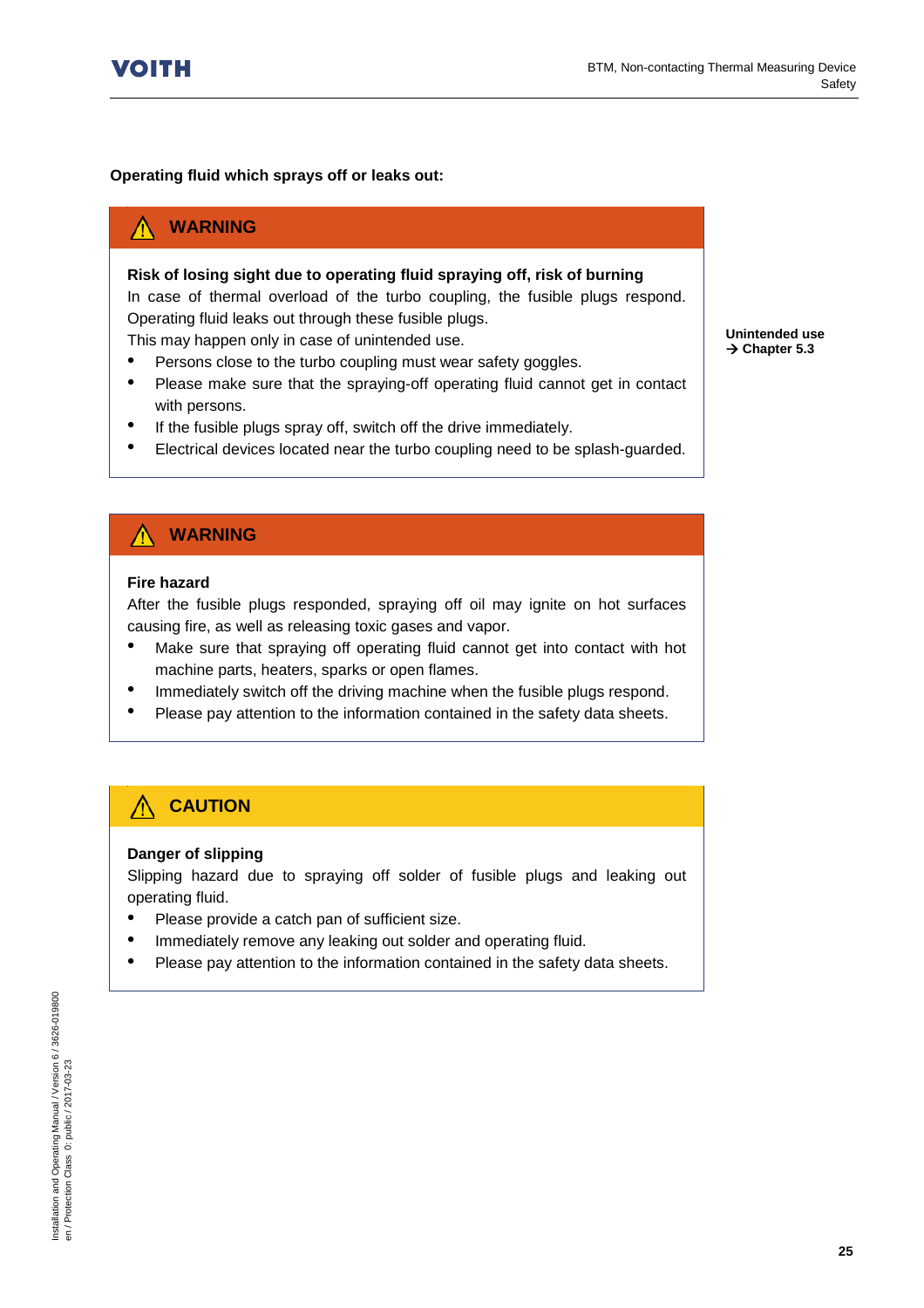## <span id="page-25-0"></span>**5.5 Remaining risks**

### **WARNING**

#### **Risk of personal injuries and damage to property**

Unintended use or incorrect operation may cause death, serious injuries or minor injuries as well as damage to property and the environment.

- Only persons who are sufficiently qualified, trained and authorized are allowed to work on or with the turbo coupling and the non-contacting thermal measuring device.
- Please observe the warnings and safety information.

## <span id="page-25-1"></span>**5.6 What to do in case of accidents**

#### **SAFETY INFORMATION**

• In case of accidents, please observe the local regulations, the operating manuals and the operator's safety measures.

## <span id="page-25-2"></span>**5.7 Information with regard to operation**

#### **SAFETY INFORMATION**

If irregularities are found during operation, immediately switch off the drive unit.

## <span id="page-25-3"></span>**5.8 Qualification of staff**

Only qualified and authorized professional staff are allowed to perform work, such as transportation, storage, installation, electrical connection, commissioning, operation, maintenance, servicing and repair.

Qualified professional staff in the sense of this operating manual are persons who are familiar with transportation, storage, installation, electrical connection, commissioning, maintenance, servicing and repair and who have got the necessary qualifications relevant to their job performed. Qualification has to be ensured by performing training and giving instructions.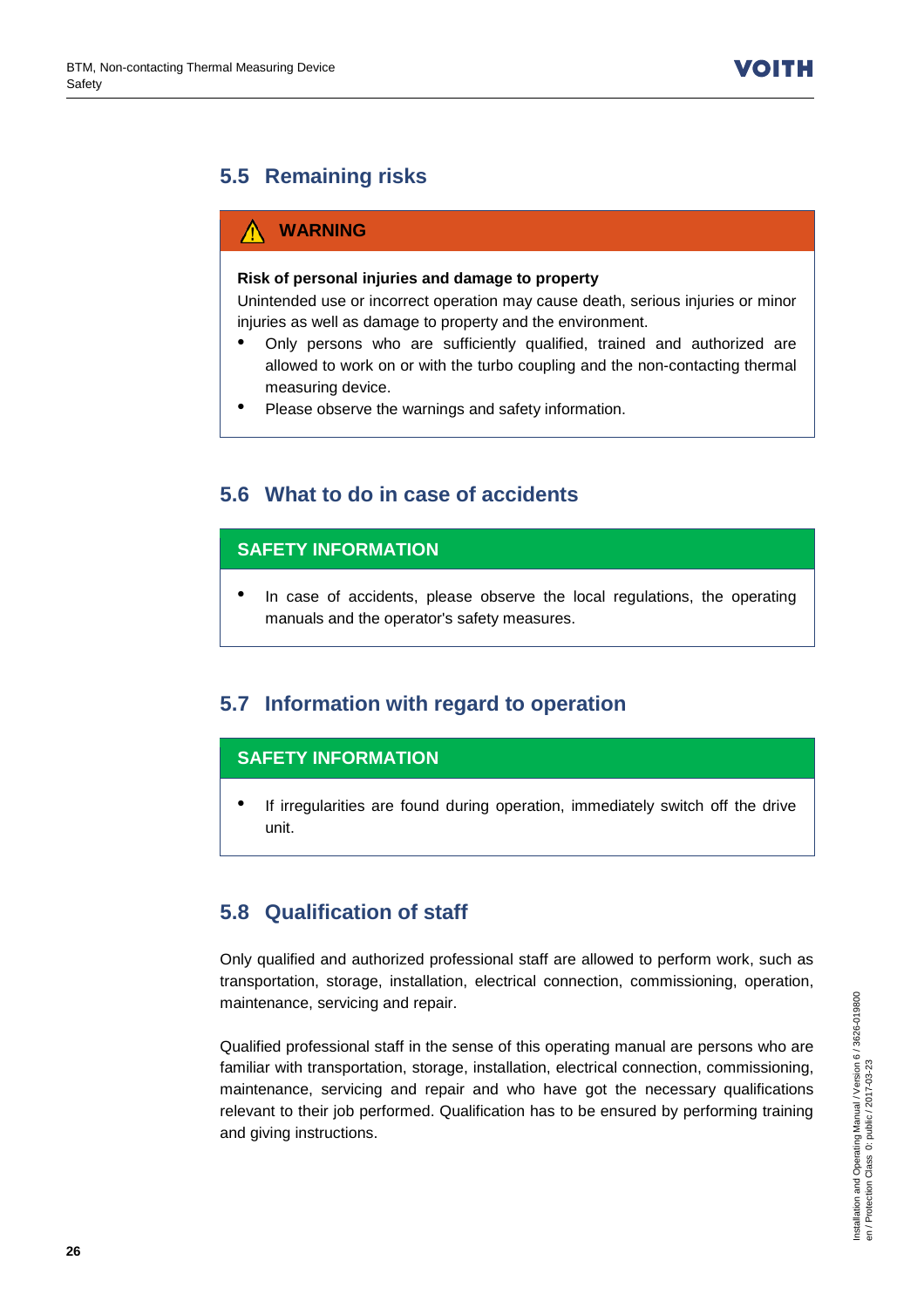

This staff must be trained, instructed and authorized to:

- operate and service machines in a professional manner in accordance with the technical safety standards.
- use lifting appliances, slings (ropes, chains, etc.) and lifting points in a professional manner.
- properly dispose of media and their components, e.g. lubricating grease.
- service and use safety devices in a manner that ensures compliance with safety standards.
- prevent accidents and provide first aid.

Staff to be trained may only perform work on the turbo coupling and the noncontacting thermal measuring device under the supervision of a qualified and authorized person.

The staff in charge of any work to be done on the non-contacting thermal measuring device must

- be reliable.
- have the legal age,
- be trained, instructed and authorized with regard to the intended work.

### <span id="page-26-0"></span>**5.9 Product monitoring**

We are under legal obligation to keep the performance of our products under observation, even after shipment.

Therefore, please inform us about anything that might be of interest to us. For example:

**Our address,**   $\rightarrow$  Page 2

- Change in operating data,
- experience gained with the machine,
- recurring problems,
- problems experienced with this installation and operating manual.

#### <span id="page-26-1"></span>**5.10 Nameplate**



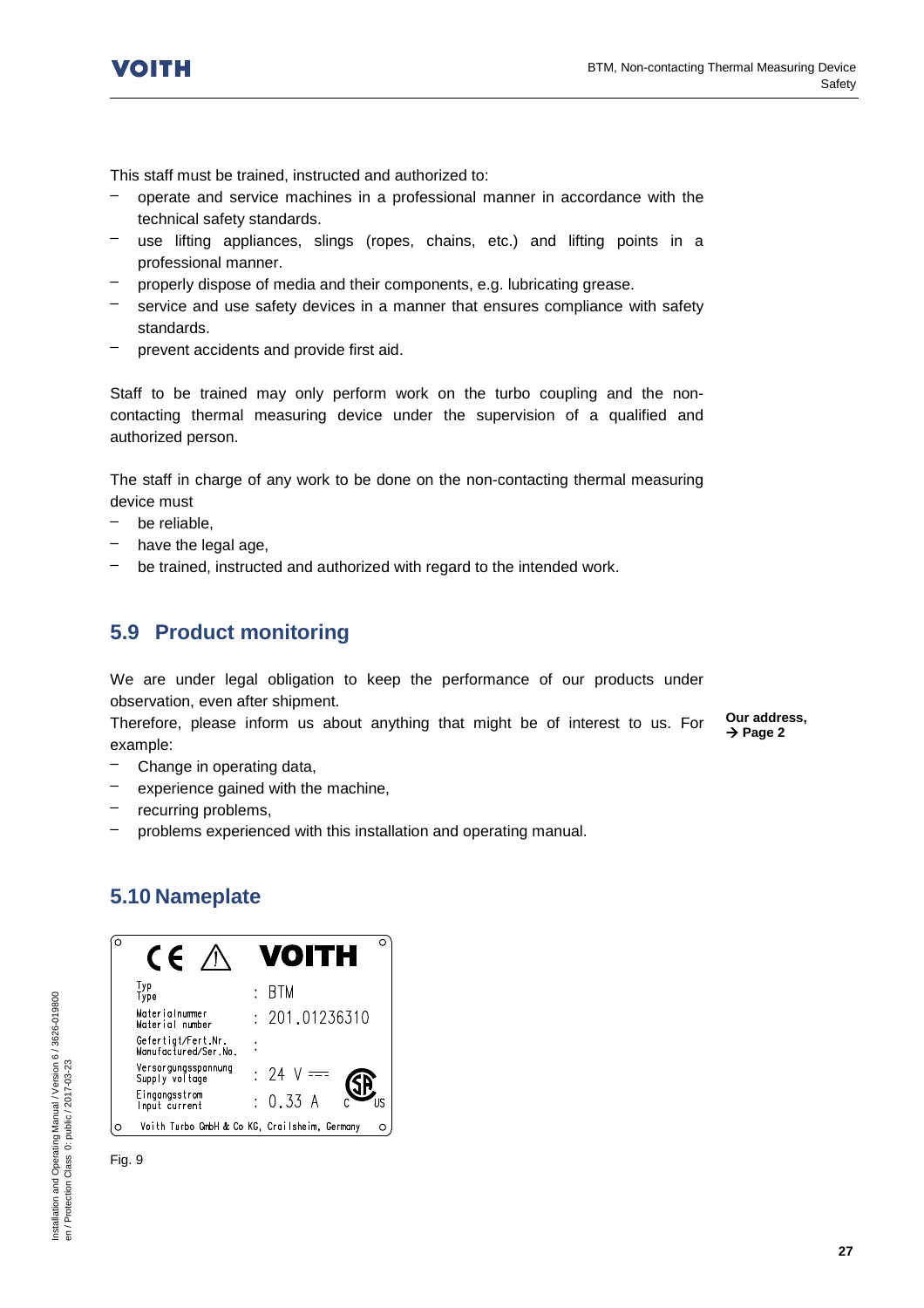## <span id="page-27-0"></span>6 Installation

#### **WARNING**

#### **Risk of injury**

Please observe, in particular,  $\rightarrow$  Chapter [5](#page-20-0) (Safety) when working on the noncontacting thermal measuring device!

- Before beginning with the installation, ensure that an isolation of all components is guaranteed.
- The fusible plugs protect the turbo coupling against damage due to thermal overload.

Even when the BTM is used, it is not allowed to replace the fusible plugs by blind screws or by fusible plugs with different nominal response temperatures!

Never operate the turbo coupling without fusible plugs!

## <span id="page-27-1"></span>**6.1 As delivered condition, scope of supply**

- Temperature sensor with sealing ring (or temperature sensor with adapter)
- BTM blind screw (counterweight; or BTM-X blind screw)
- Stationary aerial
- Holder for stationary aerial
- Evaluator

**The connecting line running from the machine control system to the BTM evaluator is not part of Voith's scope of supply!**

**In case of a subsequent installation of a BTM into the following turbo coupling sizes, please contact Voith Turbo:** 

| <b>Coupling size</b> | Date of manufacture |
|----------------------|---------------------|
| 487                  | until 2007-06       |
| 562                  | until 2007-06       |
| 650                  | until 2006-08       |
| 1000                 | until 2005-06       |

 $\mathbf{r}$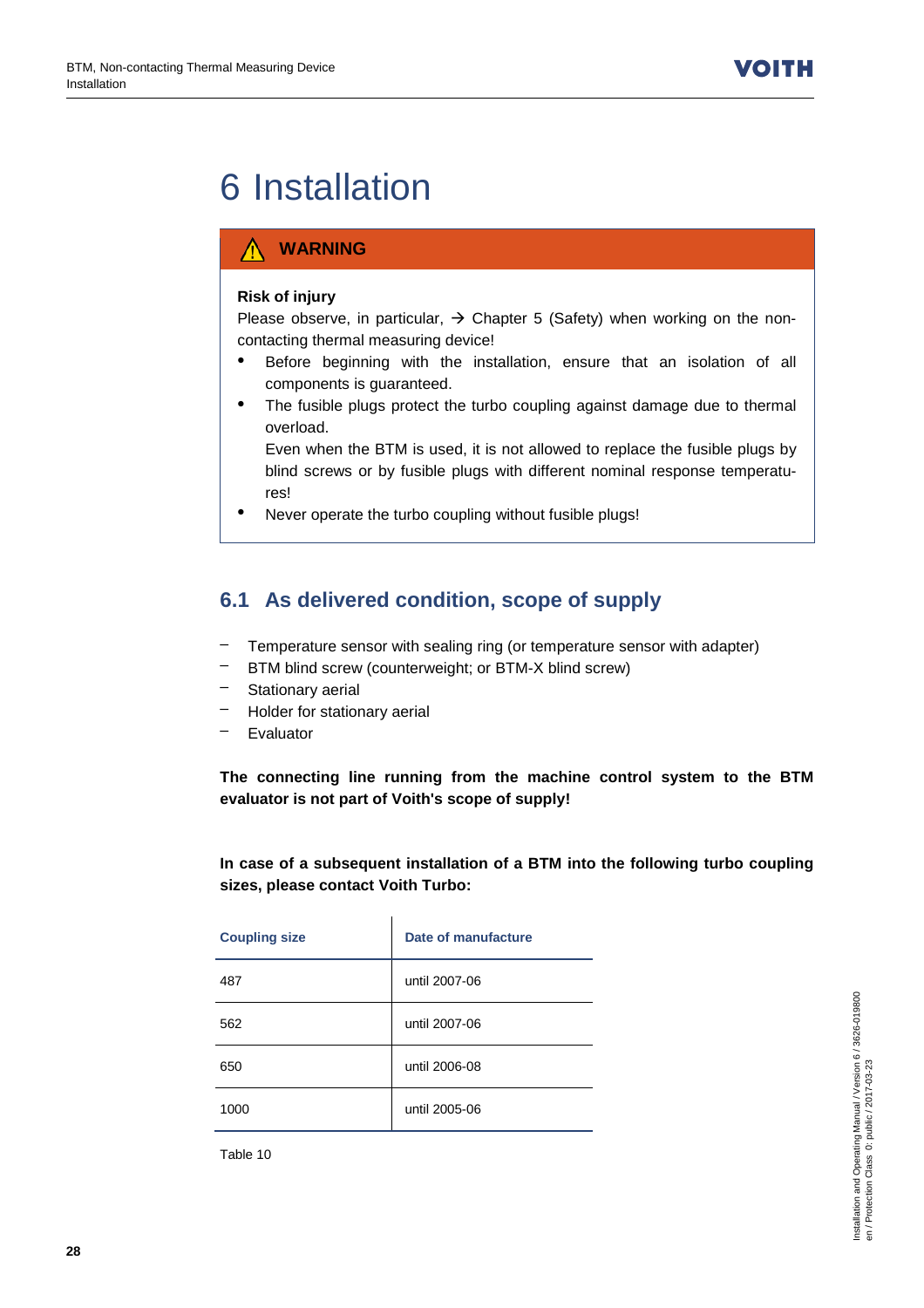## <span id="page-28-0"></span>**6.2 Installation - temperature sensor and stationary aerial**

#### *NOTICE*

#### **Damage to property**

Non-compliance with mounting instructions.

- In order to avoid any damages, mount the temperature sensor and the stationary aerial after installation of and before filling the turbo coupling.
- Please observe the tightening torques for temperature sensors  $( \rightarrow$  Chapter [3.1\)](#page-9-1) and the stationary aerial ( $\rightarrow$  Chapter [3.3\)](#page-13-0).

### <span id="page-28-1"></span>**6.2.1 Temperature sensor**

Replace the blind screw by the temperature sensor with the sealing ring in the turbo coupling outer wheel (item 0300) $<sup>1</sup>$ .</sup>



#### Fig. 10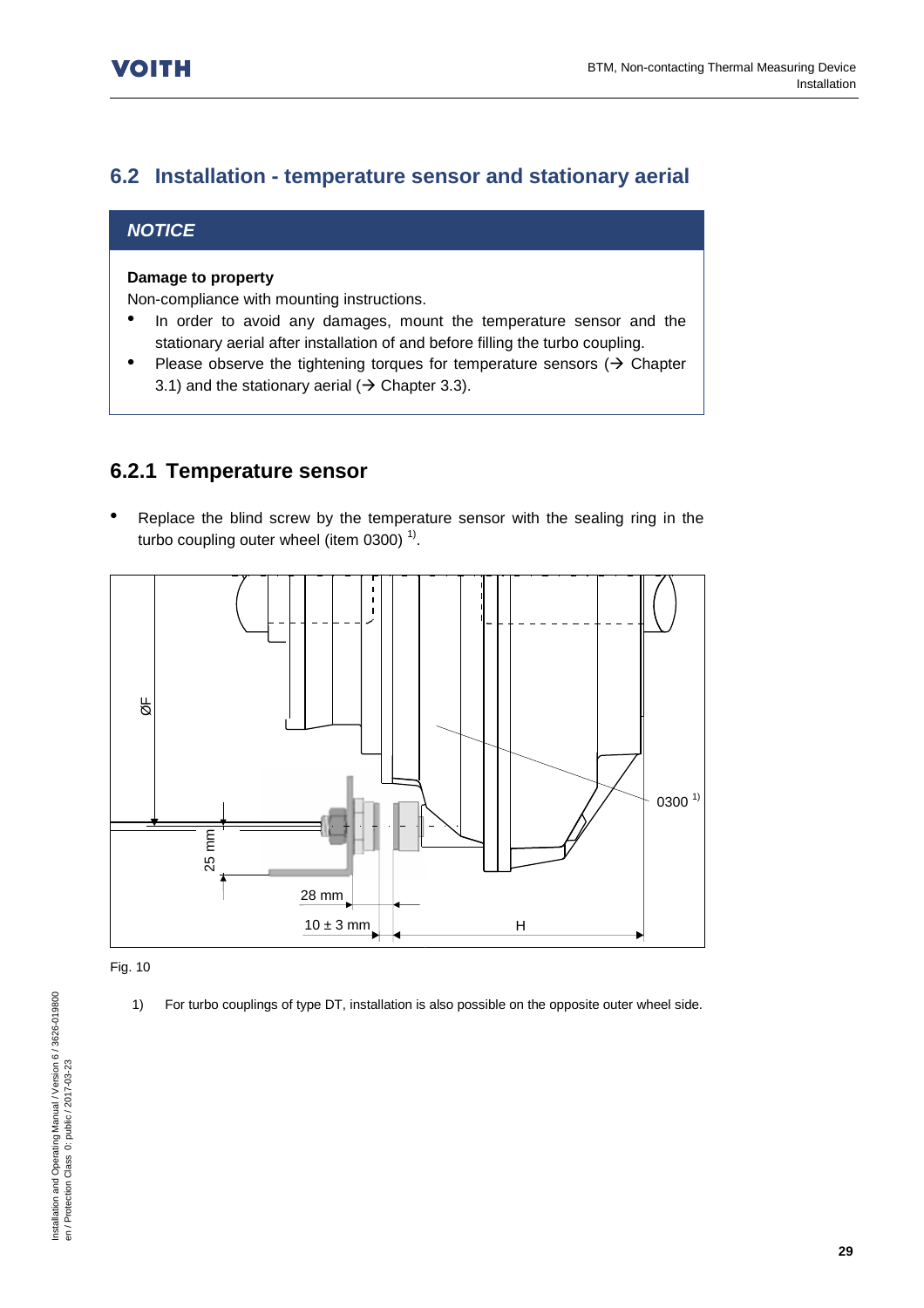|                     | <b>Outer wheel side</b>         |                                  |  |
|---------------------|---------------------------------|----------------------------------|--|
| Turbo coupling type | Pitch circle diameter<br>ØF[mm] | <b>Distance</b><br>$\sim$ H [mm] |  |
| 274 T               | $268 \pm 1$                     | 151                              |  |
| 274 DT              | $268 \pm 1$                     | 189                              |  |
| 366 T               | $350 \pm 1$                     | 190.5                            |  |
| 422 T               | $396 \pm 1$                     | 203.5                            |  |
| 487 T               | $470 \pm 1$                     | 225.5                            |  |
| 562 T               | $548 \pm 1$                     | 245.5                            |  |
| 650 T               | $630 \pm 1$                     | 286.5                            |  |
| 750 T               | $729 \pm 1$                     | 317                              |  |
| 866 T               | $840 \pm 1$                     | 355                              |  |
| 866 DT              | $840 \pm 1$                     | 599                              |  |
| 1000 T              | $972 \pm 1$                     | 368                              |  |
| 1000 DT             | $972 \pm 1$                     | 671                              |  |
| 1150 T              | $1128 \pm 1$                    | 457                              |  |
| 1150 DT             | $1128 \pm 1$                    | 782                              |  |
| 1330 DT             | $1302 \pm 1$                    | 911                              |  |

#### **Installation dimensions for temperature sensors and stationary aerial:**

Table 11

Please see the assembly plan of the turbo coupling for installation dimensions of deviating arrangements.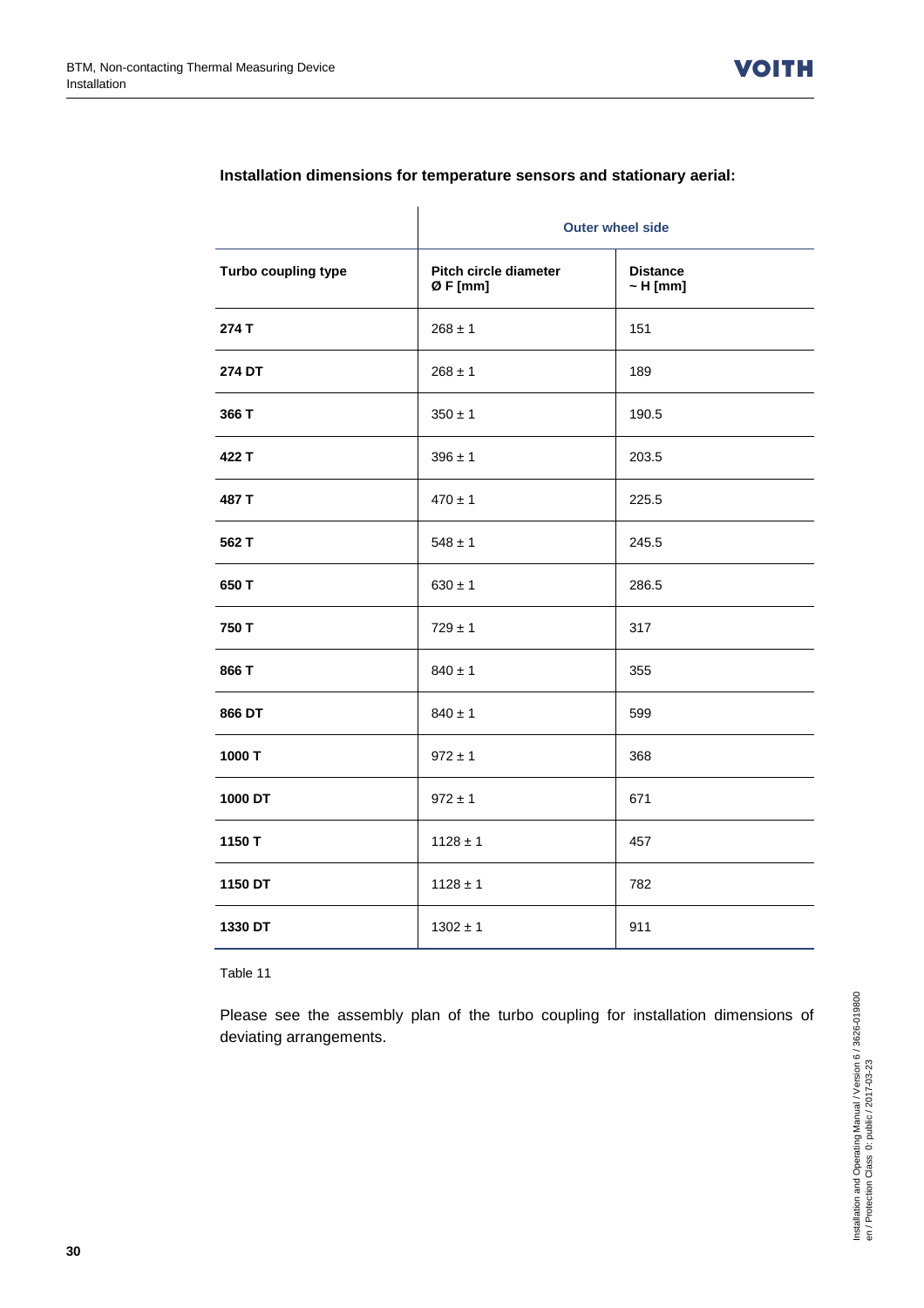## <span id="page-30-0"></span>**6.2.2 Temperature sensor with adapter**

The temperature sensor with adapter is used for retrofitting coupling sizes 487 to 650 of older models without rework.

Replace the blind screw by the temperature sensor with adapter and sealing ring in the turbo coupling outer wheel (item 0300).



| $25 \, \text{mm}$<br>28 mm | Adapter                                  |                                                                                                        |
|----------------------------|------------------------------------------|--------------------------------------------------------------------------------------------------------|
|                            | $10 \pm 3 \text{ mm}$                    | H                                                                                                      |
| Fig. 11                    |                                          |                                                                                                        |
| aerial:                    |                                          | Installation dimensions for temperature sensors with adapter and stationary<br><b>Outer wheel side</b> |
| Turbo coupling type        | <b>Pitch circle diameter</b><br>Ø F [mm] | <b>Distance</b><br>$~\sim$ H [mm]                                                                      |
| 487 T                      | $470 \pm 1$                              | 248                                                                                                    |
| 562 T                      | $548 \pm 1$                              | 268                                                                                                    |
| 650 T                      | $630 \pm 1$                              | 309                                                                                                    |
| Table 12                   |                                          |                                                                                                        |
| deviating arrangements.    |                                          | Please see the assembly plan of the turbo coupling for installation dimensions of                      |

#### Table 12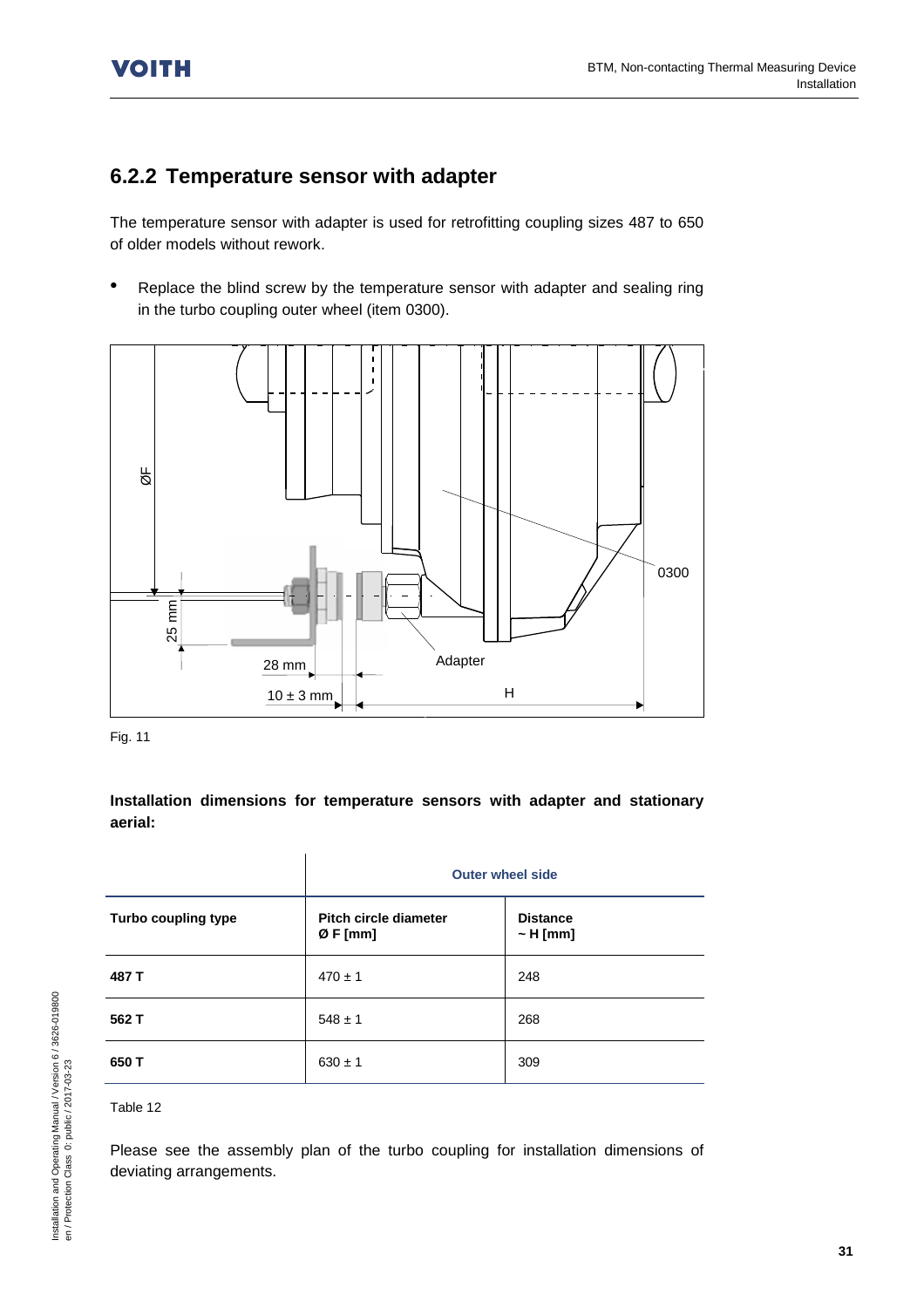## <span id="page-31-0"></span>**6.2.3 BTM blind screws**

#### **WARNING** ∕Ւ

#### **Risk of personal injuries and damage to property**

Impermissible unbalance.

- Always use a BTM blind screw.
- When retrofitting turbo coupling sizes 487 to 650 of older models without rework (temperature sensor with adapter), always use a BTM-X blind screw.
- Replace the opposite blind screw by a BTM blind screw.
- When retrofitting turbo coupling sizes 487 to 650 of older models without rework (temperature sensor with adapter), replace the opposite blind screw by a BTM-X blind screw.

## <span id="page-31-1"></span>**6.2.4 Stationary aerial**

#### *NOTICE*

#### **Damage to property**

Non-compliance with mounting instructions.

- Ensure that the bracket is of sufficient stability (not included in Voith's scope of supply)!
- It is vital to avoid any vibrations as false signals might occur!
- Please ensure a proper alignment.
- Alignment of aerial and temperature sensors has to be ensured for all operating conditions.
- Pay attention to possible displacements due to changes in temperature.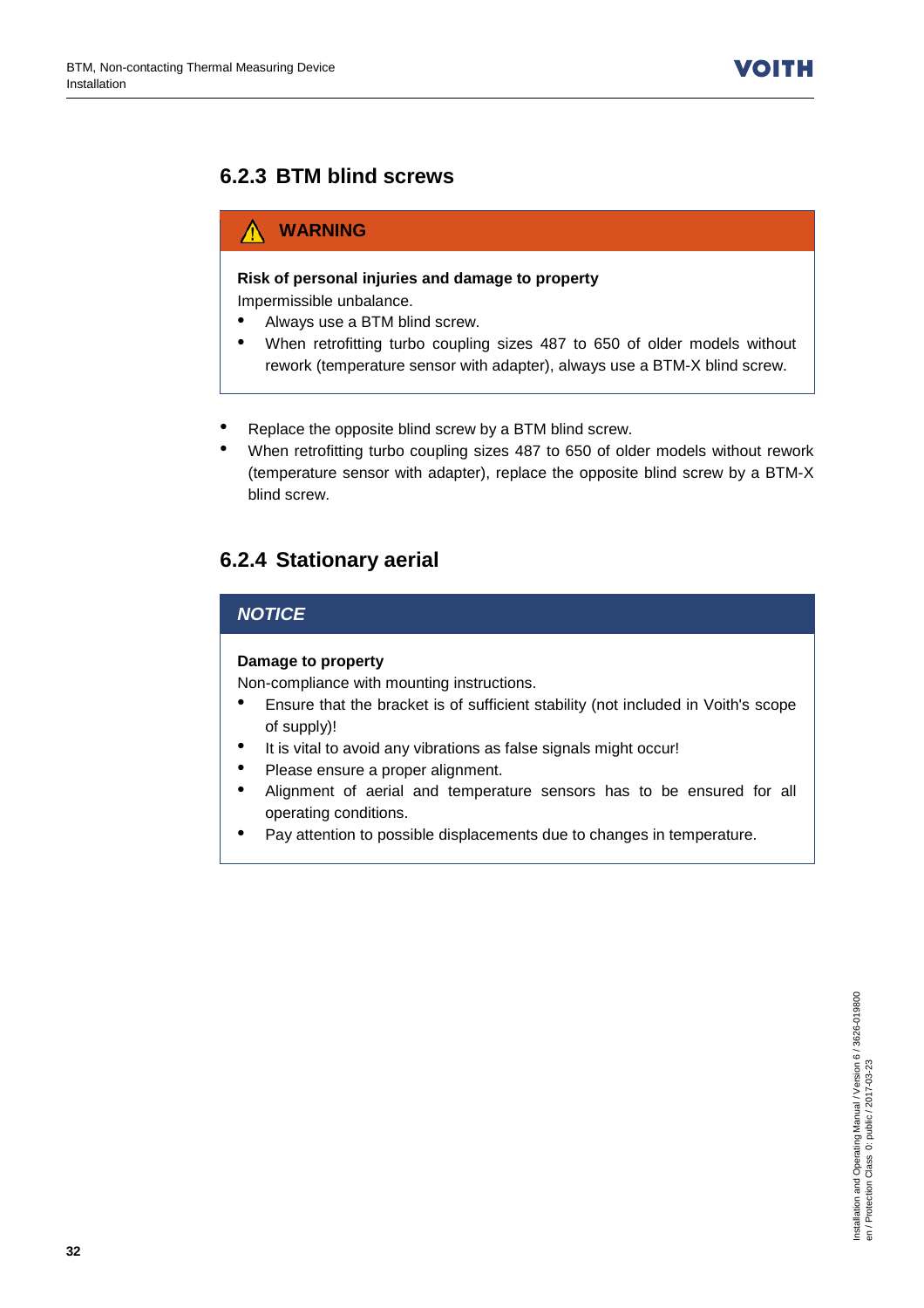

Fig. 12

- Mount the stationary aerial on a bracket using a holder, on the pitch-circle diameter of the temperature sensor and parallel to the turbo coupling axis.
- Set the distance between stationary aerial and temperature sensor to **10 ± 3 mm**!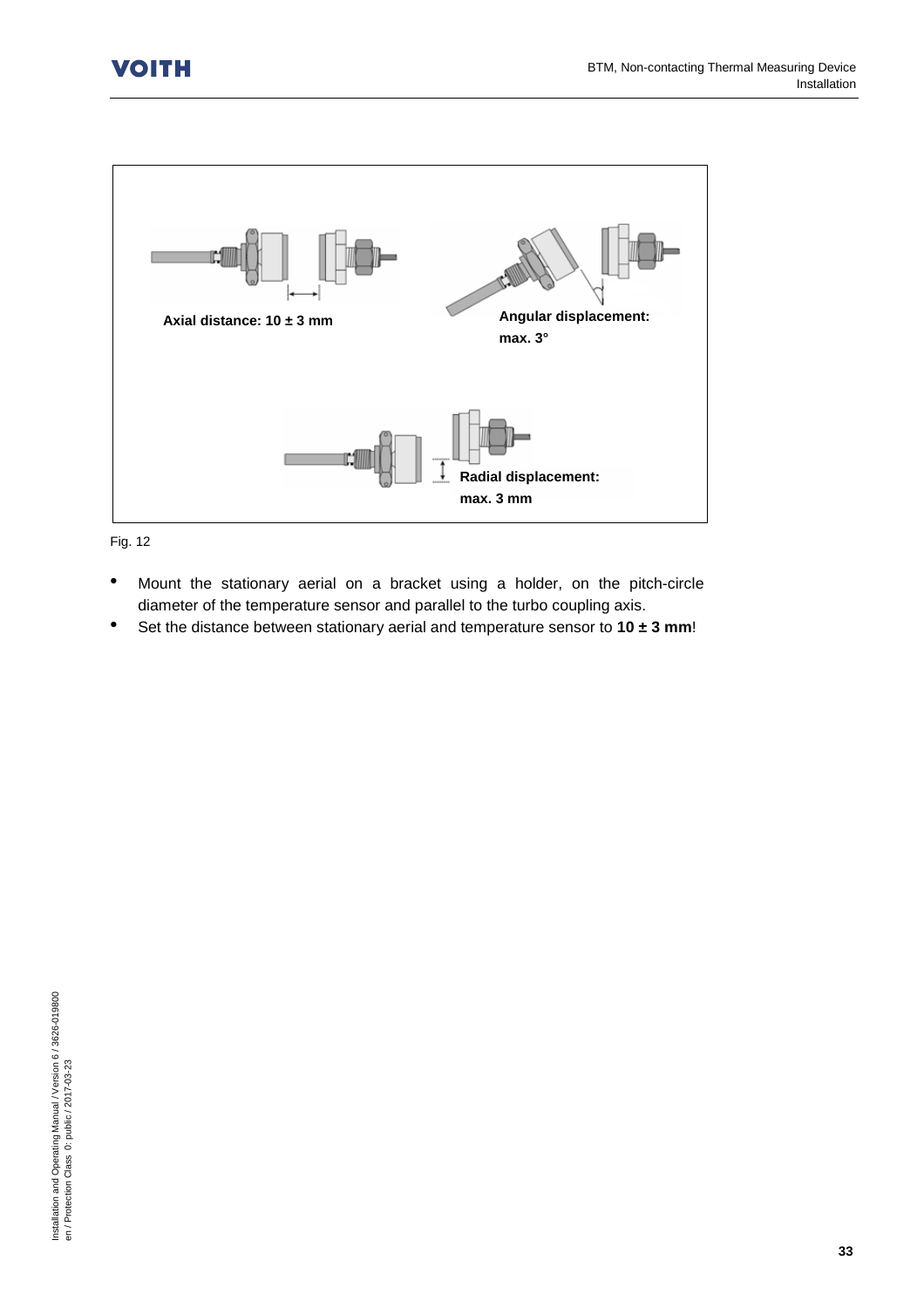## <span id="page-33-0"></span>**6.3 Mounting, connection - evaluator**

#### *NOTICE*

#### **Damage to property**

Damage to the system by electric components not connected properly.

- The connecting from the machine control system to the BTM evaluator is not part of Voith's scope of supply.
- The maximal line length is limited by the voltage loss of the 24 V power supply for the BTM evaluator. A connecting line with core cross-sections of 0.5 mm² may be up to 100 m long without the power supply for the BTM evaluator becoming insufficient.
- Moreover, please ensure that the outer line diameter is between 13 mm and 18 mm, and that the connecting line is screened.
- In order to ensure the EMC standard, correctly connect the screening of the connecting line to the cable gland of the BTM evaluator (see mounting instruction for cable gland).
- Maximum distance between stationary aerial and evaluator is defined by the cable length of the stationary aerial and cannot be changed.
- Fix the evaluator to a suitable place where the connecting lines and the housing are protected against damage and direct solar radiation.
- Mount a multi-core connecting cable in the cable gland:
	- Strip the insulation of the connecting line and uncover the braided screen
	- Pass the connecting line through the union nut
	- Insert the connecting line in the clamp
	- Pull the braided screen over the clamp (the braid has to cover the O-ring by about 2 mm)
	- Insert the clamp into the intermediate piece
	- Fit the union nut
- **Ferminal assignment** Connect the cables according to the terminal assignment list.

**Chapte[r 3.4.1](#page-16-0)**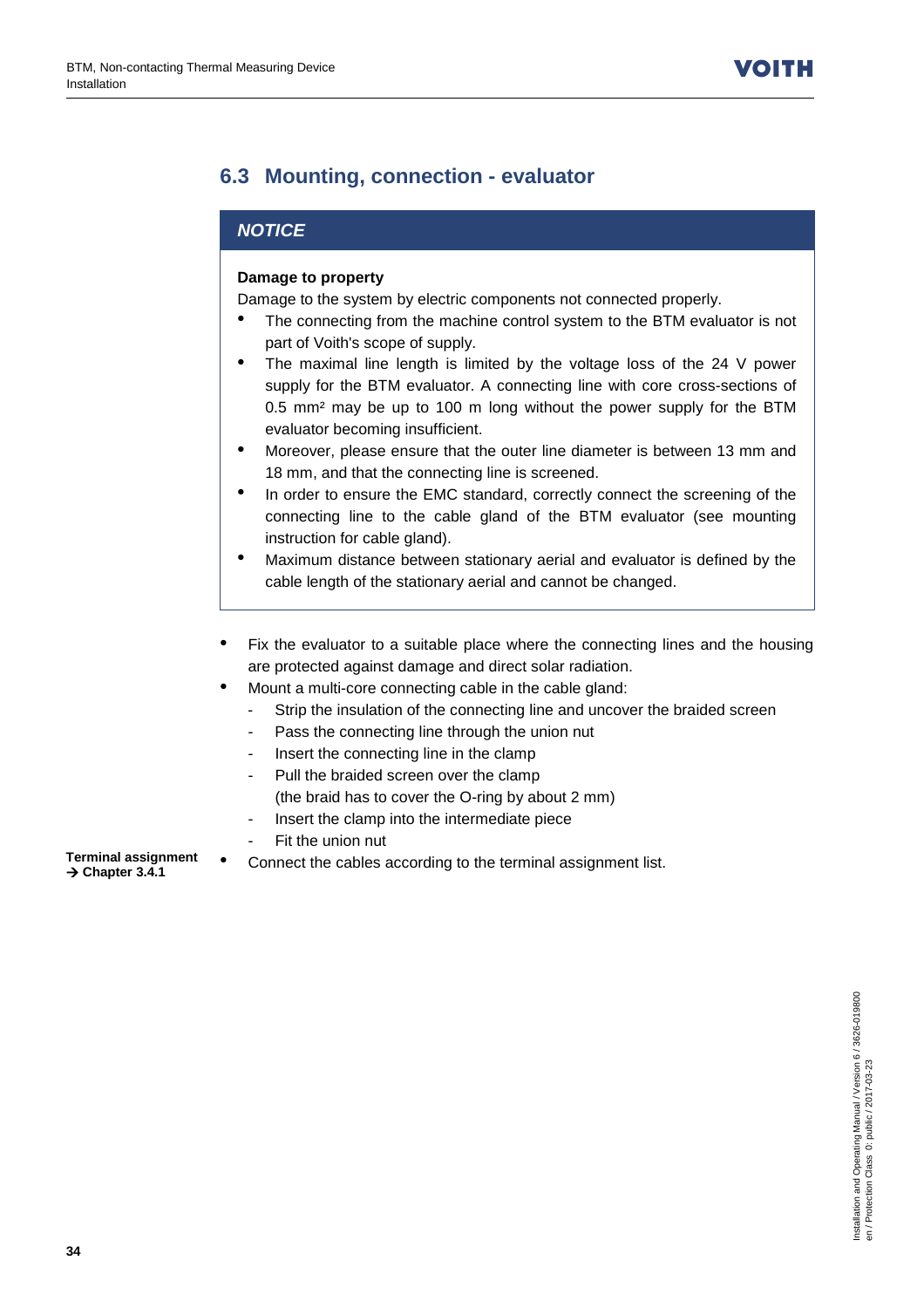## <span id="page-34-0"></span>7 Display and Setting of Evaluator



Fig. 13

Keys **F1** to **F4** are not assigned to a function!

#### **SAFETY INFORMATION**

Default temperature thresholds: **L = 80 °C** (LOW)

```
H = 90 °C (HIGH)
```
Provided that the device is used as intended and the aerials are connected, the current temperatures are indicated.

The display flashes after the set temperature thresholds are exceeded.

If there is no measuring signal (channel not assigned, speed below 300 rpm, standstill of coupling and sensor not in front of the aerial), message "**E 2**" is displayed.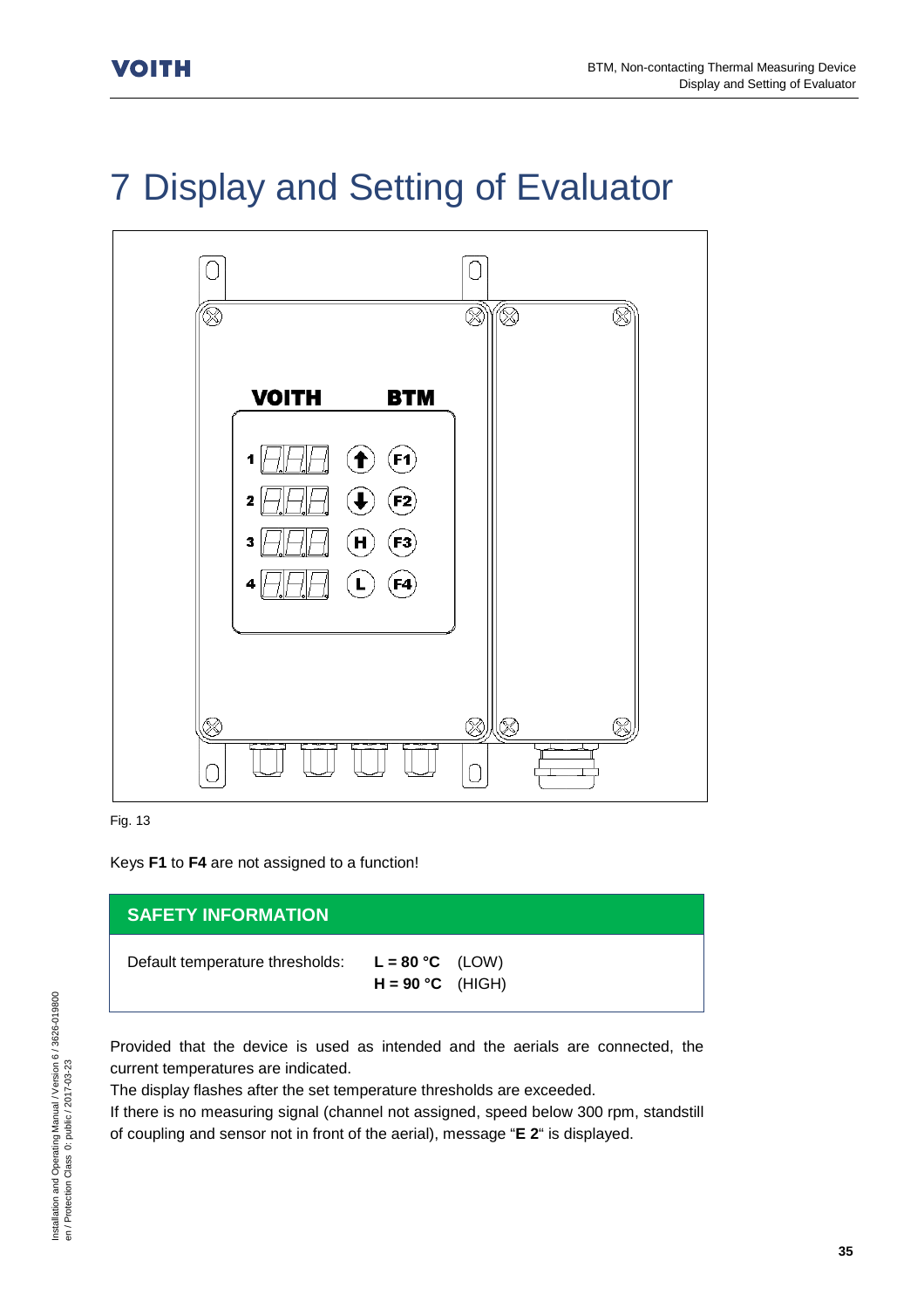## <span id="page-35-0"></span>**7.1 How to display limit values**

- 1. Select the channel by pressing the arrow keys " $\mathbf{f}$ " or " $\mathbf{I}$ ". The current selection is marked by a decimal point.
- 2. Press key "**H**" or "**L**" to display the respective value of the upper and lower limit. The limit value will be displayed for 3 seconds. Then the system switches automatically back to the current temperature display and/or message "**E 2**" is displayed. This message appears if there is no measuring signal.



Fig. 14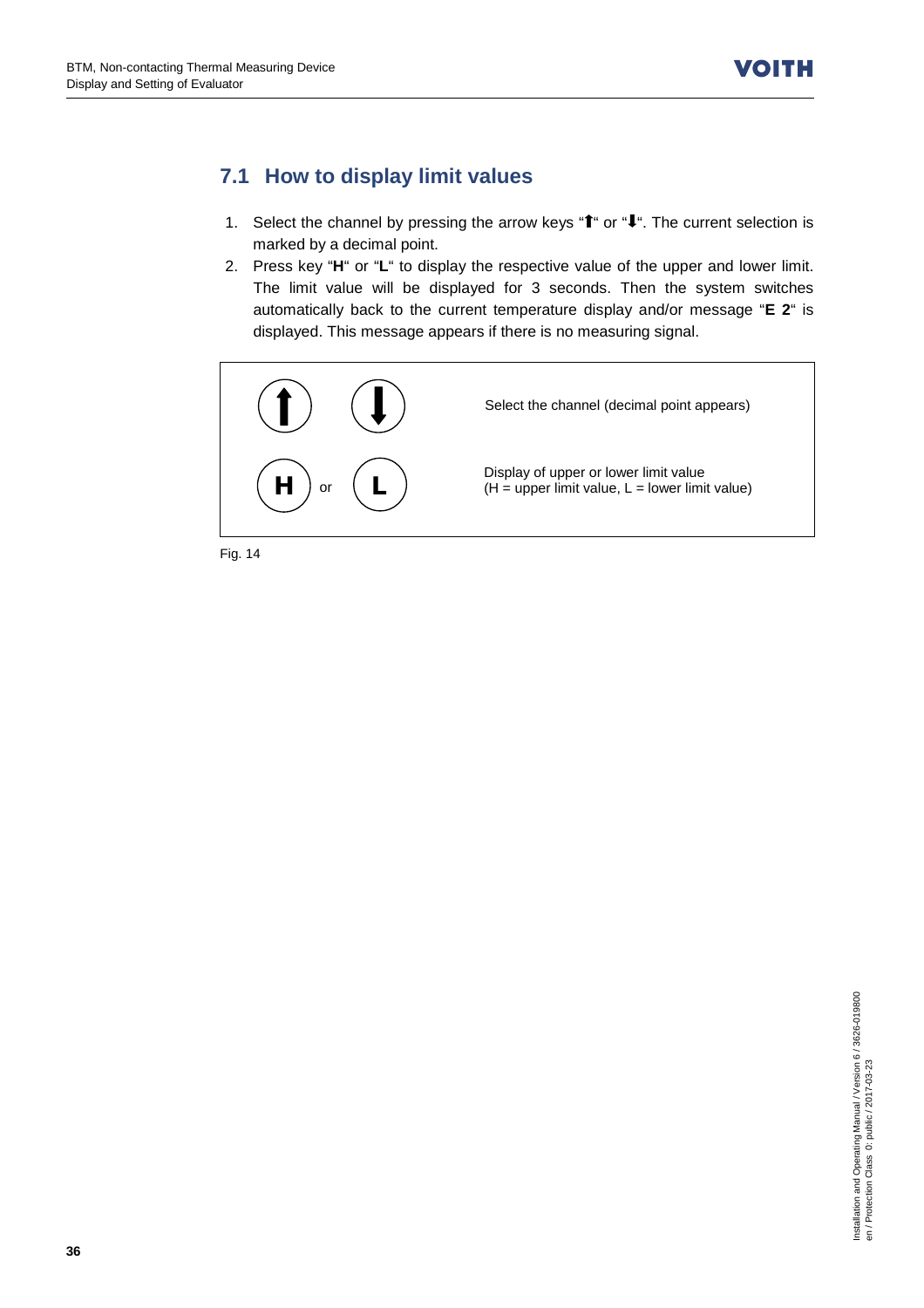## <span id="page-36-0"></span>**7.2 How to set limit values**

- 1. Select the channel by pressing the arrow keys " $\hat{I}$ " or " $\hat{I}$ ". The current selection is marked by a decimal point.
- 2. Press and hold key "**L**" to set the lower limit The flashing display indicates the current lower limit value.
- 3. Press key " $\mathbf{f}$ " or " $\mathbf{I}$ " until the lower limit value to be set newly is reached.
- 4. Release keys "L" and "<sup>1</sup>". The display will indicate the newly set lower limit for 3 seconds. Then the system switches to the current temperature indication and/or message "**E 2**" is displayed. This message appears if there is no measuring signal. The new lower limit is set.
- 5. Repeat steps 2-4 to set the upper limit for the current channel, but press key "**H**" instead of key "**L**".
- 6. Repeat steps 1-5 to adjust the remaining channels.
- 7. As soon as the decimal point disappears and the currently measured temperature is displayed, all temperature limits are set.



Fig. 15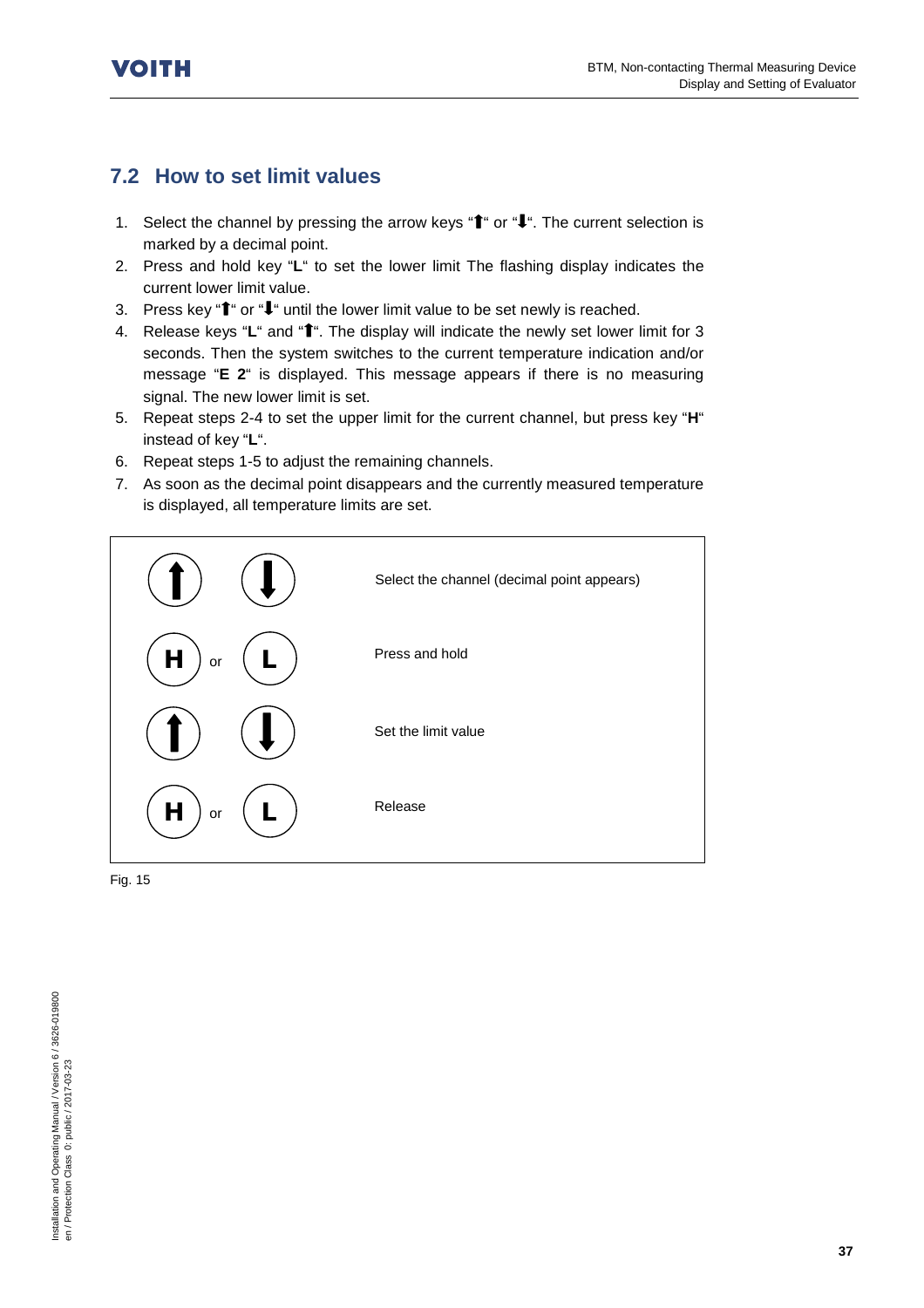## <span id="page-37-0"></span>8 Commissioning

#### **WARNING**

#### **Risk of injury**

Please observe, in particular,  $\rightarrow$  Chapter [5](#page-20-0) (Safety) when working on the noncontacting thermal measuring device!

- A commissioning not performed properly could cause injury to persons, or harm to property and the environment!
- Experts only are allowed to perform commissioning, in particular, first starting of the turbo coupling!
- Secure the machine against unintentional switching on!
- The BTM needs an initialization time of **10 s**; only then the BTM is ready for operation and the turbo coupling may be started.

**Terminal assignment Chapte[r 3.4.1](#page-16-0)**

- Check the wiring according to terminal assignment table. Please pay special attention to the proper wiring of the supply voltage!
- Apply supply voltage to the evaluator.
- The BTM needs an initialization time of 10 s.
- After max. 10 s (initialization time) the measuring device displays "**E 2**". If the temperature sensor and the stationary aerial are opposite each other, the current temperature is displayed.
- Normal operation can start now. In case of malfunctions,  $\rightarrow$  Chapter [11](#page-41-0)
- The minimum speed required for an accurate temperature measurement is indicated in  $($   $\rightarrow$  Chapter [3\)](#page-9-0). The temperature will not be measured until this speed has been reached. About 1 second after exceeding the minimum speed, the accurate temperature will be measured. If the turbo coupling was cooled down with water after the drive was switched off, the accurate temperature is measured about 5 seconds after the minimum speed was exceeded. A corresponding startup bypass time (1 s or 5 s) has to be realized in the machine control system.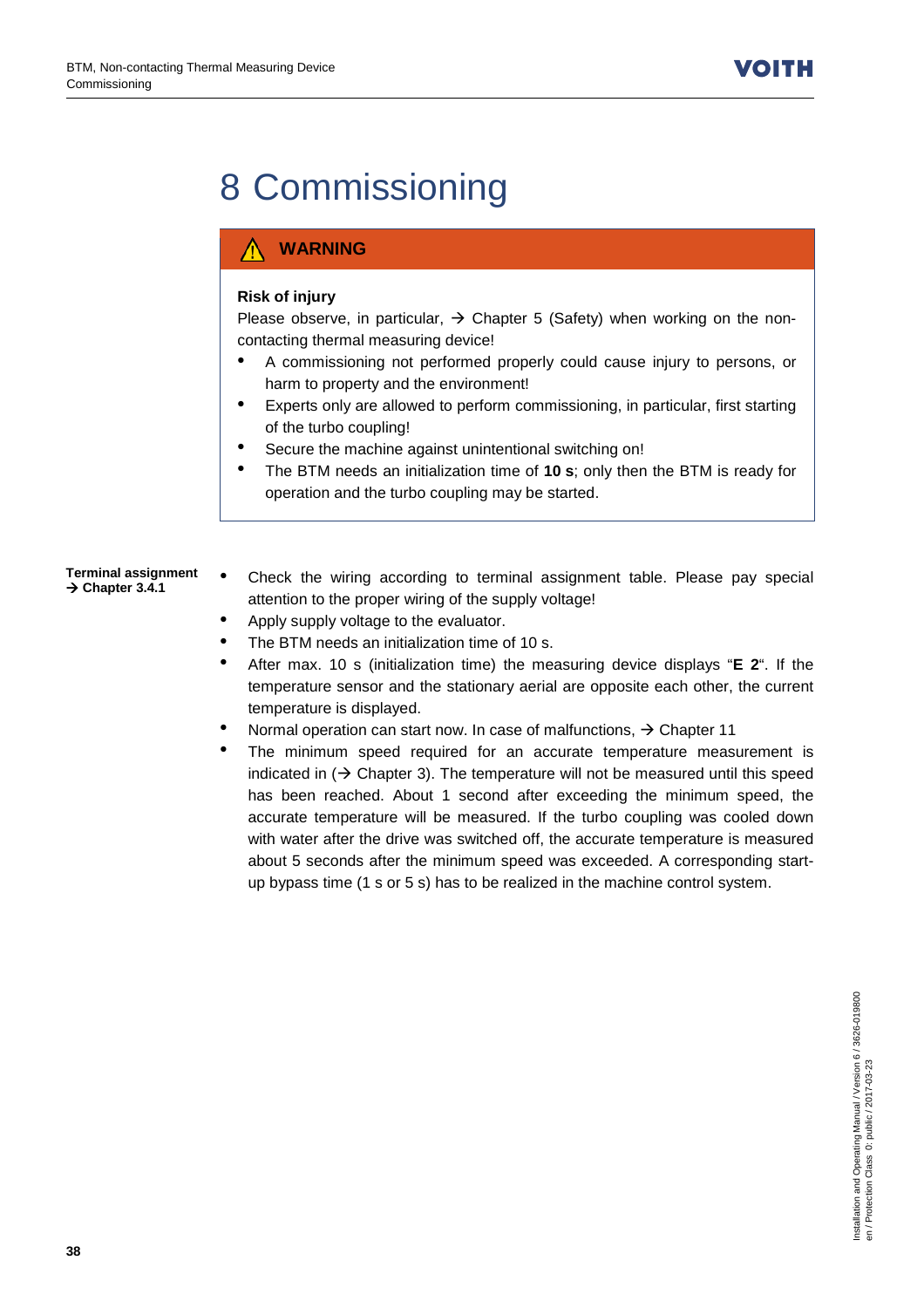## <span id="page-38-0"></span>9 Maintenance, Servicing

**Definition of the maintenance work described in the following (as per IEC 60079):**

**Maintenance and Servicing:** A combination of all activities conducted in order to maintain an object in a condition or to re-store it to such a condition which meets the requirements of the respective specification and ensures performance of the required functions.

**Inspection:** An activity involving the thorough examination of an object in order to provide a reliable statement as to the condition of said object, performed without disassembly or, if necessary, with only partial disassembly, supplemented by measures such as the taking of measurements.

**Visual inspection:** A visual inspection is an inspection in which visible defects, such as missing screws or bolts, are identified without the use of access equipment or tools.

**Close-up inspection:** An inspection in which, in addition to the areas covered by the visual inspection, defects such as loose bolts, that can only be detected by using access equipment, e.g. mobile stair steps (if required) and tools are identified. For close-up inspections, usually a housing does not need to be opened or the power to the equipment be cut off.

**Detailed inspection:** An inspection in which, in addition to the areas covered by the close-up inspection, defects such as loose connections, that can only be detected by opening housings and/or using tools and test equipment (if required) are identified.

### **WARNING**

#### **Risk of injury**

Please observe, in particular,  $\rightarrow$  Chapter [5](#page-20-0) (Safety) when working on the noncontacting thermal measuring device!

• Please always keep access paths free to the turbo coupling!

- **Qualification Chapte[r 5.8](#page-25-3)**
- Skilled and authorized persons only are allowed to carry out maintenance and repair work! Qualification is ensured by performing training and giving instructions on the turbo coupling.
- Possible consequences of improper servicing and maintenance could be death, serious or minor injuries, damage to property and harm to the environment.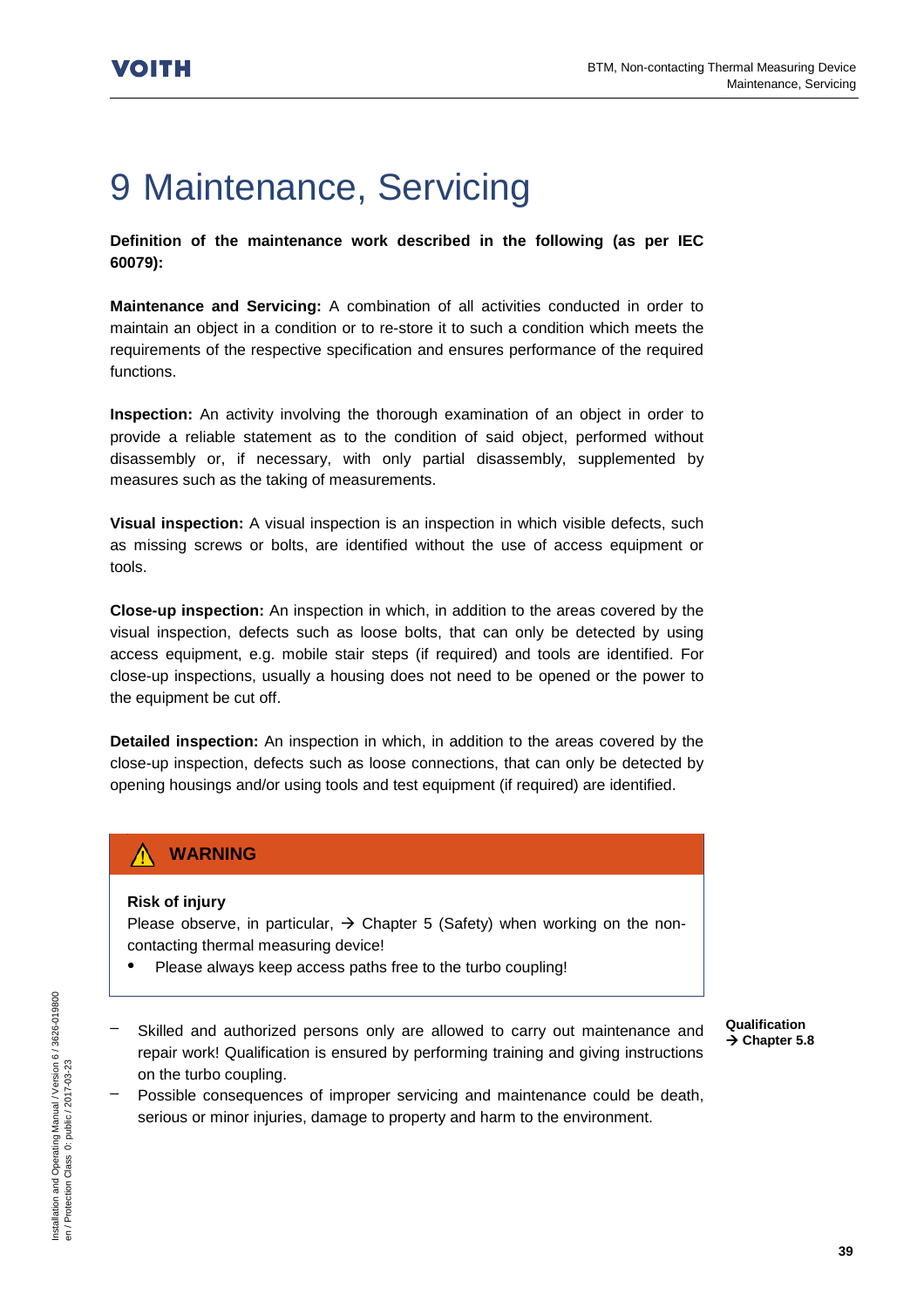- Switch off the unit in which the turbo coupling is installed and secure the switch against inadvertent switch-on.
- For all work performed on the turbo coupling ensure that both the drive motor and the driven machine have stopped running and that a re-start is absolutely impossible!
- Components may only be replaced by original spare parts.

Re-mount all protective covers and safety devices in their original position immediately after completion of the servicing and maintenance work. Check them for proper functioning.

#### **Maintenance schedule:**

| <b>Time</b>                                                     | <b>Maintenance work</b>                                                   |
|-----------------------------------------------------------------|---------------------------------------------------------------------------|
| 3 months after commissioning, at the latest,<br>then every year | Inspect the machine for irregularities (visual<br>inspection).            |
|                                                                 | Check the electrical system for sound condition<br>(detailed inspection). |
| In case of impurities                                           | Cleaning $(\rightarrow$ Chapter 9.1).                                     |

Table 13

**Report samples Operating manual of turbo coupling**

- Carry out any maintenance work and routine inspections according to the report.
- Record the maintenance work carried out.

## <span id="page-39-0"></span>**9.1 Outside cleaning**

#### *NOTICE*

#### **Damage to property**

Damage to the BTM due to an improper, unsuitable outside cleaning.

- Ensure that the cleaning agent is compatible with the plastic housing of the BTM and the rubber seal of the cable connection!
- Do not use high-pressure cleaning equipment!
- Be careful with gaskets. Do not apply a water and compressed-air jet.
- Clean the BTM with a grease solvent, as and when required.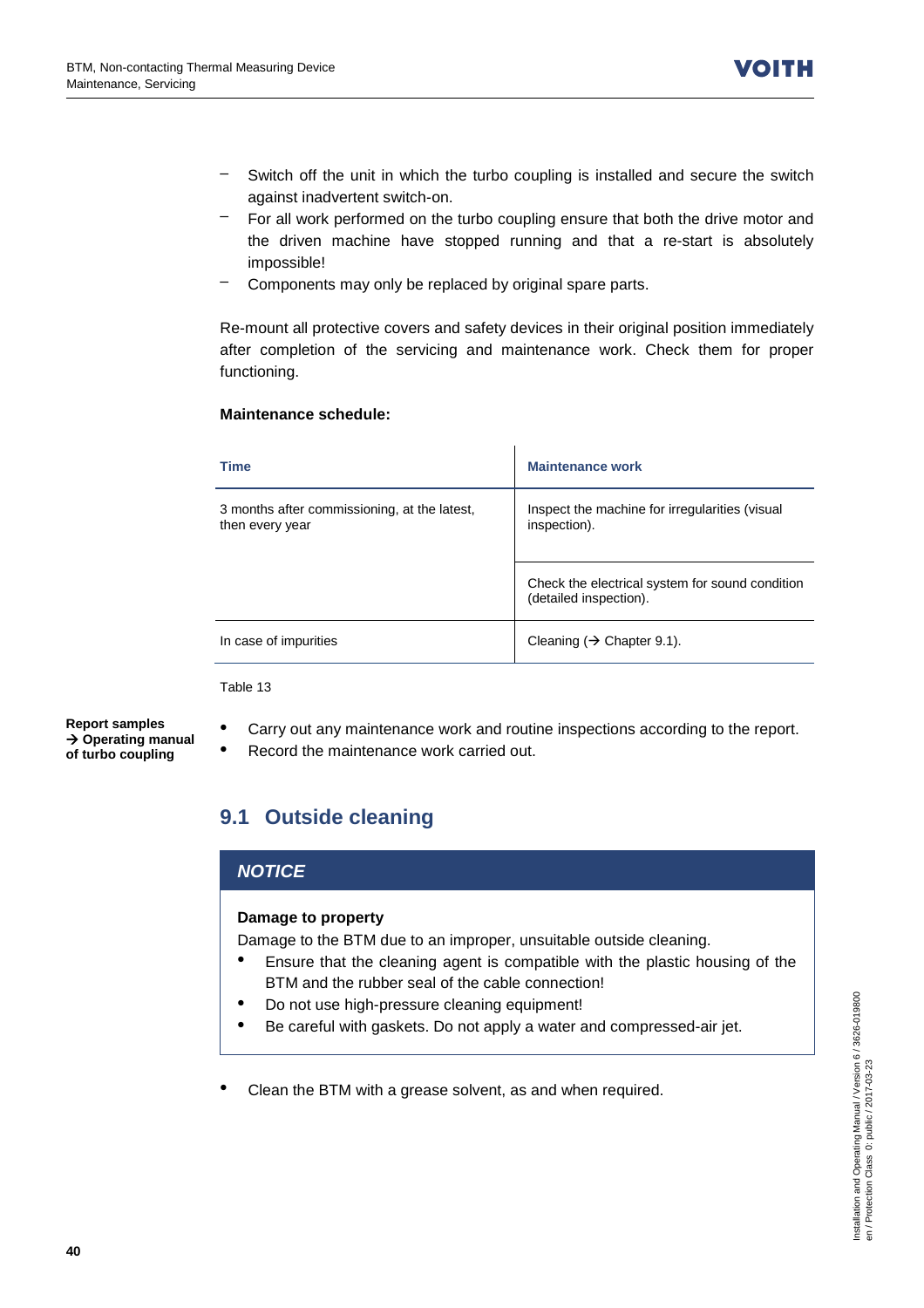## <span id="page-40-0"></span>10 Disposal

#### **Disposal of the packaging**

Dispose of packaging material according to the local regulations.

#### **How to dispose of operating fluids**

On disposal, please observe the applicable laws and the producer's or supplier's instructions.

#### **How to dispose of the BTM**

Dispose of the BTM according to the local regulations.

 $\mathbf{I}$ 

For special information on the disposal of the substances and materials used, please see the following table:

|                             | <b>Kind of disposal</b> |                       |                      |
|-----------------------------|-------------------------|-----------------------|----------------------|
| <b>Material / substance</b> | Reuse                   | <b>Residual waste</b> | <b>Special waste</b> |
| <b>Metals</b>               | X                       |                       |                      |
| Cables                      | X                       |                       | -                    |
| Seals                       |                         | X                     | -                    |
| Plastics                    | $x^{1}$                 | (x)                   |                      |
| Operating media             |                         |                       | $x^{1,2}$            |
| Packaging                   | X                       |                       |                      |

Table 14

1) If possible<br>2) Disposal a

2) Disposal according to the safety data sheet or the manufacturer's instructions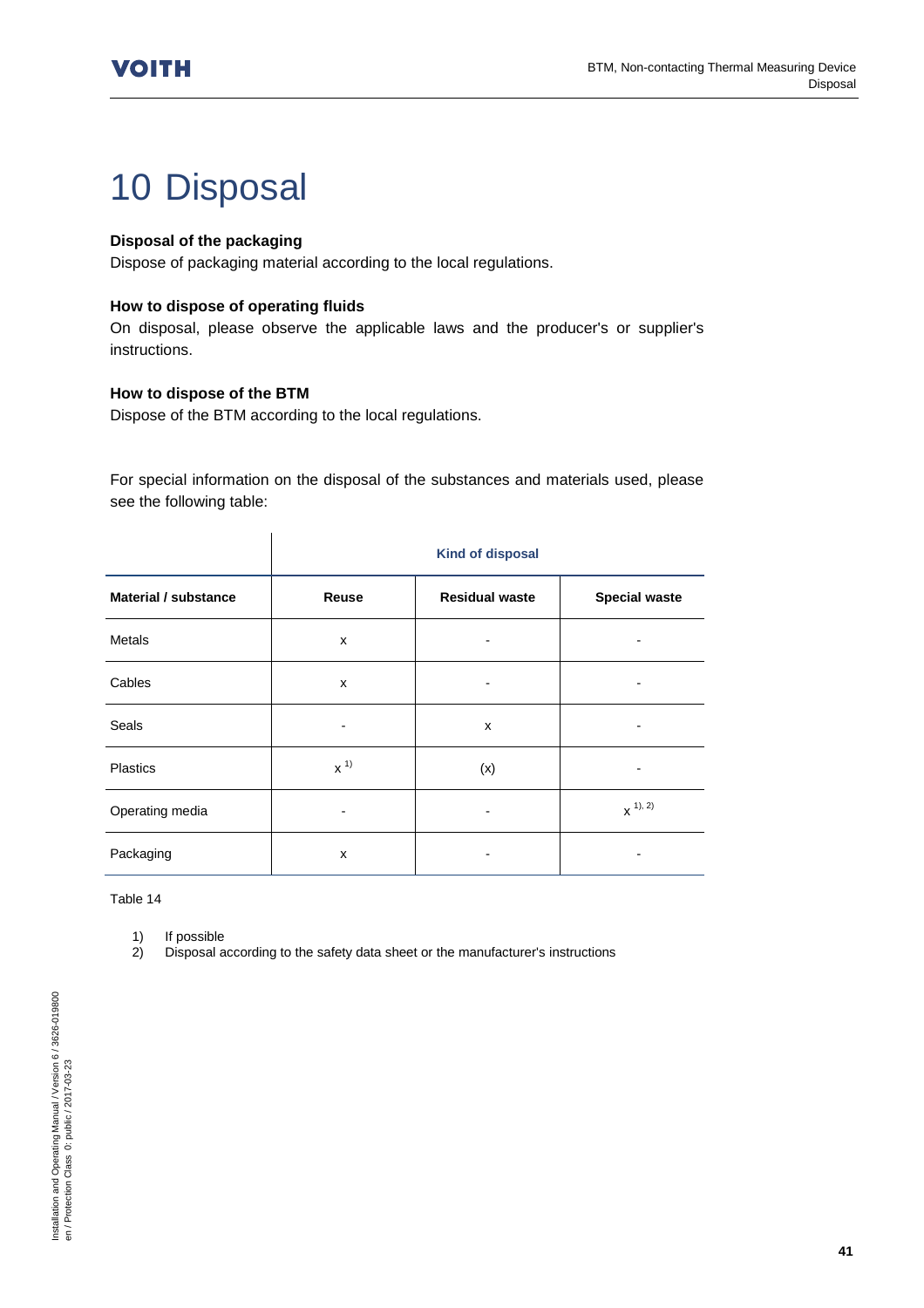## <span id="page-41-0"></span>11 Malfunctions - Remedial Actions, Troubleshooting

#### **WARNING**  $\Lambda$

#### **Risk of injury**

Please observe, in particular,  $\rightarrow$  Chapter [5](#page-20-0) (Safety) when working on the noncontacting thermal measuring device!

The following table is intended to help finding the cause of malfunctions or problems quickly and to take remedial action, if necessary.

| <b>Malfunction</b>                         | Possible cause(s)                                               | <b>Remedial action</b>                                                                                                                                                                                                                                                                                             | <b>See</b>  |
|--------------------------------------------|-----------------------------------------------------------------|--------------------------------------------------------------------------------------------------------------------------------------------------------------------------------------------------------------------------------------------------------------------------------------------------------------------|-------------|
| Display of the evaluator<br>does not work. | Power supply is<br>missing, incorrect or<br>poles are reversed. | Check the power supply<br>and wiring.<br>Properly apply/switch<br>on the power supply.                                                                                                                                                                                                                             | Chapter 3.4 |
|                                            | Display unit is defective                                       | Check the current<br>outputs:<br>$< 0.5$ mA: evaluator<br>defective or no<br>measuring signal,<br>restricted operation is<br>possible. <sup>1)</sup> Replace the<br>evaluator.<br>$\geq 0.5$ mA:<br>measuring signal is<br>available, restricted<br>operation is possible. <sup>1)</sup><br>Replace the evaluator. |             |
|                                            | The evaluator is<br>defective.                                  | Replace the evaluator.                                                                                                                                                                                                                                                                                             |             |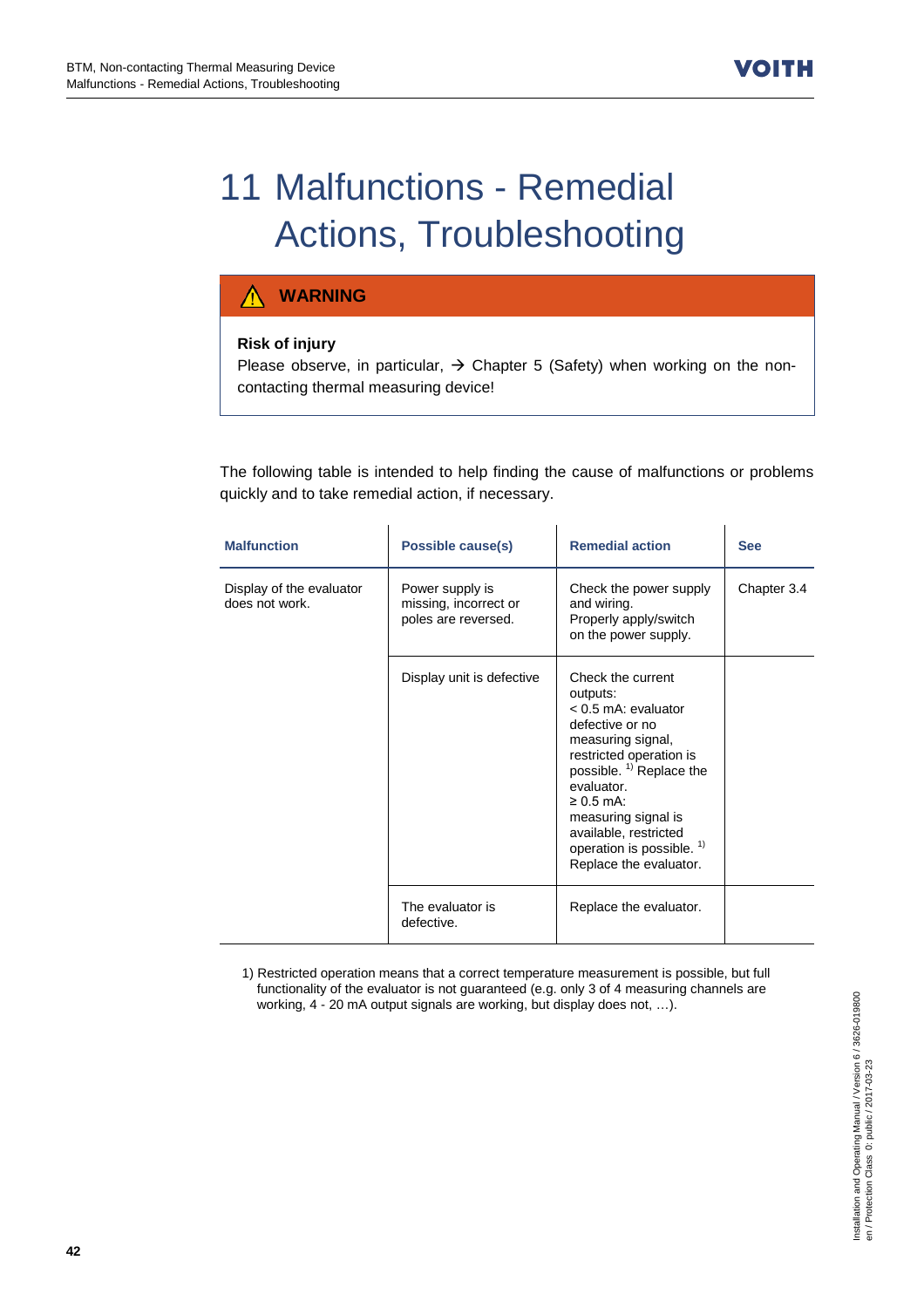| <b>Malfunction</b>                | Possible cause(s)                                                                                             | <b>Remedial action</b>                                                                                                                                                            | <b>See</b>  |
|-----------------------------------|---------------------------------------------------------------------------------------------------------------|-----------------------------------------------------------------------------------------------------------------------------------------------------------------------------------|-------------|
| Display "E 2" on the<br>evaluator | Measuring channel is<br>not assigned.                                                                         |                                                                                                                                                                                   |             |
|                                   | Temperature sensor is<br>not installed.                                                                       | Install the temperature<br>sensor.                                                                                                                                                |             |
|                                   | Standstill of coupling<br>and temperature sensor<br>not in front of the aerial<br>(no system<br>malfunction). | Align the temperature<br>sensor with the aerial<br>(for temperature<br>measurement at<br>standstill).                                                                             |             |
|                                   | Operating speed $\leq 300$<br>rpm.                                                                            | Observe and do not fall<br>below the minimum<br>speed.                                                                                                                            |             |
|                                   | Faulty alignment of<br>aerial                                                                                 | Check the alignment.<br>Correct the alignment.                                                                                                                                    | Chapter 6.2 |
|                                   | Bracket for aerial is<br>instable.                                                                            | Provide a stable<br>bracket.<br>Avoid any vibrations.                                                                                                                             |             |
|                                   | Measuring channel is<br>defective.                                                                            | Perform a reset by<br>switching off and on the<br>power supply.<br>Use another measuring<br>channel, restricted<br>operation is possible. <sup>1)</sup><br>Replace the evaluator. |             |
|                                   | Aerial is defective.                                                                                          | Check the aerial, cable<br>and plugs for damages,<br>check the aerial using<br>another temperature<br>sensor.<br>Replace the aerial                                               |             |
|                                   | Temperature sensor is<br>defective                                                                            | Check the temperature<br>sensor for damage;<br>check the temperature<br>sensor using another<br>aerial.<br>Replace the<br>temperature sensor.                                     |             |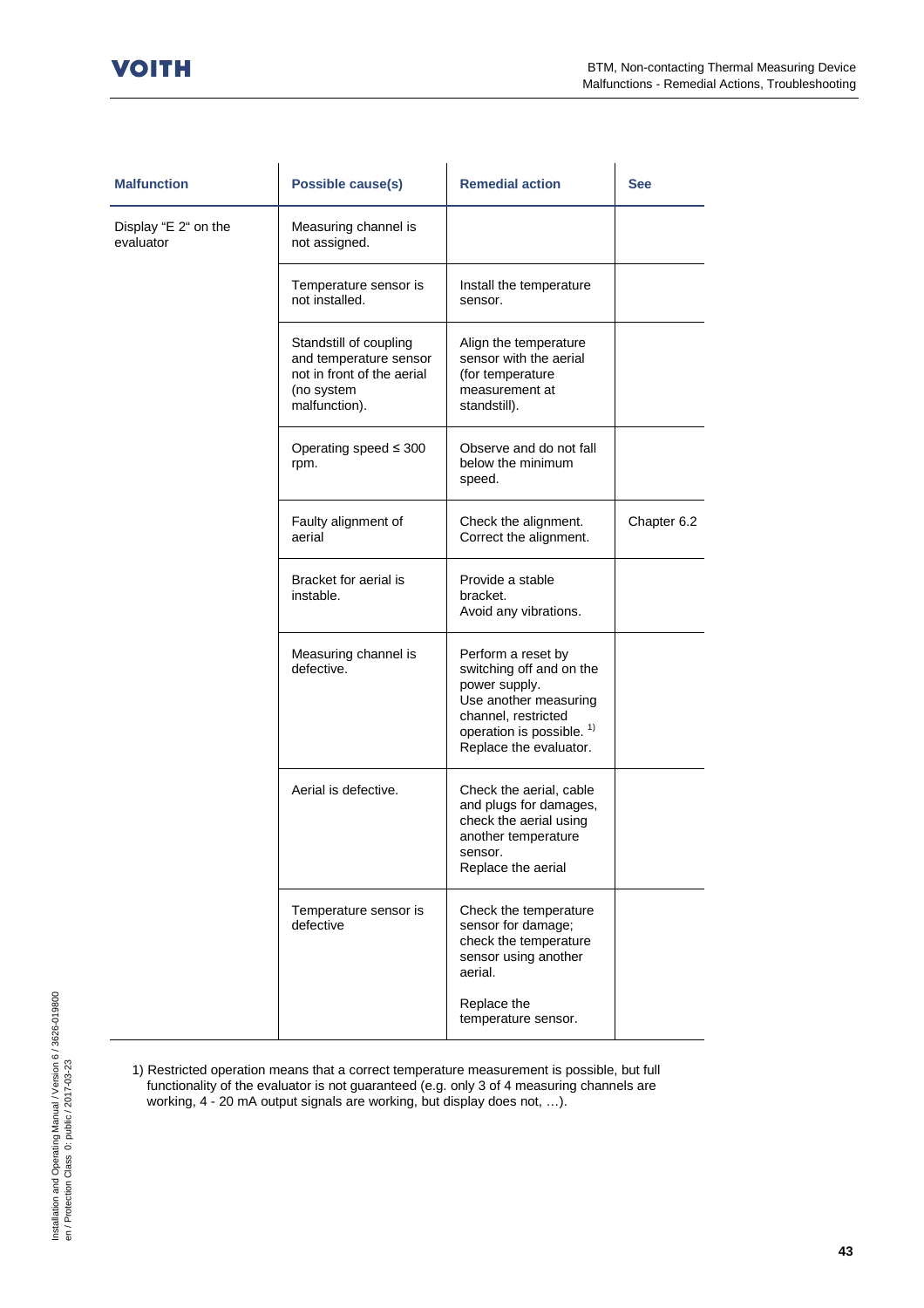| <b>Malfunction</b>                                        | <b>Possible cause(s)</b>                                                                                              | <b>Remedial action</b>                                                                                                                                                                                                                                                                                           | <b>See</b>  |
|-----------------------------------------------------------|-----------------------------------------------------------------------------------------------------------------------|------------------------------------------------------------------------------------------------------------------------------------------------------------------------------------------------------------------------------------------------------------------------------------------------------------------|-------------|
| Temperature output is<br>incorrect.                       | Load impedance at the<br>current output (4 - 20<br>mA) is too high<br>(maximum value of<br>output signal is limited). | Check the load resistor.<br>Use a permissible load<br>resistor.                                                                                                                                                                                                                                                  | Chapter 3.4 |
|                                                           | Measuring channel is<br>defective.                                                                                    | Perform a reset by<br>switching off and on the<br>power supply.<br>Use another measuring<br>channel, restricted<br>operation is possible. <sup>1)</sup><br>Replace the evaluator.                                                                                                                                |             |
|                                                           | Temperature sensor is<br>defective                                                                                    | Functional check:<br>Set the switching<br>thresholds to $L = 80 °C$<br>and $H = 90 °C$ .<br>Cause the temperature<br>to rise (water bath or<br>with VTC).<br>Compare the relay<br>switch points with the<br>analog output (4 - 20<br>mA) and the reference<br>temperature.<br>Replace the<br>temperature sensor. |             |
| Loss of operating<br>medium through the<br>fusible plugs. | Temperature $< 0$ °C<br>Measuring underrange                                                                          | Wait until the<br>temperature is $\geq 0$ °C.<br>In case of measuring<br>underrange it is<br>possible that any<br>temperatures are output<br>between 0 °C and<br>200 °C.                                                                                                                                         |             |
|                                                           | Initialization time for the<br>evaluator was not<br>considered.                                                       | Check the equipment<br>control system.<br>Observe the<br>initialization time.                                                                                                                                                                                                                                    |             |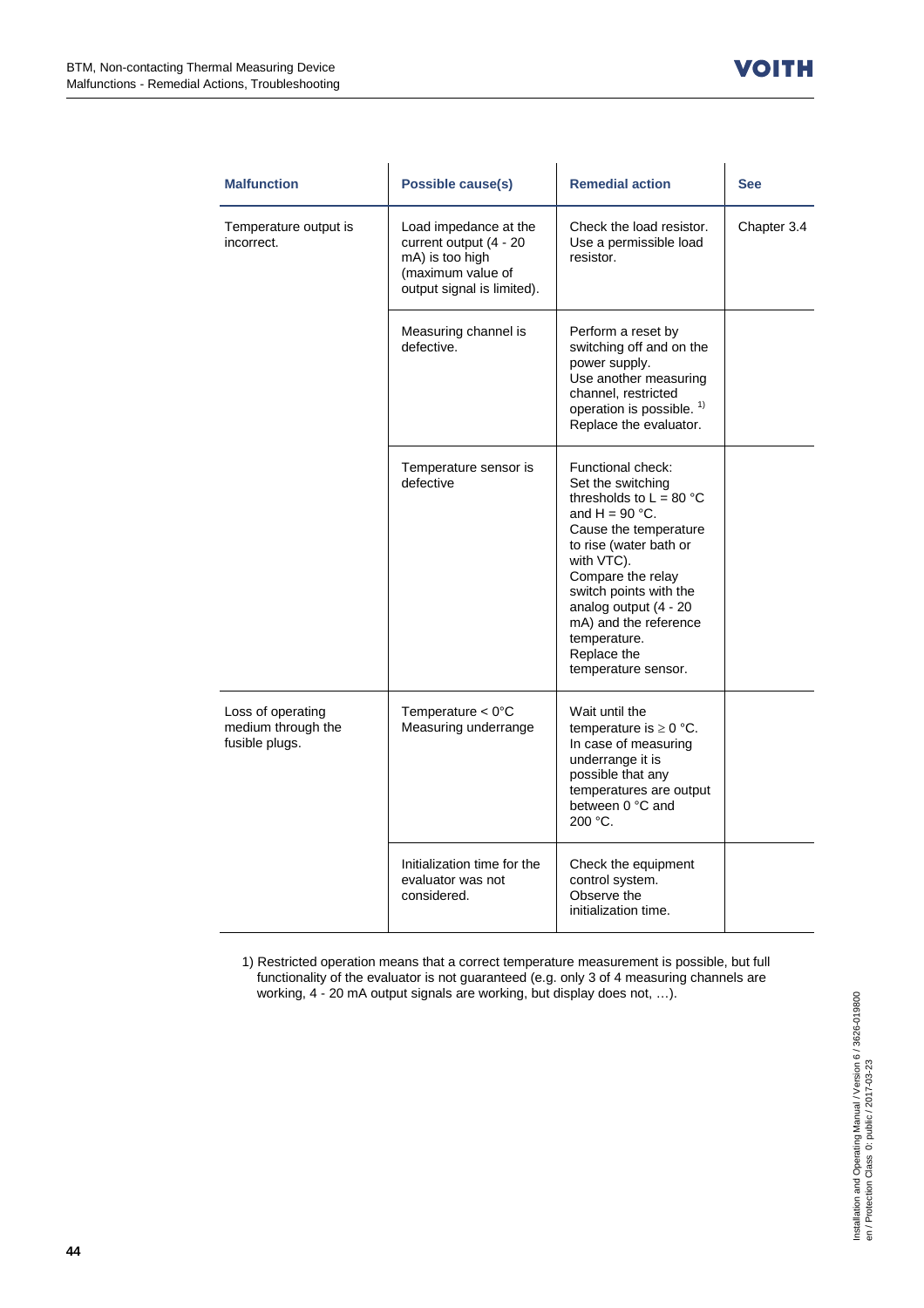and a

| <b>Malfunction</b>                                        | Possible cause(s)                                                                                                                                                         | <b>Remedial action</b>                                                                                                                                                                | <b>See</b>                  |
|-----------------------------------------------------------|---------------------------------------------------------------------------------------------------------------------------------------------------------------------------|---------------------------------------------------------------------------------------------------------------------------------------------------------------------------------------|-----------------------------|
| Loss of operating<br>medium through the<br>fusible plugs. | Equipment monitoring<br>is not correctly<br>matched to the<br>response temperature<br>or fusible plugs (SSS),<br>temperature drift of<br>BTM is not regarded<br>properly. | Check the temperature<br>monitoring of the<br>equipment control<br>system.<br>Properly regard the<br>temperature drift of the<br>BTM.<br>If necessary, please<br>consult Voith Turbo. | Chapter 3.4.2<br>Chapter 12 |
|                                                           | Temperature of Voith<br>turbo coupling (VTC) is<br>too high on motor start-<br>up.                                                                                        | Observe the cooling<br>down time, measure<br>the temperature prior to<br>motor start-up, if<br>necessary.                                                                             |                             |
|                                                           | Overload; which has<br>not been regarded<br>when designing the<br>VTC.                                                                                                    | Ensure the proper<br>operation, avoid<br>impermissible overload.                                                                                                                      |                             |
|                                                           | Start-up time of driven<br>machine in case of<br>inner wheel drive is too<br>high due to overload.                                                                        | Ensure the proper<br>operation, avoid<br>impermissible overload.<br>If the temperature<br>signal is missing,<br>immediately switch off<br>the system.                                 |                             |
|                                                           | Blocking of driven<br>machine in case of<br>inner wheel drive.                                                                                                            | Ensure the proper<br>operation, avoid<br>blocking.<br>If the temperature<br>signal is missing,<br>immediately switch off<br>the system.                                               |                             |
|                                                           | Load reduction in case<br>of excess temperature<br>too low or too late.                                                                                                   | Determine the reaction<br>of the system in case of<br>load changes.<br>Optimize the load<br>reduction (software).                                                                     |                             |
|                                                           | Switch-off too late in<br>case of excess<br>temperature.                                                                                                                  | Determine the reaction<br>of the system to a<br>switch-off.<br>Optimize the switch-off<br>(software).                                                                                 |                             |
|                                                           | Temperature output is<br>too low.                                                                                                                                         | See malfunction<br>"Temperature output is<br>incorrect".                                                                                                                              |                             |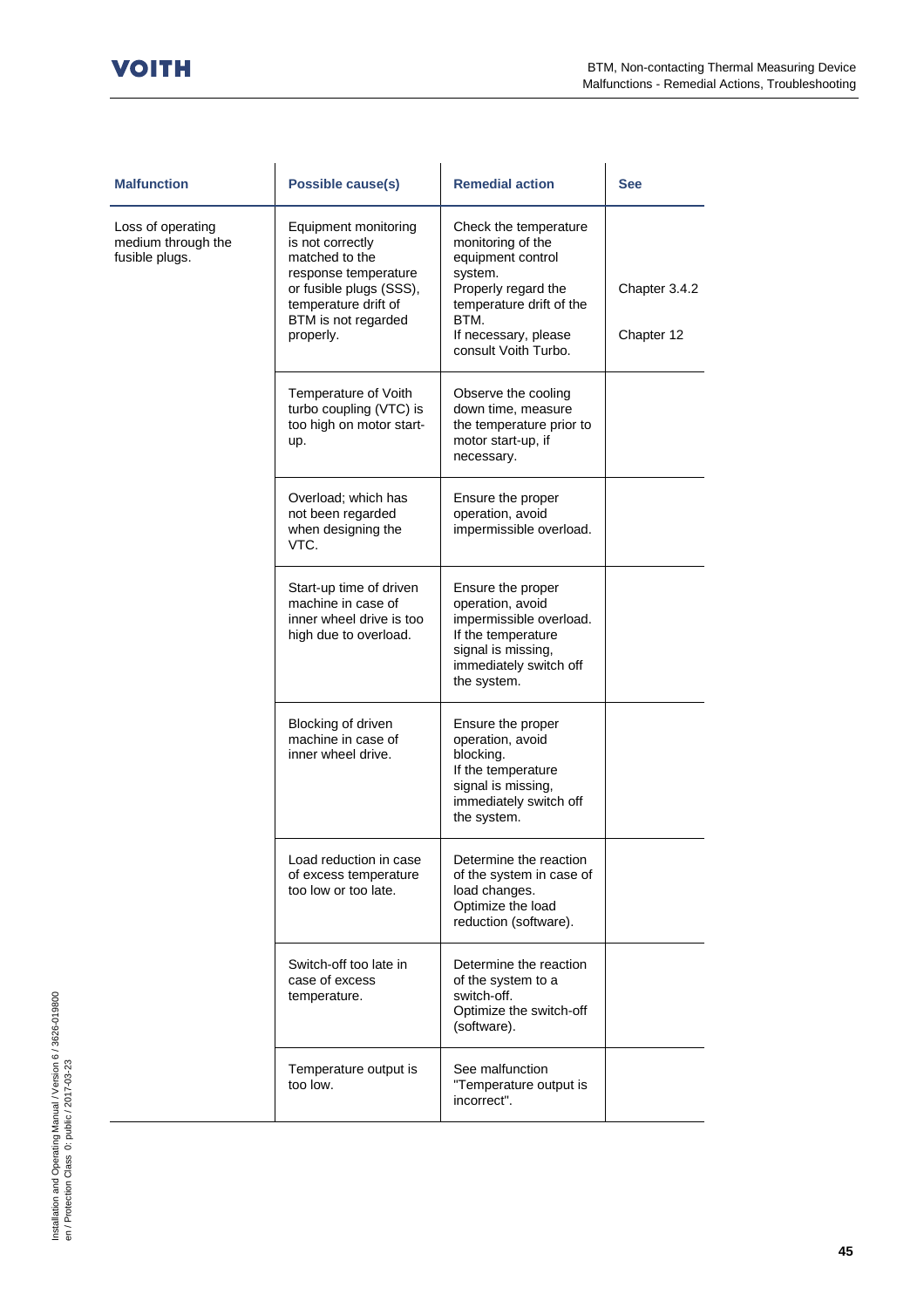| <b>Malfunction</b>                                                | Possible cause(s)                              | <b>Remedial action</b>                                                                                                                                                                                                                                                                                                                                                                    | <b>See</b>    |
|-------------------------------------------------------------------|------------------------------------------------|-------------------------------------------------------------------------------------------------------------------------------------------------------------------------------------------------------------------------------------------------------------------------------------------------------------------------------------------------------------------------------------------|---------------|
| Loss of operating<br>medium through the<br>fusible plugs, BTM did | Output relay is wired<br>incorrectly.          | Check the wiring.<br>Correct the wiring.                                                                                                                                                                                                                                                                                                                                                  | Chapter 3.4.1 |
| not signal excess<br>temperature (relay<br>outputs).              | Temperature<br>thresholds are set too<br>high. | Check the settings.<br>Set the temperature<br>thresholds correctly.                                                                                                                                                                                                                                                                                                                       | Chapter 3.4.2 |
|                                                                   | Output relay is<br>defective.                  | Functional check:<br>Set the switching<br>thresholds to<br>L = 80 °C and H = 90 °C.<br>Cause the temperature to<br>rise (water bath or with<br>VTC).<br>Compare the relay switch<br>points with the analog<br>output $(4 - 20$ mA) and<br>the reference<br>temperature.<br>Use another measuring<br>channel, restricted<br>operation is possible. <sup>1)</sup><br>Replace the evaluator. |               |

Please consult Voith Turbo ( $\rightarrow$  Chapte[r 12\)](#page-46-0), in case of a malfunction which is not included in this table.

Table 15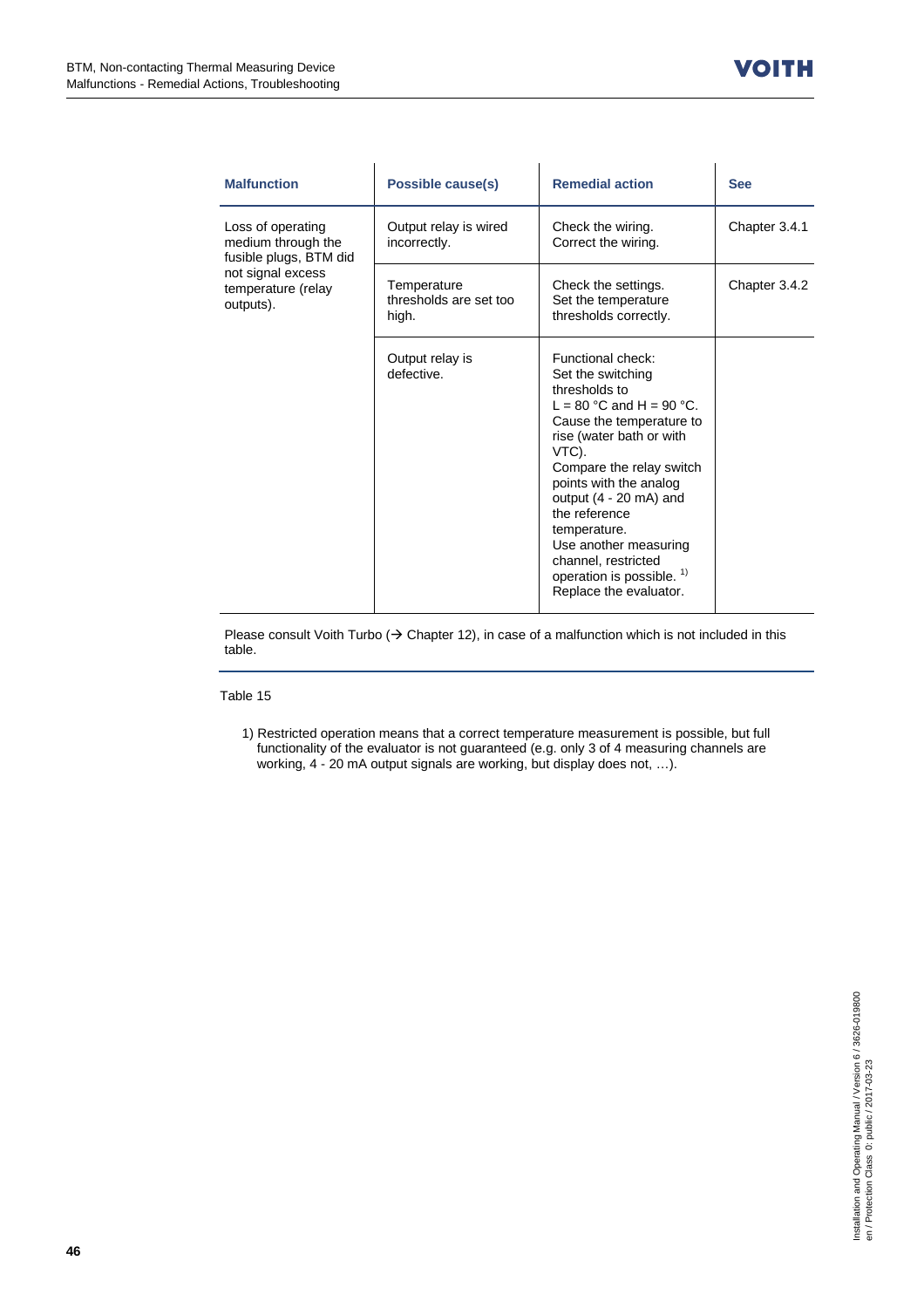## <span id="page-46-0"></span>12 Queries, Orders Placed for Service Engineers and Spare Parts

For

- **Queries**
- Ordering a service engineer
- Spare parts orders
- **Commissionings**

we need:



the **Serial No.** and **type designation** of the turbo coupling on which the BTM is used.

- $\rightarrow$  You will find the serial number and type designation either on the outer wheel / coupling shell (A) or on the turbo coupling periphery (B).
- $\rightarrow$  The serial number is stamped in with figure stamps.
- $\rightarrow$  For turbo couplings, intended for the use in potentially explosive atmospheres, you will find the CE-Ex marking on the turbo coupling periphery.

Fig. 16

When placing an order for a **service engineer**, **commissioning** or a **service**, we need, in addition

- the turbo coupling installation site,
- the name and address of a contact person,
- details of the malfunction/problem occurred.

When placing a **spare parts order**, we need, in addition,

the destination for the spare parts shipment.

Please contact the local Voith representative (outside business hours: the emergency hotline). **Representatives Chapte[r 14](#page-50-0)**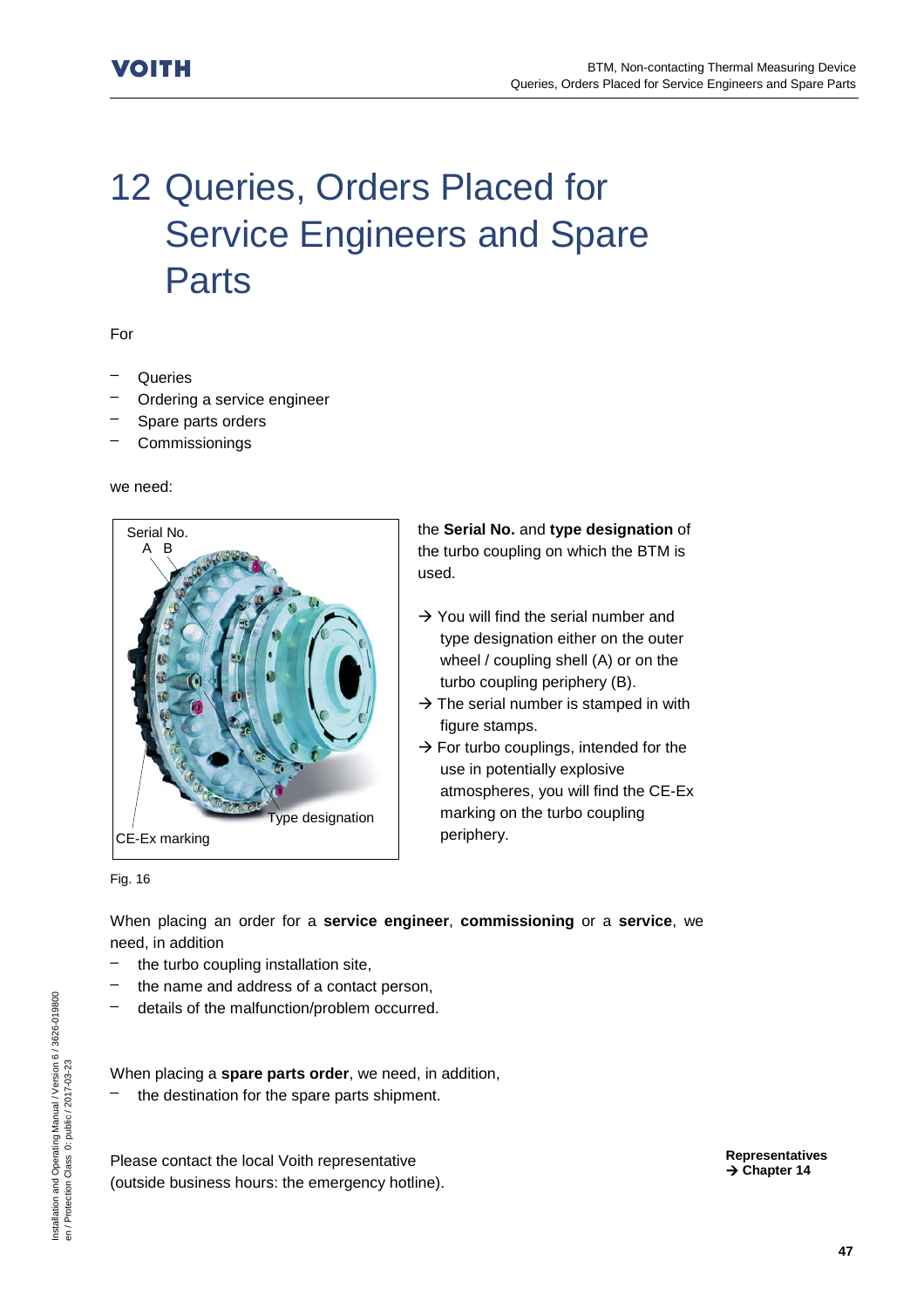## <span id="page-47-0"></span>13 Spare parts information

### *NOTICE*

**Unauthorized changes or retrofits are not allowed to be performed on the coupling!**

**Do not retrofit accessories or equipment originating from other manufacturers!**

Any changes or conversions performed without the prior written consent of Voith Turbo will result in the loss of any warranty! Any claims will forfeit!

• Professional maintenance or repair can only be guaranteed by the manufacturer!

### <span id="page-47-1"></span>**13.1 Temperature sensor**

| <b>Temperature sensor</b>      |                        | <b>Sealing ring</b> |                     |
|--------------------------------|------------------------|---------------------|---------------------|
| Use for turbo<br>coupling size | Dimension of<br>thread | <b>Material No.</b> | <b>Material No.</b> |
| 274                            | M10x1.5                | 201.01549410        | TCR.03658010        |
| $366 - 650$                    | M18x1.5                | TCR.11978590        | TCR.03658018        |
| 750 - 1330                     | M24x1.5                | TCR.11978600        | TCR.03658024        |

Table 16

#### <span id="page-47-2"></span>**13.1.1 Adapter**

The temperature sensor with adapter is used for retrofitting coupling sizes 487 to 650 of older models without rework.

| <b>Adapter</b>                 |                        | <b>Sealing ring</b> |                     |
|--------------------------------|------------------------|---------------------|---------------------|
| Use for turbo<br>coupling size | Dimension of<br>thread | <b>Material No.</b> | <b>Material No.</b> |
| $487 - 650$                    | M18x1.5                | 201.01624710        | TCR.03658018        |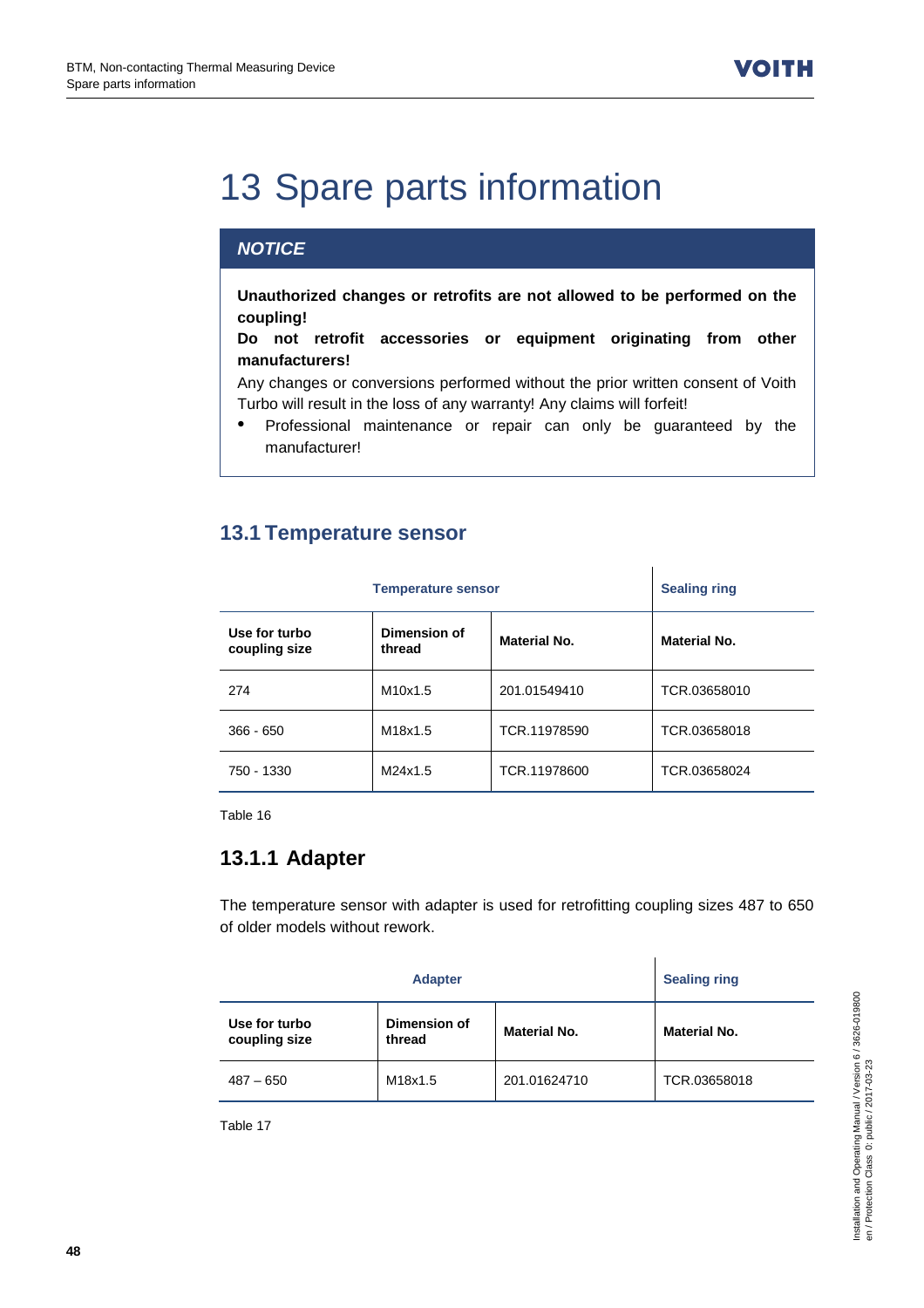## <span id="page-48-0"></span>**13.2 BTM blind screws**

| <b>Blind screw</b>             |                        | <b>Sealing ring</b> |                     |
|--------------------------------|------------------------|---------------------|---------------------|
| Use for turbo<br>coupling size | Dimension of<br>thread | <b>Material No.</b> | <b>Material No.</b> |
| 274                            | M14x1.5                | 201.01549510        | TCR.03658014        |
| $366 - 650$                    | M18x1.5                | TCR.11978700        | TCR.03658018        |
| 750 - 1330                     | M24x1.5                | TCR.11978710        | TCR.03658024        |

Table 18

### <span id="page-48-1"></span>**13.2.1 BTM-X blind screw**

The BTM-X blind screw serves as mass balance to the temperature sensor with adapter (retrofit to coupling sizes 487 to 650 of older models without rework).

| <b>BTM-X blind screw</b>       |                        | <b>Sealing ring</b> |                     |
|--------------------------------|------------------------|---------------------|---------------------|
| Use for turbo<br>coupling size | Dimension of<br>thread | <b>Material No.</b> | <b>Material No.</b> |
| $487 - 650$                    | M18x1.5                | 201.01628010        | TCR.03658018        |

Table 19

## <span id="page-48-2"></span>**13.3 Stationary aerial**

#### **Stationary aerial**

| Use for turbo<br>coupling size | Dimension of<br>thread | Material No. |
|--------------------------------|------------------------|--------------|
| $366 - 1330$                   | M <sub>12</sub>        | 201.01024210 |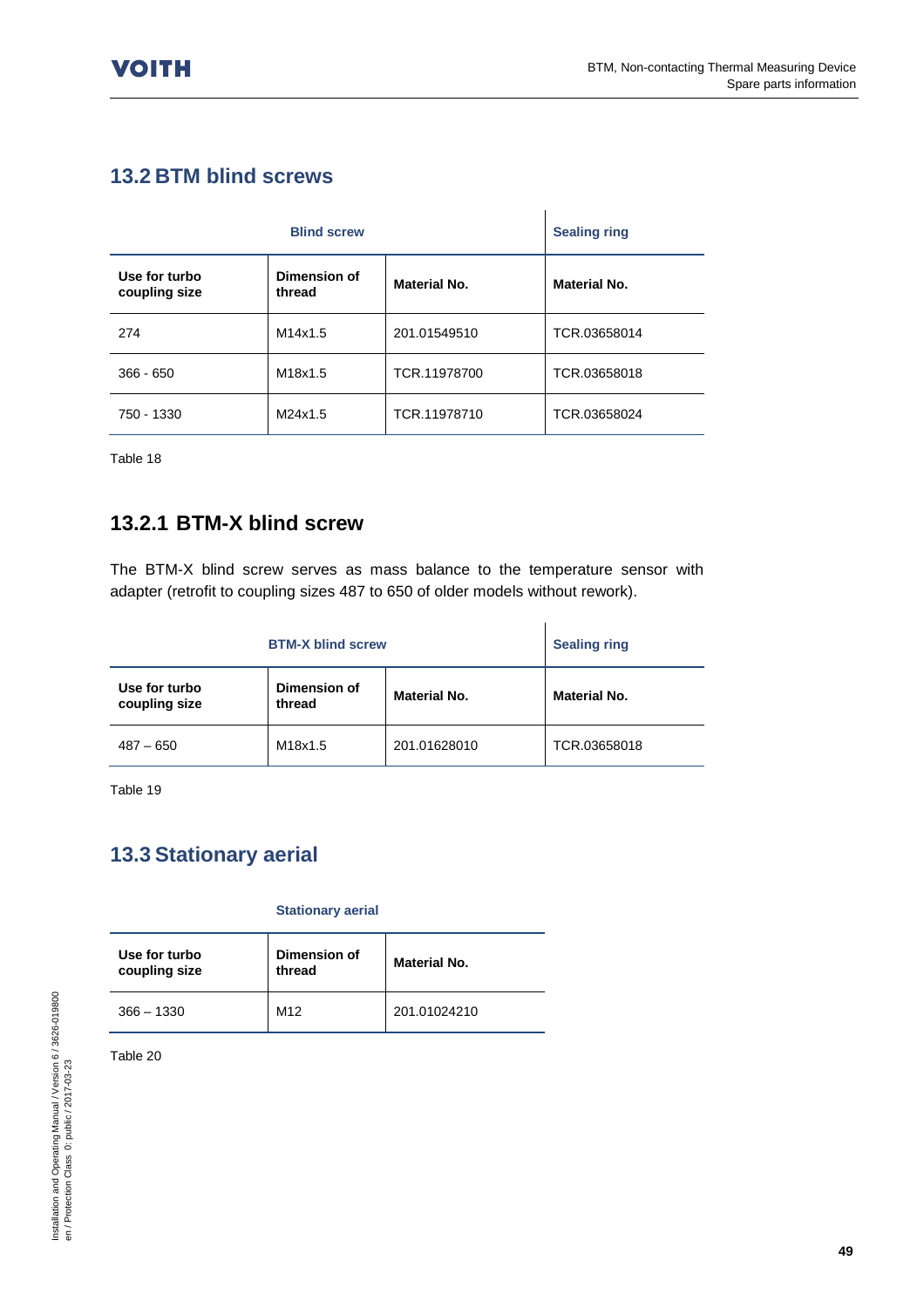**VOITH** 

## <span id="page-49-0"></span>**13.3.1 Holder**

#### **Holder**

| Use for turbo<br>coupling size | Material No. |
|--------------------------------|--------------|
| $366 - 1330$                   | 201.01333510 |

Table 21

## <span id="page-49-1"></span>**13.4 Evaluator**

**Evaluator**

| Use for turbo<br>coupling size | Material No. |
|--------------------------------|--------------|
| $366 - 1330$                   | 201.01236310 |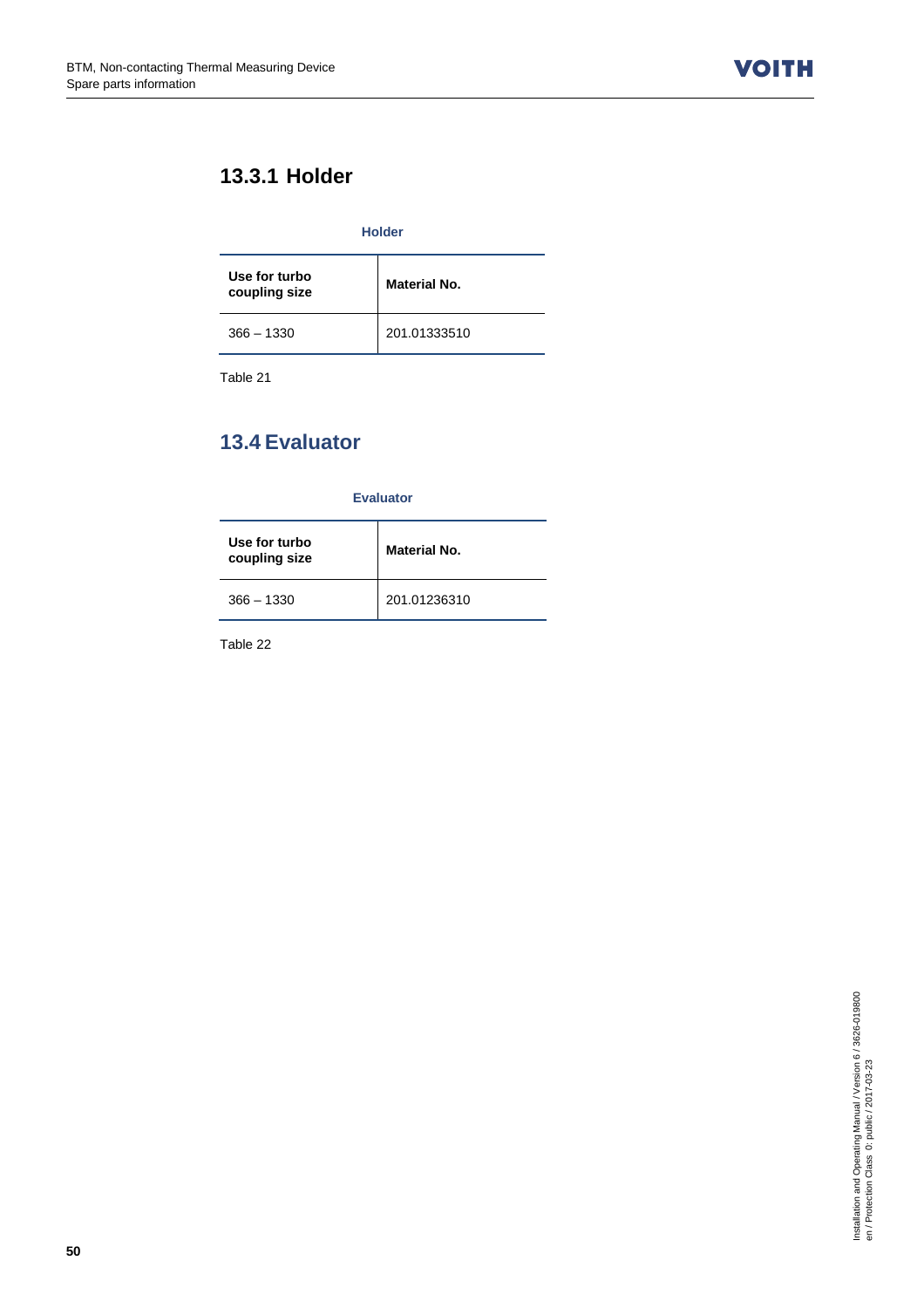## <span id="page-50-0"></span>14 Representatives - Voith Turbo GmbH & Co. KG

 $\rightarrow$  Annex (see List of Voith Representatives)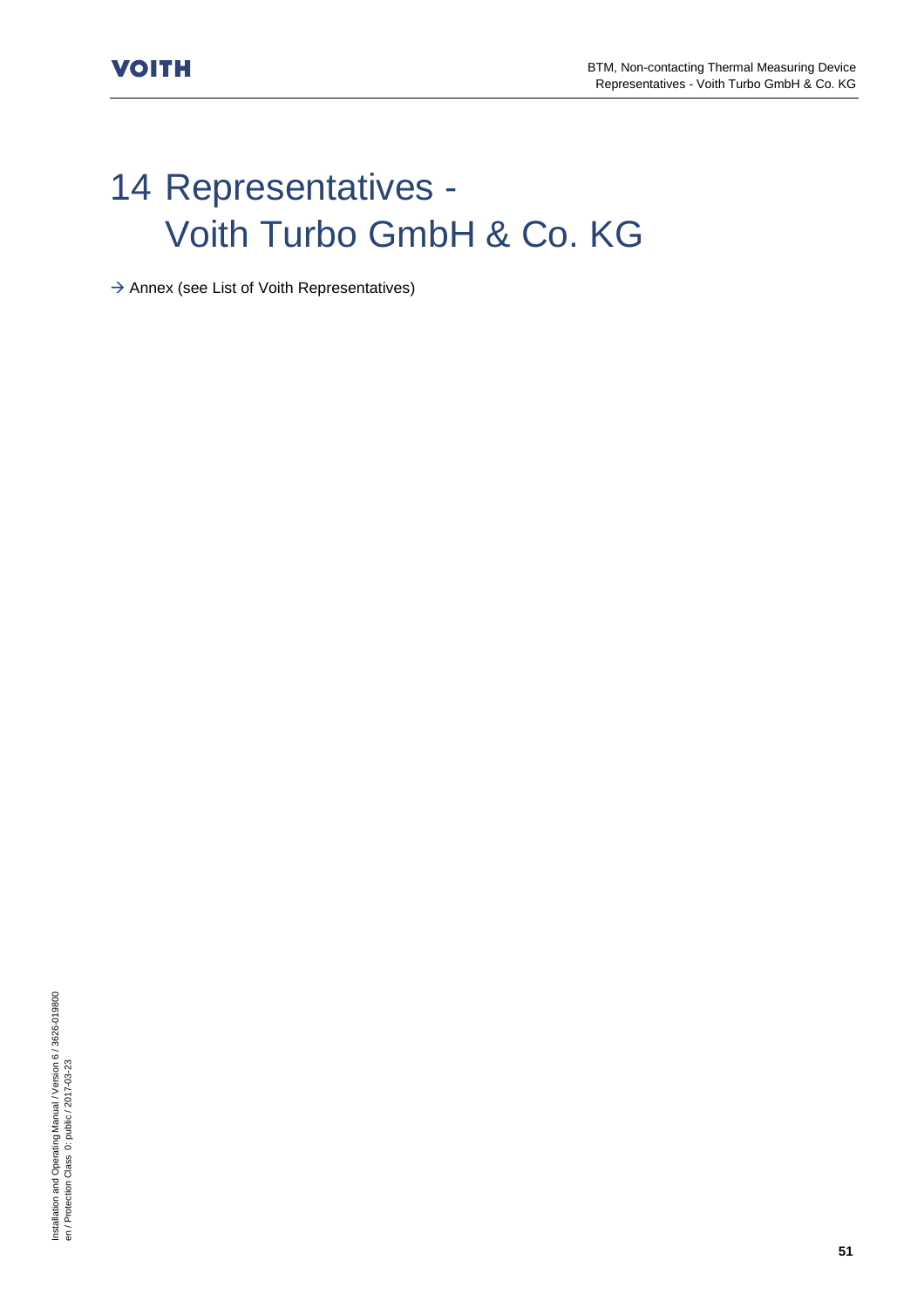## <span id="page-51-0"></span>15 Index

## **A**

| Accident prevention     | 22 |
|-------------------------|----|
| Adapter                 |    |
| Spare parts information | 48 |
| Technical data          | 11 |
| As delivered condition  | 28 |
|                         |    |

## **B**

| BTM                      | 19        |
|--------------------------|-----------|
| <b>BTM blind screw</b>   | 8, 12, 32 |
| Function                 | 9         |
| Spare parts information  | 49        |
| Technical data           | 12        |
| <b>BTM-X blind screw</b> | 13        |
| Spare parts information  | 49        |
| Technical data           | 13        |

## **C**

| Characteristics |    |
|-----------------|----|
| Commissioning   | 38 |

### **D**

| Dangers  | 21 |
|----------|----|
| Disposal | 41 |

## **E**

| Electrical components       | 22 |
|-----------------------------|----|
| Evaluator                   | 8  |
| Assembly drawing            | 15 |
| Connection                  | 34 |
| Display                     | 35 |
| Function                    | 9  |
| How to display limit values | 36 |
| How to set limit values     | 37 |
| Mounting                    | 34 |
| Spare parts information     | 50 |
| Technical data              | 15 |
| Temperature drift           | 18 |
| Terminal assignment         |    |
|                             |    |

## **F**

| Fire hazard     | 25 |
|-----------------|----|
| <b>Function</b> | 8  |
| Fusible plugs   | 25 |

## **H**

| Hazard class            | 21 |
|-------------------------|----|
| Holder                  | я  |
| Spare parts information | 50 |
| Technical data          | 15 |
|                         |    |

## **I**

| Information as to dangerous situations<br>Installation | 22.<br>28 |
|--------------------------------------------------------|-----------|
| Installation dimensions                                |           |
| Stationary aerial                                      | 29.31     |
| Temperature sensor                                     | 29, 31    |
| Intended use                                           | つつ        |

## **M**

| Maintenance                     | 39 |
|---------------------------------|----|
| Maintenance schedule            | 40 |
| Maintenance work                | 40 |
| Malfunctions - remedial actions | 42 |
|                                 |    |

## **N**

| Nameplate | 27 |
|-----------|----|
| Noise     | 24 |

## **O**

| Operation<br>Order<br>Ordering a service engineer<br>Outside cleaning | 47<br>40 |
|-----------------------------------------------------------------------|----------|
| Overload                                                              | 25       |
|                                                                       |          |

## **P**

| Possible applications |    |
|-----------------------|----|
| Product monitoring    | 27 |

## **Q**

| Qualification | 26 |
|---------------|----|
| Queries       |    |
|               |    |
| R             |    |

| Remaining risks        | 26                 |
|------------------------|--------------------|
| <b>Representatives</b> | 51                 |
| Rerofitting            | 11, 13, 18, 28, 31 |
| Retrofitting           | 32                 |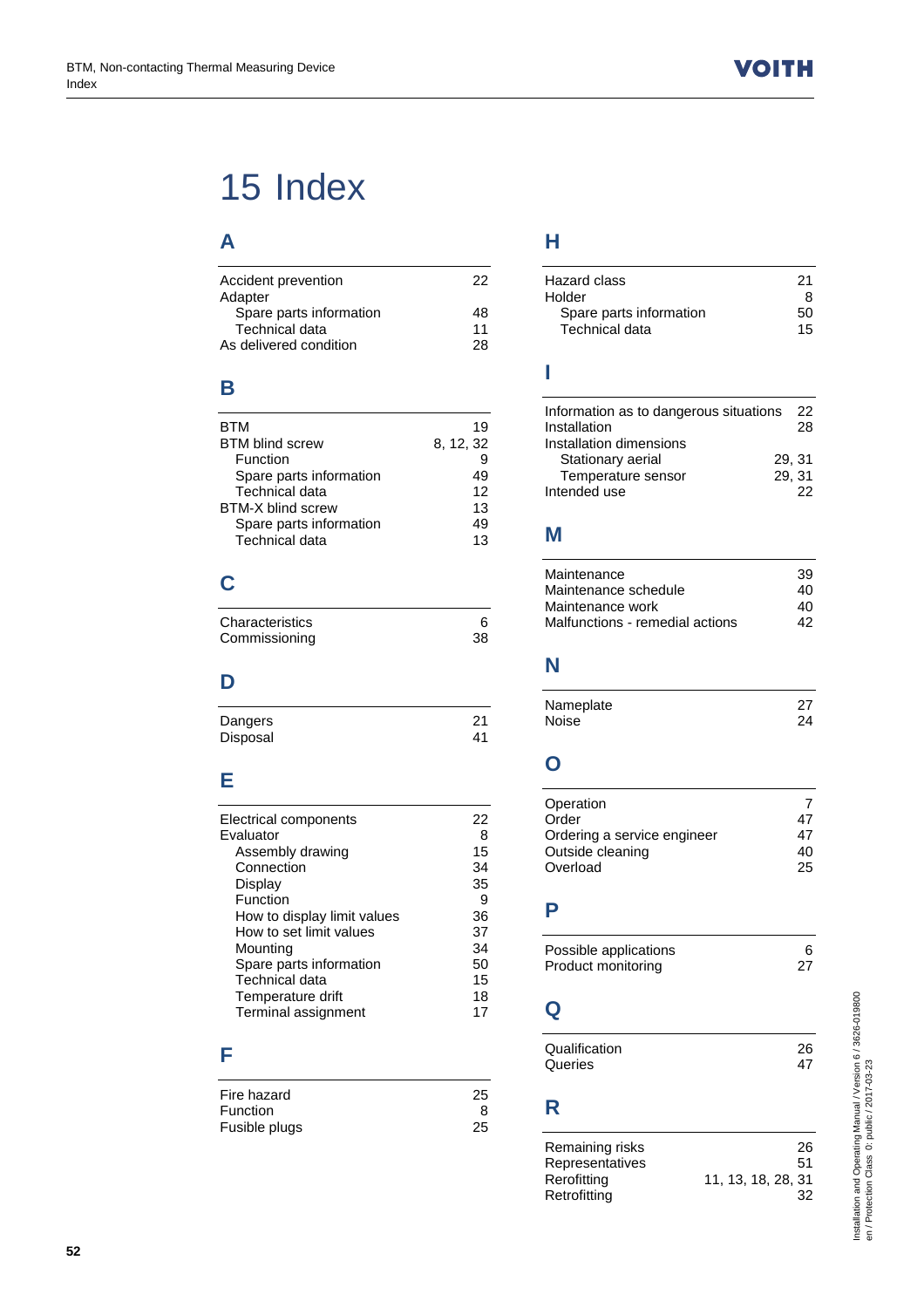## **S**

| Safety                               | 21    |
|--------------------------------------|-------|
| Safety information                   | 21    |
| Scope of supply                      | 28    |
| Selection and qualification of staff | 26    |
| Serial No.                           | 47    |
| Servicing                            | 39    |
| Sound pressure level                 | 24    |
| Spare parts                          | 19    |
| Spare parts information              | 48    |
| Spare parts orders                   | 47    |
| Stationary aerial                    | 8, 32 |
| Function                             | 9     |
| Installation                         | 29    |
| Spare parts information              | 49    |
| <b>Technical data</b>                | 14    |
|                                      |       |

## **T**

| 10        |
|-----------|
| 8, 10, 29 |
| 8         |
| 29        |
| 48        |
| 10        |
| 31        |
| 42        |
| 47        |
|           |
|           |

# **U**

| Unintended use | 22 |
|----------------|----|
| Use            |    |

#### **W**

| What to do in case of accidents                     | 26        |
|-----------------------------------------------------|-----------|
| Working on the BTM<br>Working on the turbo coupling | -22<br>23 |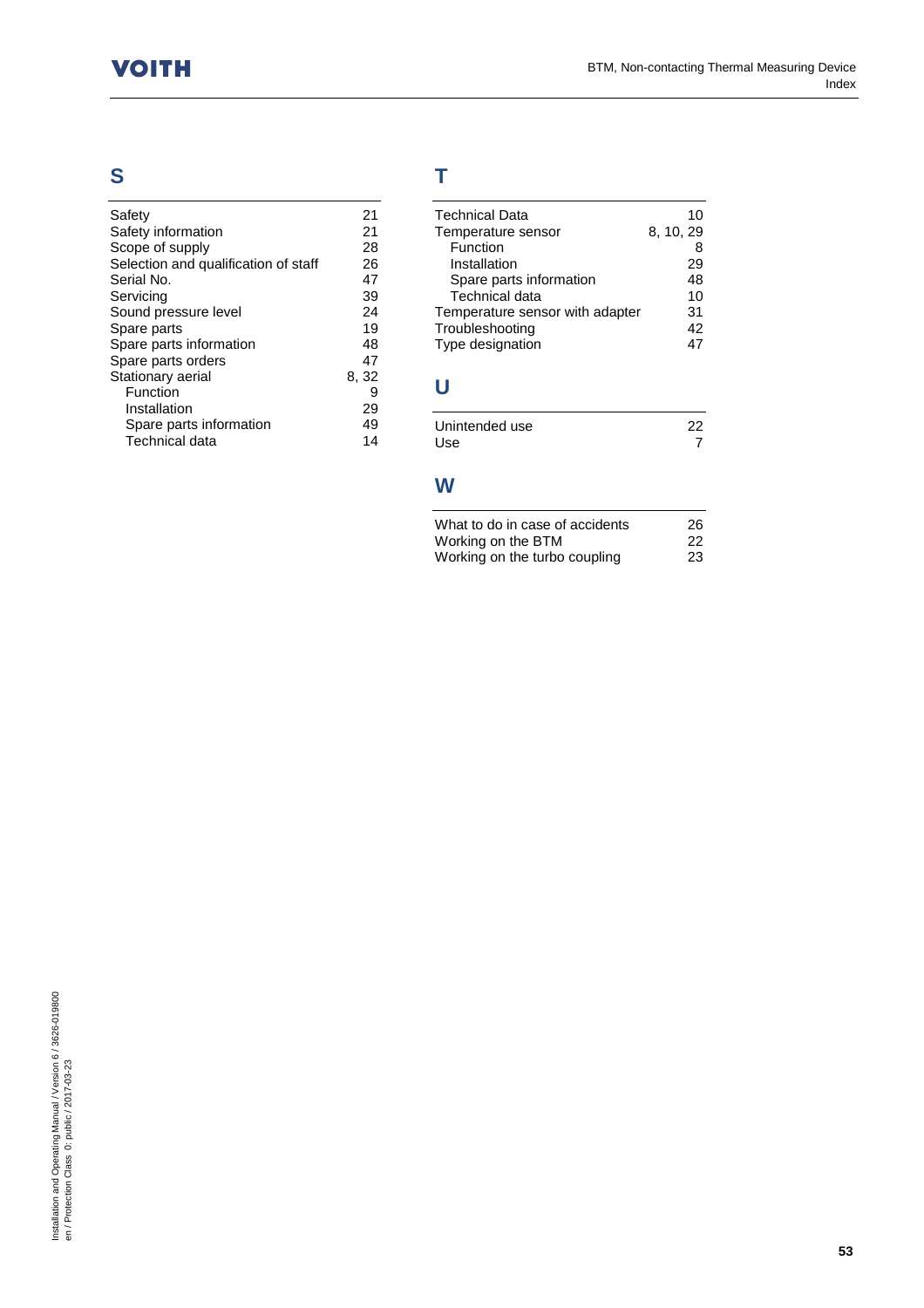**VOITH** 

## <span id="page-53-0"></span>16 Annex